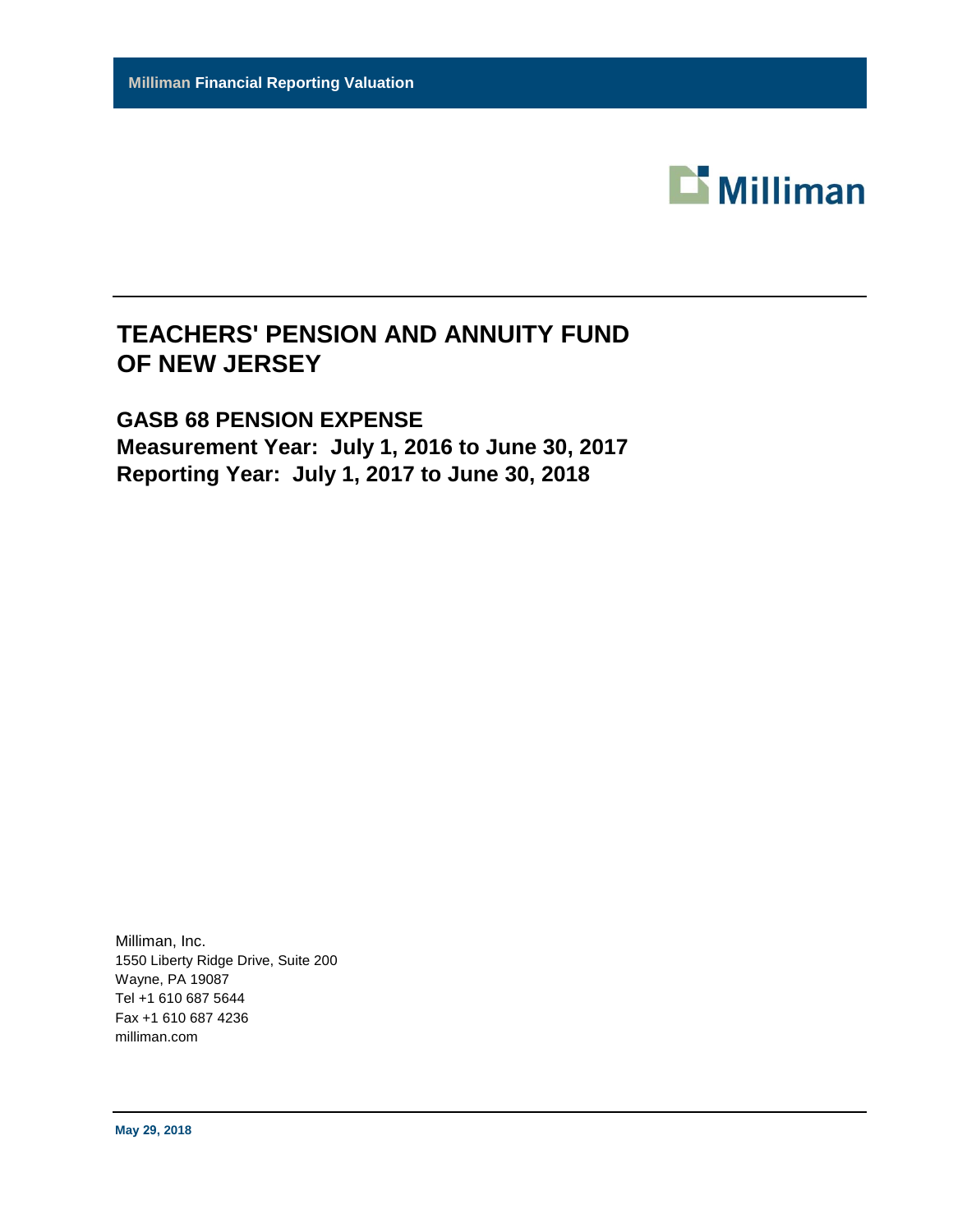# **Table of Contents**

| <b>Certification</b>                                           | 1 |
|----------------------------------------------------------------|---|
| <b>Executive Summary</b>                                       | 3 |
| <b>Proportionate Share</b>                                     | 4 |
| <b>Pension Expense</b>                                         | 5 |
| <b>Schedule of Deferred Inflow and Outflow of Resources</b>    | 6 |
| <b>GASB 68 Summary for Measurement Year</b>                    | 7 |
| <b>Appendices</b>                                              |   |
| <b>Employer Allocation Percentages for Proportionate Share</b> | А |

**GASB 68 Expense for Measurement Year Ending June 30, 2017 for Reporting Year Ending July 1, 2018 Teachers' Pension and Annuity Fund of New Jersey**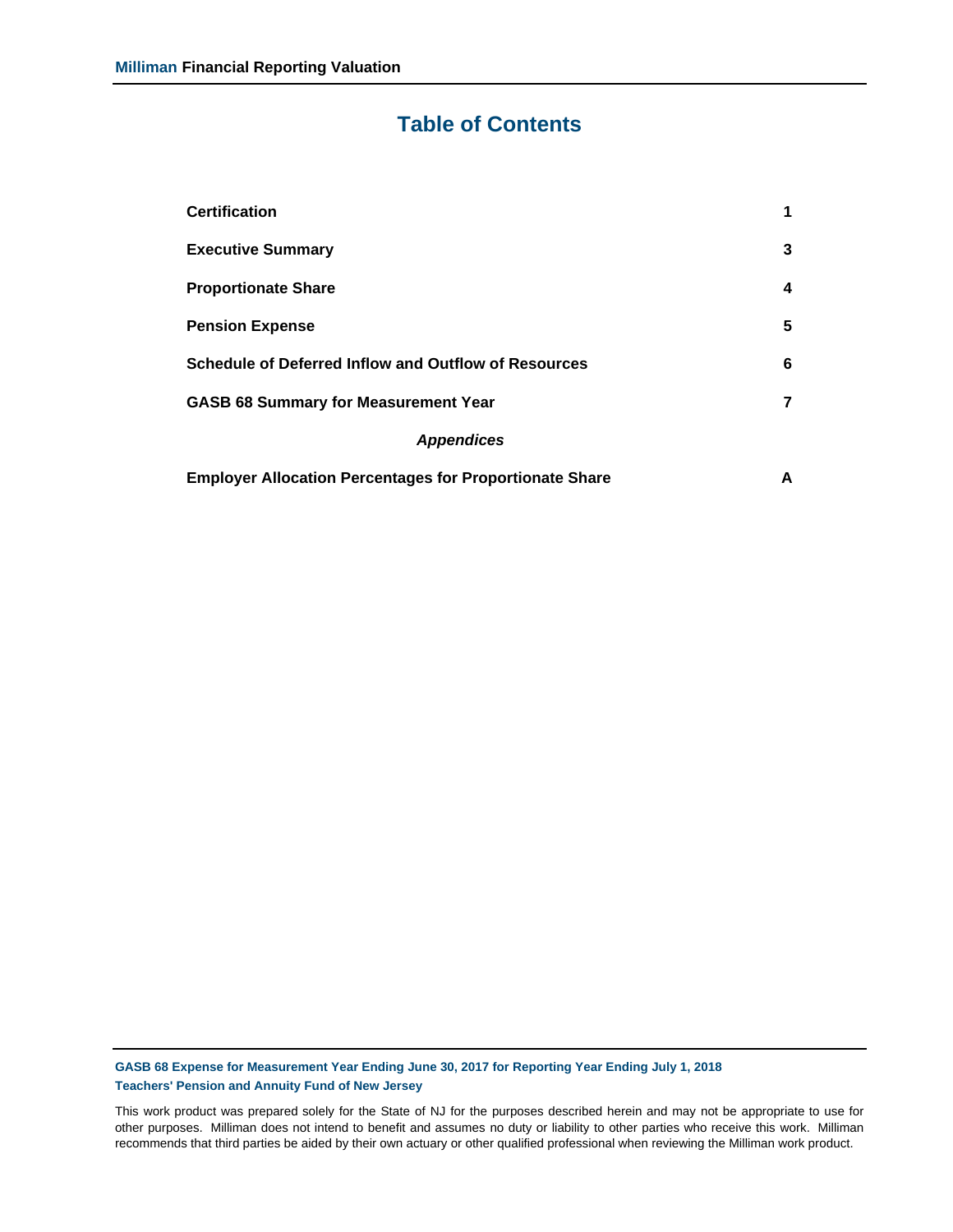## **Certification**

Actuarial computations presented in this report under Statement No. 68 of the Governmental Accounting Standards Board are for purposes of assisting the State of NJ in fulfilling its financial accounting requirements. No attempt is being made to offer any accounting opinion or advice. This report is for measurement year July 1, 2016 to June 30, 2017 for reporting periods ending July 1, 2017 through June 30, 2018. The measurement date for determining plan assets and obligations is June 30, 2017. The calculations enclosed in this report have been made on a basis consistent with our understanding of the plan provisions. Determinations for purposes other than meeting financial reporting requirements may be significantly different than the results contained in this report. Accordingly, additional determinations may be needed for other purposes, such as judging benefit security or meeting employer funding requirements.

In preparing this report, we relied, without audit, on information as of July 1, 2016 as well as asset information as of June 30, 2017 furnished by the State of NJ. This information includes, but is not limited to, statutory provisions, member census data, and financial information. The breakdown as of July 1, 2016 includes 140,563 active participants, 13,822 terminated vested and other inactive participants (13,600 noncontributory members are treated as inactive for this purpose), and 101,246 retirees and beneficiaries. Please see Milliman's funding valuation report dated February 3, 2017 for more information on the plan's participants as of July 1, 2016 as well as a summary of the plan provisions and actuarial methods. Furthermore, this report reflects a reduction in the investment return assumption. For the determination of projected statutory contributions, it is reduced to 7.5% for July 1, 2017 and 2018 valuations, 7.3% for July 1, 2019 and 2020 valuations, and 7% for 2021 and later valuations. For GASB 67 purposes, it is reduced to 7% effective June 30, 2017. Also, the calculations contained in this report are consistent with those contained in Milliman's GASB 67 report dated March 27, 2018. Please refer to these reports for more information.

We performed a limited review of the census and financial information used directly in our analysis and have found them to be reasonably consistent and comparable with information used for other purposes. The valuation results depend on the integrity of this information. If any of this information is inaccurate or incomplete our results may be different and our calculations may need to be revised.

We hereby certify that, to the best of our knowledge, this report, including all costs and liabilities based on actuarial assumptions and methods adopted by the Board or mandated by statute, is complete and accurate and determined in conformance with generally recognized and accepted actuarial principles and practices, which are consistent with the Actuarial Standards of Practice promulgated by the Actuarial Standards Board and the applicable Guides to Professional Conduct, amplifying Opinions and supporting Recommendations of the American Academy of Actuaries.

This valuation report is only an estimate of the Plan's financial condition as of a single date. It can neither predict the Plan's future condition nor guarantee future financial soundness. Actuarial valuations do not affect the ultimate cost of Plan benefits, only the timing of Plan contributions. While the valuation is based on an array of individually reasonable assumptions, other assumption sets may also be reasonable and valuation results based on those assumptions would be different. No one set of assumptions is uniquely correct. Determining results using alternative assumptions is outside the scope of our engagement.

**GASB 68 Expense for Measurement Year Ending June 30, 2017 for Reporting Year Ending July 1, 2018 Page 1 Teachers' Pension and Annuity Fund of New Jersey**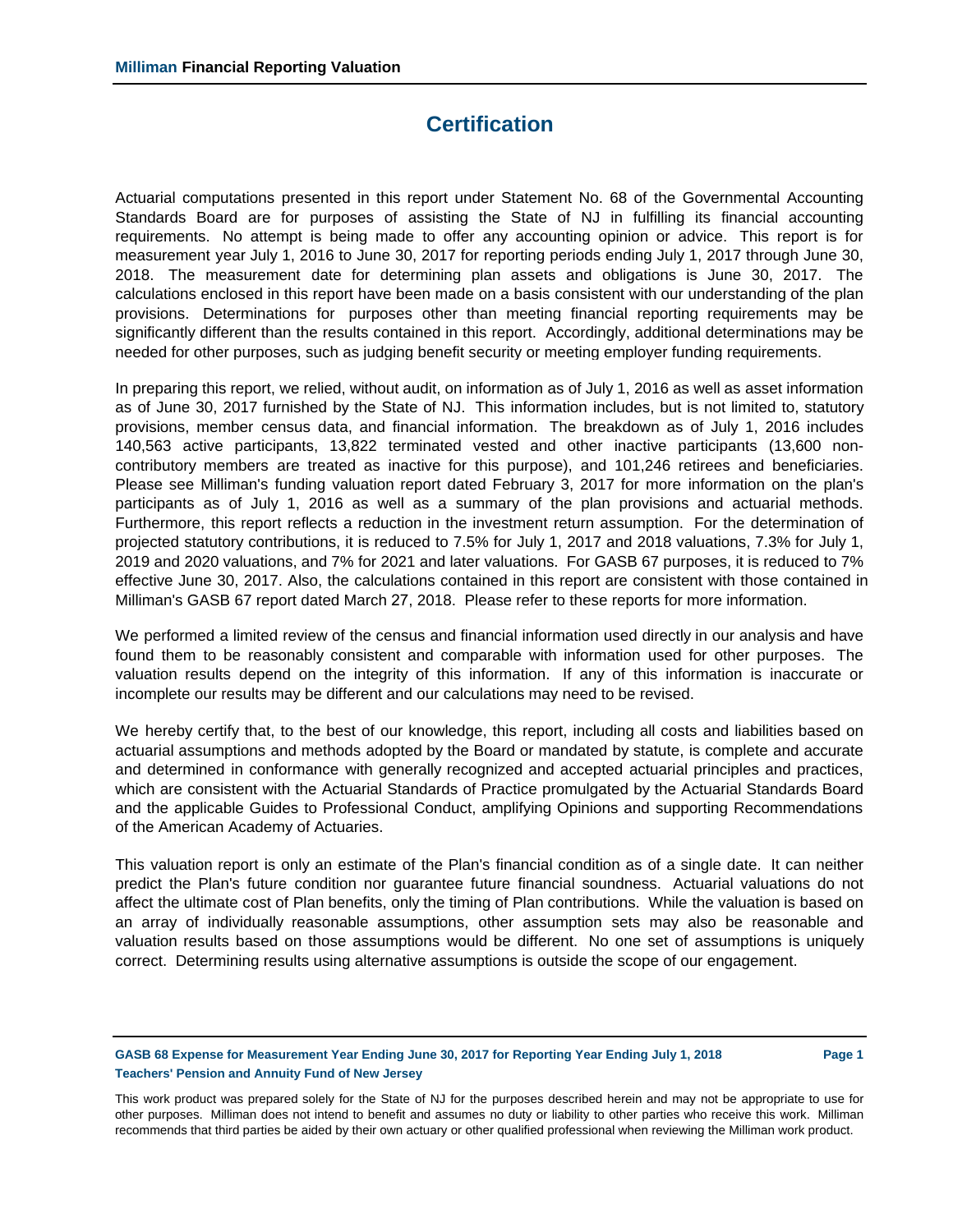## **Certification**

Future actuarial measurements may differ significantly from the current measurements presented in this report due to factors such as, but not limited to, the following: plan experience differing from that anticipated by the economic or demographic assumptions; changes in economic or demographic assumptions; increases or decreases expected as part of the natural operation of the methodology used for these measurements (such as the end of an amortization period or additional cost or contribution requirements based on the plan's funded status); and changes in plan provisions or applicable law. Due to the limited scope of the actuarial assignment, we did not perform an analysis of the potential range of such future measurements.

Milliman's work is prepared solely for the use use and benefit of the State of New Jersey Division of Pensions and Benefits. To the extent that Milliman's work is not subject to disclosure under applicable public records laws, Milliman's work may not be provided to third parties without Milliman's prior written consent. Milliman does not intend to benefit or create a legal duty to any third party recipient of its work product. Milliman's consent to release its work product to any third party may be conditioned on the third party signing a Release, subject to the following exceptions: (a) the Plan Sponsor may provide a copy of Milliman's work, in its entirety, to the Plan Sponsor's professional service advisors who are subject to a duty of confidentiality and who agree to not use Milliman's work for any purpose other than to benefit the Fund; and (b) the Plan Sponsor may provide a copy of Milliman's work, in its entirety, to other governmental entities, as required by law.

No third party recipient of Milliman's work product should rely upon Milliman's work product. Such recipients should engage qualified professionals for advice appropriate to their specific needs.

The consultants who worked on this assignment are pension actuaries. Milliman's advice is not intended to be a substitute for qualified legal or accounting counsel.

The signing actuaries are independent of the plan sponsor. We are not aware of any relationship that would impair the objectivity of our work.

On the basis of the foregoing, we hereby certify that, to the best of our knowledge and belief, this report is complete and has been prepared in accordance with generally recognized accepted actuarial principles and practices. We are members of the American Academy of Actuaries and meet the Qualification Standards to render the actuarial opinion contained herein.

South Ponton

Consulting Actuary Consulting Actuary

Richard & Land

\_\_\_\_\_\_\_\_\_\_\_\_\_\_\_\_\_\_\_\_\_\_\_\_\_\_\_\_\_\_\_\_\_\_\_\_\_\_\_

Scott F. Porter, FSA **Richard L. Gordon, FSA** 

**GASB 68 Expense for Measurement Year Ending June 30, 2017 for Reporting Year Ending July 1, 2018 Page 2 Teachers' Pension and Annuity Fund of New Jersey**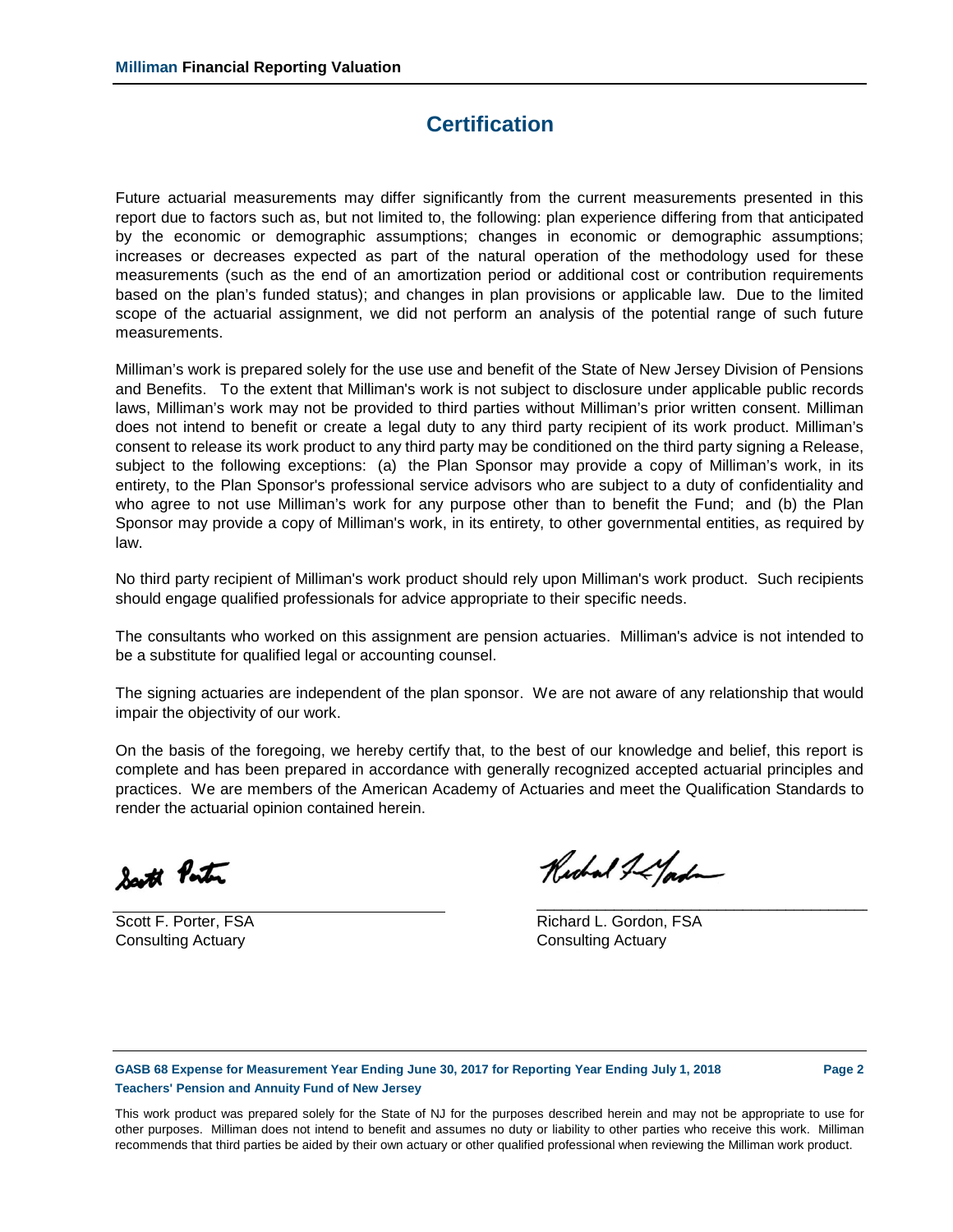## **Executive Summary**

This report presents the results of the actuarial valuation in accordance with GASB 68 as of June 30, 2017 for the Teachers' Pension and Annuity Fund to be used for reporting periods ending July 1, 2017 through June 30, 2018. There are several differences in actuarial assumptions and methods specified by GASB 67 and 68 versus those used to determine the statutory contribution in accordance with New Jersey statute. These differences include treatment of receivable contributions, amortization methods, actuarial cost methods, inclusion of insurance benefits and the discount rate. The discount rate increased from 3.22% as of June 30, 2016 to 4.25% as of June 30, 2017. Please refer to the June 30, 2017 GASB 67 report for more information.

The Net Pension Liability decreased by \$11,358.7 million from \$79,028.9 million as of June 30, 2016 to \$67,670.2 million as of June 30, 2017. The pension expense for TPAF decreased by \$1,250.0 million from \$5,938.2 million for the measurement year ending June 30, 2016 to \$4,688.2 million for the measurement year ending June 30, 2017.

Deferred inflows, unrelated to investment experience, increased from \$134.5 million to \$11,800.2 million due to the change in the discount rate.

Deferred outflows, unrelated to investment experience, decreased from \$15,980.0 million to \$13,819.4 million due to recognition of bases established in prior years partially offset by an actuarial loss of \$236.4 million. In addition, the net deferred outflow related to investment experience decreased from \$1,434.7 million to \$341.5 million due to recognition of bases established in prior years plus a gain of \$1,130.0 million.

Actuarial gains and losses as well as actuarial assumptions are amortized over the expected working lifetime of active and inactive participants in the plan as of the beginning of the measurement year. The period is 8.3 years and equals the total expected working lifetime of active members of 2,125,517 divided by the number of plan participants of 254,732.

Any contributions made to TPAF for pension and noncontributory group insurance subsequent to the measurement date are not included in deferred outflows shown in this report, but should be reflected in the following measurement year per GASB 68.

**GASB 68 Expense for Measurement Year Ending June 30, 2017 for Reporting Year Ending July 1, 2018 Page 3 Teachers' Pension and Annuity Fund of New Jersey**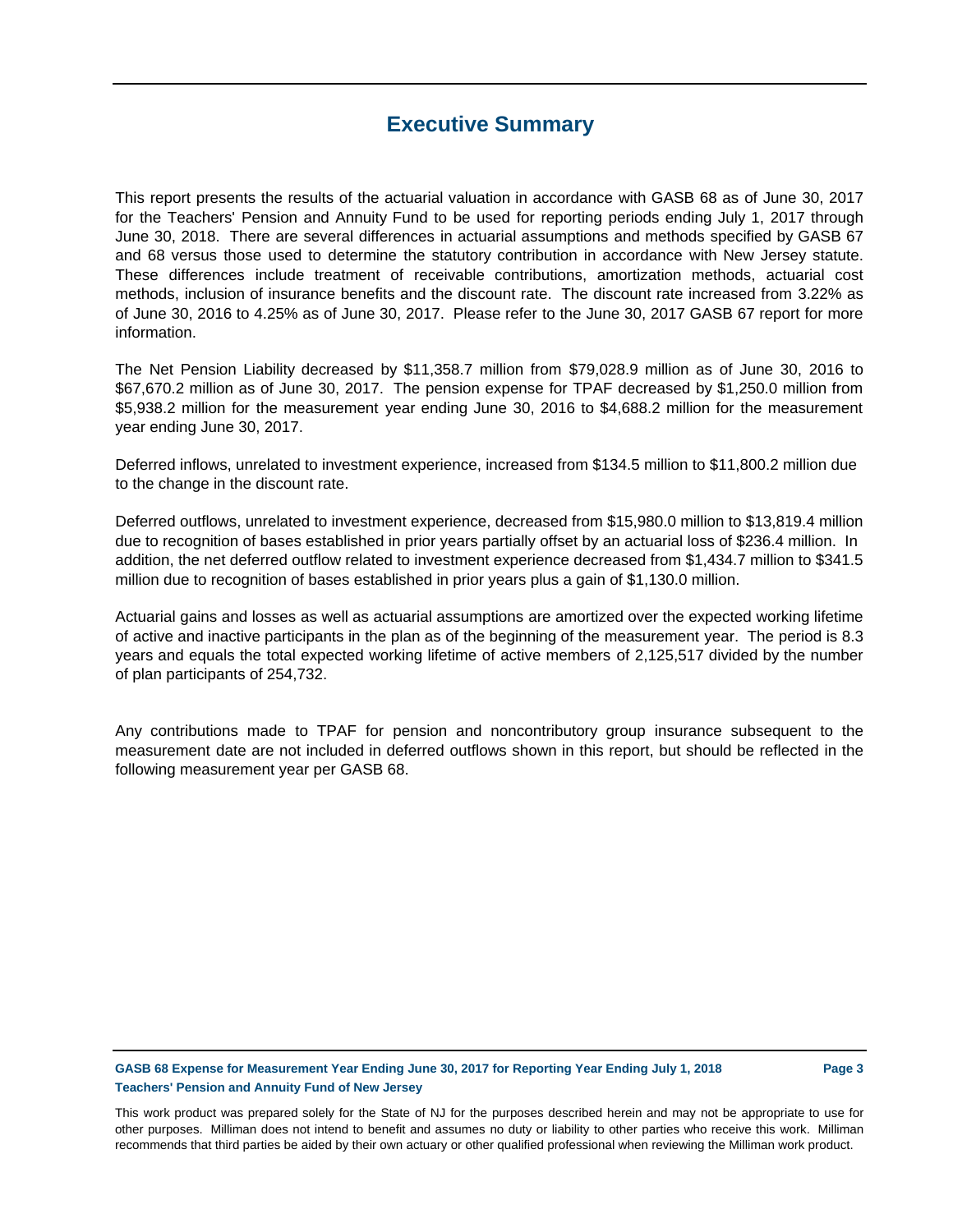## **Development of Proportionate Share**

Exhibit A contains the proportionate share for each location of TPAF as provided by the Division for the recent actuarial valuations. TPAF is a cost sharing employer pension fund with a special funding situation where a noncontributing entity (the State) is responsible to fund 100% of the contributions, excluding any local ERI contributions. The proportionate share is used to allocate costs between the State and nonemployer locations. The proportionate share allocated to State locations decreased from 0.46% as of June 30, 2016 to 0.36% as of June 30, 2017.

GASB 68 requires the proportionate share to be consistent with the manner in which contributions are determined and should reflect the projected long-term contribution effort of all employers and nonemployer contributing entities. To that end, the State determined the proportionate share based on contributions actually made to TPAF for purposes of meeting the statutory contribution determined in the actuarial valuations, allocated to employers based on covered payroll, and further adjusted by expected State ERI contributions. *The contributions made to TPAF to meet the statutory contributions allocated to each noncontributing employer will be different than the actual contributions allocated for the fiscal year in the audited financial statements due to the State ERI adjustment and additional items reflected as employer contributions in the statements, but are not towards meeting the statutory contribution requirement.* Since the State only contributed a portion of the required ERI contributions, the expected full ERI contributions were utilized in determining the proportion, for State employer loactions. This provides a higher allocation of the liability and expense to account for the ERI for these specific locations. The allocation of contributions by covered payroll is consistent with the methods used to allocated costs to each noncontributing entity.

The proportionate share is used by the Division and its auditors to allocate costs and liabilities in accordance with GASB 68 to each location. Please refer to the audited financial statements for the amounts allocated to each location, including the State. Since the State is the sole contributor, the entire Net Pension Liability plus pension expense and other related items are allocated solely to the State. The development of these amounts is split between the portion associated with State locations and the portion assumed on behalf of nonemployer locations.

The portion assumed on behalf of nonemployer locations is then allocated to each local employer. The proportionate share shown on Exhibit A shows the proportion for each location of all nonemployer locations. Each local employer is required to book as an expense and corresponding revenue their proportionate share of the pension expense allocated to a noncontributing entity (the State) under a special funding situation. Furthermore, each local employer includes their proportionate share of the Net Pension Liability in their footnotes.

**GASB 68 Expense for Measurement Year Ending June 30, 2017 for Reporting Year Ending July 1, 2018 Page 4 Teachers' Pension and Annuity Fund of New Jersey**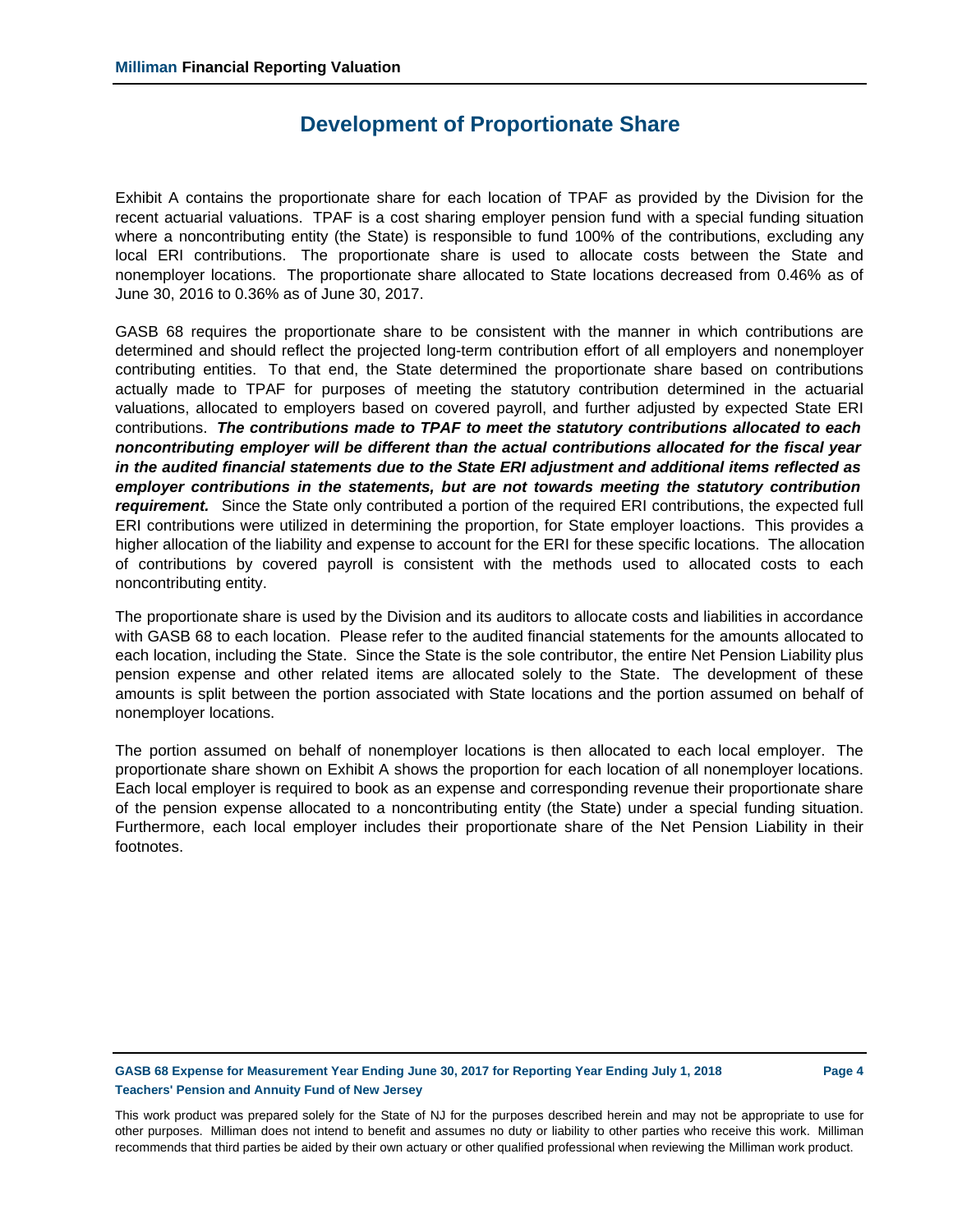## **Pension Expense**

### **Measured as of June 30, 2017 For Fiscal Year Ending June 30, 2018**

| <b>Pension Expense</b>                                | <b>July 1, 2015 to</b><br><b>June 30, 2016</b> | <b>July 1, 2016 to</b><br><b>June 30, 2017</b> |
|-------------------------------------------------------|------------------------------------------------|------------------------------------------------|
|                                                       |                                                |                                                |
| Service cost                                          | \$2,344,321,810                                | \$3,028,689,581                                |
| Interest on total pension liability                   | 3,694,844,118                                  | 3,304,988,177                                  |
| Effect of plan changes                                | 0                                              | 0                                              |
| Administrative expenses                               | 13,768,112                                     | 11,923,787                                     |
| Member contributions                                  | (761, 711, 695)                                | (790, 788, 033)                                |
| Expected investment return net of investment expenses | (1,891,591,611)                                | (1,606,947,478)                                |
| Recognition of Deferred Inflows/Outflows of Resources |                                                |                                                |
| Recognition of economic/demographic gains or losses   | 24,852,016                                     | 53,331,240                                     |
| Recognition of assumption changes or inputs           | 2,324,495,511                                  | 723,829,969                                    |
| Recognition of investment gains or losses             | 189,188,109                                    | (36, 820, 154)                                 |
| Pension Expense                                       | 5,938,166,370                                  | 4,688,207,089                                  |
|                                                       |                                                |                                                |

As of June 30, 2017, the deferred inflows and outflows of resources are as follows:

|                                                      | <b>Deferred Inflows</b> | <b>Deferred Outflows</b> |
|------------------------------------------------------|-------------------------|--------------------------|
| <b>Deferred Inflows / Outflows of Resources</b>      | of Resouces             | of Resouces              |
| Differences between expected and actual experience   | (\$115,381,203)         | \$441,116,389            |
| Changes of assumptions                               | (11,684,858,458)        | 13,378,255,364           |
| Net difference between projected and actual earnings | O                       | 341,507,508              |
| Total *                                              | (11,800,239,661)        | 14,160,879,261           |

Other amounts currently reported as deferred outflows of resources and deferred inflows of resources related to pensions will be recognized in pension expense as follows:

| \$740,341,057   |
|-----------------|
| 1,175,650,201   |
| 983,008,138     |
| 551.152.948     |
| 624,850,883     |
| (1,714,363,627) |
|                 |

\* In addition, any employer contributions subsequent to the measurement date should be reported under deferred outflows of resources and recognized as a reduction of the net pension liability in the year ended 06/30/2018. No amounts are included above.

\*\* Note that additional future deferred inflows and outflows of resources may impact these numbers.

**GASB 68 Expense for Measurement Year Ending June 30, 2017 for Reporting Year Ending July 1, 2018 Teachers' Pension and Annuity Fund of New Jersey Page 5**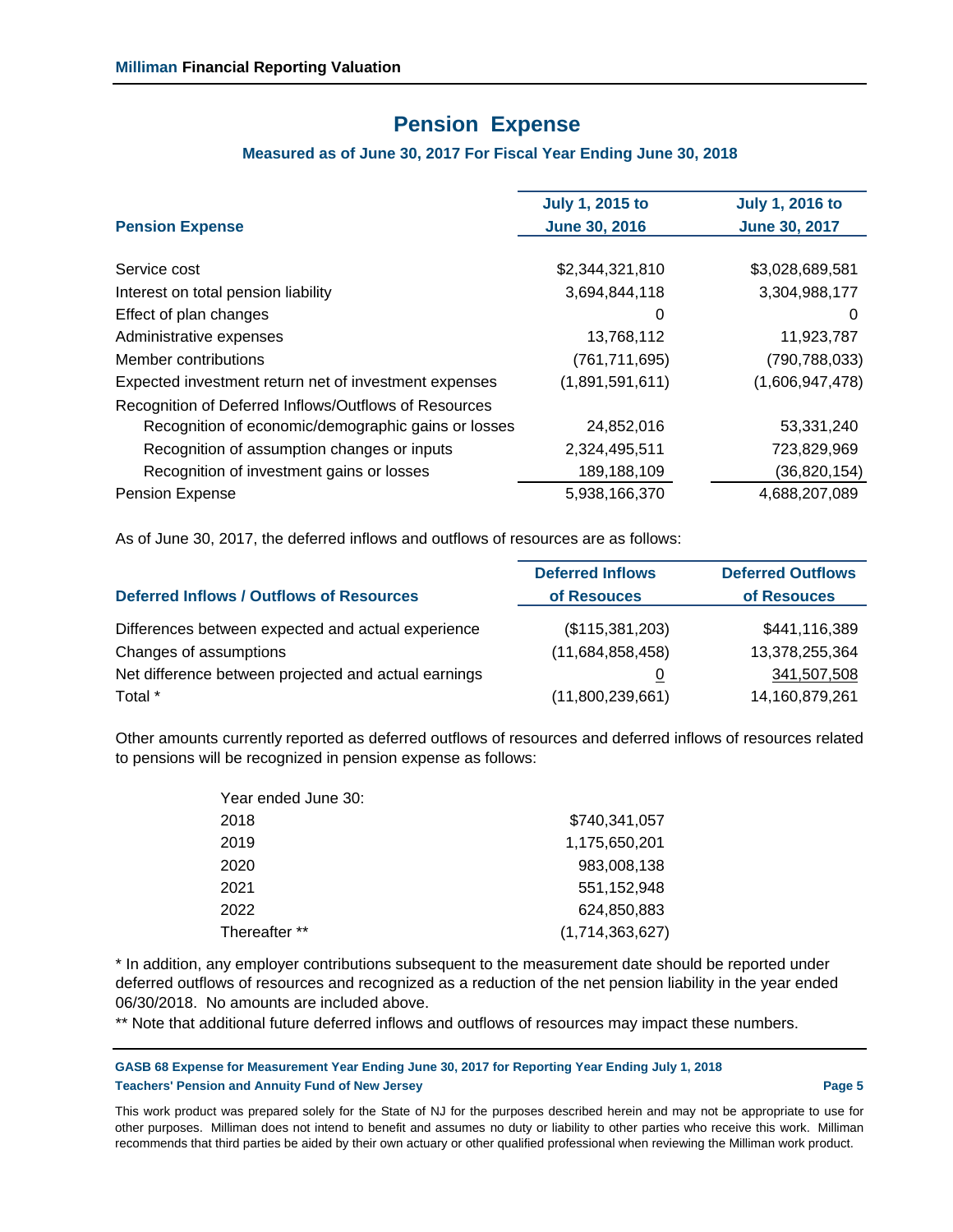|                   |                     |                           |                 | <b>Amount</b>     | Amount                        |                                                        |                   |
|-------------------|---------------------|---------------------------|-----------------|-------------------|-------------------------------|--------------------------------------------------------|-------------------|
|                   |                     |                           |                 | <b>Recognized</b> | <b>Recognized</b>             | <b>Balance of</b>                                      | <b>Balance of</b> |
|                   |                     |                           | <b>Original</b> | in Expense        | in Expense                    | <b>Deferred</b>                                        | <b>Deferred</b>   |
|                   | <b>Original</b>     | <b>Date</b>               | <b>Rec</b>      | for FYE           | through                       | <b>Inflows</b>                                         | <b>Outflows</b>   |
|                   |                     | <b>Amount Established</b> | Period*         | 06/30/2017        | 06/30/2017                    | 06/30/2017                                             | 06/30/2017        |
| <b>Investment</b> | (1, 130, 041, 313)  | 6/30/2017                 | 5.0             | (226,008,263)     | (226,008,263)                 | (904, 033, 050)                                        | $\Omega$          |
| (gains) or        | 2,159,275,964       | 6/30/2016                 | 5.0             | 431,855,193       | 863,710,386                   | $\Omega$                                               | 1,295,565,578     |
| <b>losses</b>     | 963,210,302         | 6/30/2015                 | 5.0             | 192,642,060       | 577,926,180                   | $\Omega$                                               | 385,284,122       |
|                   | (2, 176, 545, 718)  | 6/30/2014                 | 5.0             |                   | (435,309,144) (1,741,236,576) | (435, 309, 142)                                        | <u>0</u>          |
|                   |                     |                           |                 | (36,820,154)      | (525,608,273)                 | (1,339,342,192)                                        | 1,680,849,700     |
|                   |                     |                           |                 |                   |                               |                                                        |                   |
| Economic/         | 236,377,556         | 6/30/2017                 | 8.3             | 28,479,224        | 28,479,224                    | 0                                                      | 207,898,332       |
| demographic       | (134, 644, 168)     | 6/30/2016                 | 8.3             | (16,222,189)      | (32, 444, 378)                | (102, 199, 790)                                        | $\Omega$          |
| (gains) or        | 365,228,278         | 6/30/2015                 | 8.3             | 44,003,407        | 132,010,221                   | $\Omega$                                               | 233,218,057       |
| <b>losses</b>     | (24,898,221)        | 6/30/2014                 | 8.5             | (2,929,202)       | (11,716,808)                  | (13, 181, 413)                                         | $\overline{0}$    |
|                   |                     |                           |                 | 53,331,240        | 116,328,259                   | (115, 381, 203)                                        | 441,116,389       |
|                   |                     |                           |                 |                   |                               |                                                        |                   |
| <b>Assumption</b> | (13, 285, 524, 000) | 6/30/2017                 | 8.3             |                   |                               | $(1,600,665,542)$ $(1,600,665,542)$ $(11,684,858,458)$ | $\Omega$          |
| changes or        | 10,827,093,000      | 6/30/2016                 | 8.3             | 1,304,469,036     | 2,608,938,072                 | 0                                                      | 8,218,154,928     |
| <i>inputs</i>     | 5,913,556,000       | 6/30/2015                 | 8.3             | 712,476,627       | 2,137,429,881                 | $\Omega$                                               | 3,776,126,119     |
|                   | 2,614,173,709       | 6/30/2014                 | 8.5             | 307,549,848       | 1,230,199,392                 | 0                                                      | 1,383,974,317     |
|                   |                     |                           |                 | 723,829,969       | 4,375,901,803                 | (11,684,858,458)                                       | 13,378,255,364    |
|                   |                     |                           |                 |                   |                               |                                                        |                   |

## **Schedule of Deferred Inflows and Outflows of Resources**

| Total for economic/demographic gains or losses<br>and assumption changes or inputs | (11,800,239,661) 13,819,371,753 |               |
|------------------------------------------------------------------------------------|---------------------------------|---------------|
| Net deferred (inflows)/outflows for investment gains or losses                     | $\Omega$                        | 341.507.508   |
| <b>Total deferred (inflows)/outflows</b>                                           | (11,800,239,661) 14,160,879,261 |               |
| <b>Total net deferrals</b>                                                         |                                 | 2,360,639,600 |

\* Investment (gains)/losses are recognized in pension expense over a period of five years; economic/demographic (gains)/losses and assumption changes or inputs are recognized over the average remaining service life for all active and inactive members.

**GASB 68 Expense for Measurement Year Ending June 30, 2017 for Reporting Year Ending July 1, 2018 Teachers' Pension and Annuity Fund of New Jersey Page 6**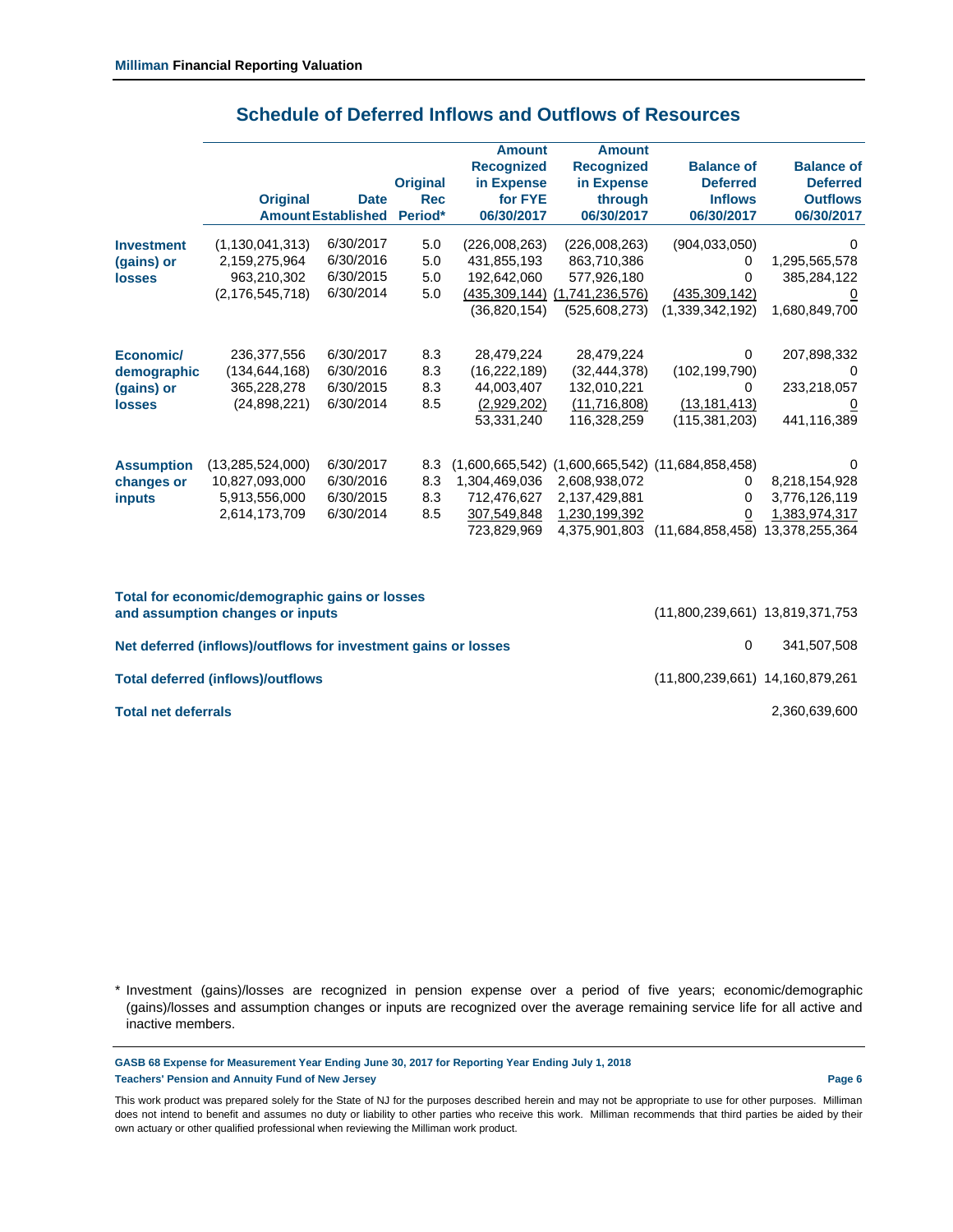### **Milliman Financial Reporting Valuation**

|                                                  |                                            |                                      | <b>GASB 68 Summary for Measurement Year</b> |                     |                  |                       |                                     |                       |                                      |
|--------------------------------------------------|--------------------------------------------|--------------------------------------|---------------------------------------------|---------------------|------------------|-----------------------|-------------------------------------|-----------------------|--------------------------------------|
|                                                  | <b>Total</b>                               | Plan                                 | <b>Net</b>                                  |                     |                  | <b>Net Investment</b> |                                     | <b>Net Pension</b>    |                                      |
|                                                  | <b>Pension</b>                             | <b>Fiduciary</b>                     | <b>Pension</b>                              | <b>Deferred</b>     | <b>Deferred</b>  | (Inflows)/            | <b>Net</b>                          | <b>Liability plus</b> | <b>Annual</b>                        |
|                                                  | Liability                                  | <b>Net Position</b>                  | <b>Liability</b>                            | <b>Inflows</b>      | <b>Outflows</b>  | <b>Outflows</b>       | <b>Deferrals</b>                    | <b>Net Deferrals</b>  | <b>Expense</b>                       |
| Balances as of June 30, 2016                     | (\$101,746,770,000)                        | \$22,717,862,967                     | (\$79,028,907,033)                          | (\$134,532,594)     | \$15,979,972,339 | \$1,434,728,667       | \$17,280,168,413                    | (\$61,748,738,621)    |                                      |
| Service cost                                     | (3,028,689,581)                            |                                      | (3,028,689,581)                             |                     |                  |                       |                                     |                       | 3,028,689,581                        |
| Interest on total pension liability              | (3,304,988,177)                            |                                      | (3,304,988,177)                             |                     |                  |                       |                                     |                       | 3,304,988,177                        |
| Effect of plan changes                           | $\mathbf 0$                                |                                      | $\Omega$                                    |                     |                  |                       |                                     |                       | 0                                    |
| Effect of liability gains or losses              | (236, 377, 556)                            |                                      | (236, 377, 556)                             |                     | 236,377,556      |                       | 236,377,556                         |                       |                                      |
| Effect of assumption changes or inputs           | 13,285,524,000                             |                                      | 13,285,524,000                              | (13, 285, 524, 000) |                  |                       | (13, 285, 524, 000)                 |                       |                                      |
| Benefit payments                                 | 4,306,268,745                              | (4,306,268,745)                      | $\Omega$                                    |                     |                  |                       |                                     |                       |                                      |
| Transfers from other Systems                     | (1,338,431)                                | 1,338,431                            | $\Omega$                                    |                     |                  |                       |                                     |                       |                                      |
| Administrative expenses                          |                                            | (11, 923, 787)                       | (11, 923, 787)                              |                     |                  |                       |                                     |                       | 11,923,787                           |
| Member contributions                             |                                            | 790,788,033                          | 790,788,033                                 |                     |                  |                       |                                     |                       | (790,788,033)                        |
| Expected investment income (net of inv expenses) |                                            | 1,606,947,478                        | 1,606,947,478                               |                     |                  |                       |                                     |                       | (1,606,947,478)                      |
| Investment gains or losses                       |                                            | 1,130,041,313                        | 1,130,041,313                               |                     |                  | (1, 130, 041, 313)    | (1, 130, 041, 313)                  |                       |                                      |
| <b>Employer contributions</b>                    |                                            | 1,127,018,480                        | 1,127,018,480                               |                     |                  |                       |                                     | 1,127,018,480         |                                      |
| Other                                            |                                            | 357,659                              | 357,659                                     |                     |                  |                       |                                     | 357,659               |                                      |
| Recognition of liability gains or losses         |                                            |                                      |                                             | 19,151,391          | (72, 482, 631)   |                       | (53, 331, 240)                      |                       | 53,331,240                           |
| Recognition of assumption changes or inputs      |                                            |                                      |                                             | 1,600,665,542       | (2,324,495,511)  |                       | (723, 829, 969)                     |                       | 723,829,969                          |
| Recognition of investment gains or losses        |                                            |                                      |                                             |                     |                  | 36.820.154            | 36,820,154                          |                       | (36, 820, 154)                       |
| Annual expense                                   |                                            |                                      |                                             |                     |                  |                       |                                     | (4,688,207,089)       | -------------------<br>4,688,207,089 |
| Balances as of June 30, 2017                     | -------------------<br>(90, 726, 371, 000) | ------------------<br>23,056,161,829 | -----------------<br>(67, 670, 209, 171)    | (11,800,239,661)    | 13,819,371,753   | 341,507,508           | ------------------<br>2,360,639,601 | <br>(65,309,569,571)  |                                      |

### **GASB 68 Expense for Measurement Year Ending June 30, 2017 for Reporting Year Ending July 1, 2018**

### **Teachers' Pension and Annuity Fund of New Jersey Page 7**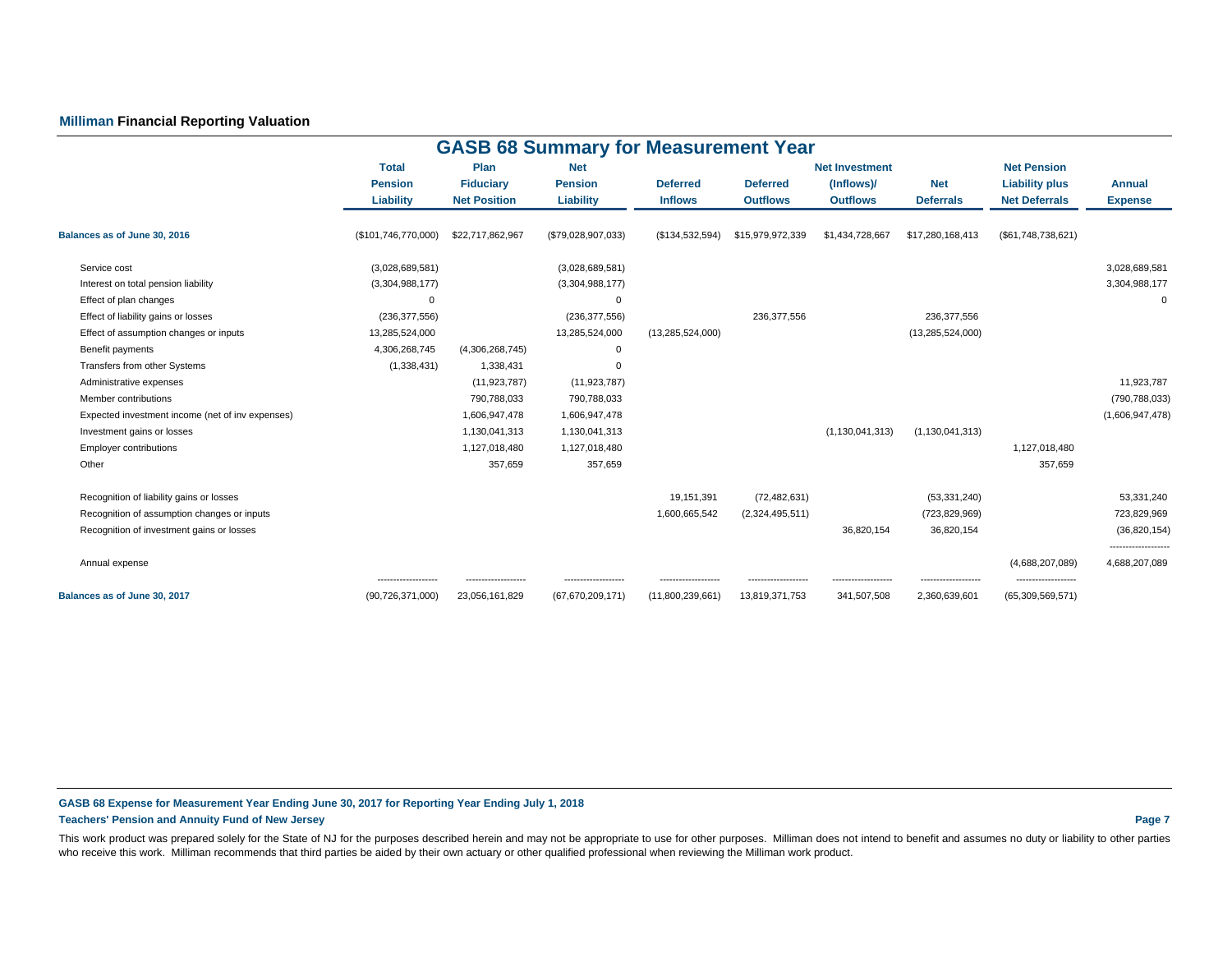|                                 |                |                                                                           |                                    | Fiscal Year Ending June 30, 2017 |                   |                          |                        |                   |                           | Fiscal Year Ending June 30, 2016 |                        |                   |                     |                        |                   |                              |                      |
|---------------------------------|----------------|---------------------------------------------------------------------------|------------------------------------|----------------------------------|-------------------|--------------------------|------------------------|-------------------|---------------------------|----------------------------------|------------------------|-------------------|---------------------|------------------------|-------------------|------------------------------|----------------------|
|                                 |                |                                                                           |                                    | Allocated                        |                   |                          | Total Employer         |                   | <b>Total Non-Employer</b> |                                  | Allocated              |                   |                     | Total Employer         |                   | <b>Total Non-Employer</b>    |                      |
|                                 |                |                                                                           |                                    | Statutory                        |                   | Full                     | Contribution           | Actual            | Contribution              | Emplover                         | Statutory              |                   | Full                | Contribution           | Actual            | Contribution                 | Employer             |
|                                 | Group Location | Location                                                                  |                                    | Pension                          | <b>NCGI</b>       | ERI3&5                   | For Allocation         | <b>ERI3&amp;5</b> | For Allocation            | Proportionate                    | Pension                | <b>NCGI</b>       | ERI 3 & 5           | For Allocation         | <b>ERI3&amp;5</b> | For Allocation Proportionate |                      |
| Code                            | Code           | Name<br>90207 902072 OFFICE OF ADM LAW                                    | County                             | <b>Contribution</b>              | Premium           | Premium                  | Purposes               | Premium           | Purposes                  | Share                            | Contribution           | Premium           | Premium             | Purposes               | Premium           | Purposes                     | Share                |
| $\mathcal{P}$<br>$\overline{2}$ |                | 90400 904002 DEPARTMENT OF EDUCATION                                      |                                    | 831,316                          | 29,917            | 74.240<br>2,197,568      | 74.240<br>3,058,801    | N/A<br>N/A        | N/A<br>N/A                | 0.00657%<br>0.27088%             | 650,648                | 30,323            | 70,530<br>2,087,745 | 70.530<br>2,768,716    | N/A<br>N/A        | N/A<br>N/A                   | 0.00879%<br>0.34501% |
| $\mathcal{P}$                   |                | 90416 904162 NJ DEPARTMENT OF EDUCATION                                   |                                    | 510,740                          | 18,380            | 440,843                  | 969,963                | N/A               | N/A                       | 0.08590%                         | 396,347                | 18,472            | 418,812             | 833,631                | N/A               | N/A                          | 0.10388%             |
| -6                              |                | 90280 902806 DEPARTMENT OF LABOR                                          |                                    | 11,700                           | 421               |                          | 12,121                 | N/A               | N/A                       | 0.00107%                         | 8,194                  | 382               |                     | 8.576                  | N/A               | N/A                          | 0.00107%             |
|                                 |                | Employer - State of New Jersey Subtotals                                  |                                    | 1,353,756                        | 48,718            | 2,712,651                | 4,115,125              | N/A               | N/A                       | 0.36442%                         | 1,055,189              | 49,177            | 2,577,087           | 3,681,453              | N/A               | N/A                          | 0.45874%             |
|                                 |                | 90412 904124 KEAN UNIVERSITY                                              |                                    | 23,691                           | 853               | 191.480                  | 216,024                | 76.106            | 100.650                   | 0.00895%                         | 16,746                 | 781               | 181.911             | 199.438                | 54,573            | 72.100                       | 0.00903%             |
|                                 |                | 90414 904144 MONTCLAIR STATE UNIVERSITY                                   |                                    |                                  |                   | 151,481                  | 151,481                | 60,208            | 60,208                    | 0.00535%                         |                        |                   | 143.911             | 143.911                | 43.173            | 43.173                       | 0.00541%             |
| $\Delta$                        |                | 90411 904114 NEW JERSEY CITY UNIVERSITY                                   |                                    | 12,997                           | 468               | 366,080                  | 379,545                | 145,502           | 158.967                   | 0.01414%                         | 9,187                  | 428               | 347,785             | 357,400                | 104,336           | 113,951                      | 0.01428%             |
|                                 | 981            | 9813 NJ INSTITUTE OF TECHNOLOGY                                           |                                    |                                  |                   | 73.618                   | 73.618                 | 29,260            | 29,260                    | 0.00260%                         |                        |                   | 69.939              | 69.939                 | 20.982            | 20.982                       | 0.002639             |
| 4                               | 90410          | 904104 ROWAN UNIVERSITY                                                   |                                    |                                  |                   | 62.095                   | 62.095                 | 24,680            | 24,680                    | 0.00219%                         |                        |                   | 58.992              | 58.992                 | 17,698            | 17,698                       | 0.002229             |
| $\Delta$                        |                | 90415 904154 THE COLLEGE OF NEW JERSEY                                    |                                    |                                  |                   | 38.934                   | 38,934                 | 15,475            | 15,475                    | 0.00138%                         | 9,020                  | 421               | 36,989              | 46,430                 | 11,097            | 20,538                       | 0.002579             |
|                                 | 90413<br>1020  | 904134 WILLIAM PATERSON UNIV OF N.                                        | <b>ATLANTIC</b>                    | 39,357                           | 1.417<br>21.086   | 70,702                   | 111.476                | 28,101            | 68,875                    | 0.00612%<br>0.05398%             | 27,819                 | 1.297             | 67,169              | 96.285                 | 20,151            | 49.267<br>419.027            | 0.006179<br>0.05250  |
|                                 | 1000           | 10206 ABSECON BD OF ED<br>10006 ATLANTIC CITY BD OF ED                    | <b>ATLANTIC</b>                    | 585,913<br>7,456,152             | 268,331           |                          | 606,999<br>7,724,483   |                   | 606,999<br>7,724,483      | 0.68690%                         | 400,368<br>5,224,451   | 18,659<br>243,485 |                     | 419,027<br>5,467,936   |                   | 5,467,936                    | 0.68504%             |
|                                 | 1098           | 10986 ATLANTIC CO SPECIAL SERVICES                                        | <b>ATLANTIC</b>                    | 808.544                          | 29,098            |                          | 837,642                |                   | 837,642                   | 0.07449%                         | 584,797                | 27,254            |                     | 612,051                |                   | 612,051                      | 0.076689             |
|                                 | 969            | 9696 ATLANTIC CO VOCATIONAL SCHOOLS                                       | <b>ATLANTIC</b>                    | 838,370                          | 30,171            |                          | 868,541                |                   | 868,541                   | 0.07724%                         | 505,474                | 23,558            |                     | 529.032                |                   | 529,032                      | 0.066289             |
|                                 | 1094           | 10946 BRIGANTINE CITY BD OF ED                                            | ATLANTIC                           | 703,184                          | 25,306            |                          | 728,490                |                   | 728,490                   | 0.06478%                         | 528.703                | 24,640            |                     | 553,343                |                   | 553,343                      | 0.069329             |
|                                 | 1081           | 10816 BUENA REGIONAL SCHOOL DIST                                          | <b>ATLANTIC</b>                    | 1,612,660                        | 58,036            |                          | 1,670,696              |                   | 1,670,696                 | 0.14857%                         | 1,100,230              | 51,276            |                     | 1,151,506              |                   | 1,151,506                    | 0.144269             |
| -6                              | 1030           | 10306 EGG HARBOR CITY BD OF ED                                            | ATLANTIC                           | 430.622                          | 15.497            | $\sim$                   | 446,119                |                   | 446.119                   | 0.03967%                         | 307,011                | 14.308            |                     | 321.319                |                   | 321,319                      | 0.04026%             |
| $\epsilon$                      | 1083           | 10836 EGG HARBOR TWP BD OF ED                                             | <b>ATLANTIC</b>                    | 5.414.782                        | 194.867           | $\overline{\phantom{a}}$ | 5.609.649              |                   | 5.609.649                 | 0.49884%                         | 3.742.902              | 174.438           |                     | 3.917.340              |                   | 3.917.340                    | 0.49078%             |
|                                 | 1084           | 10846 ESTELL MANOR BD OF ED                                               | <b>ATLANTIC</b>                    | 128,606                          | 4,628             |                          | 133,234                |                   | 133.234                   | 0.01185%                         | 96.762                 | 4,510             |                     | 101,272                |                   | 101,272                      | 0.012699             |
| -6<br>-8                        | 1085<br>1080   | 10856 FOLSOM BOROUGH BD OF ED<br>10808 GALLOWAY COMMUNITY CHARTER SCH     | <b>ATLANTIC</b><br><b>ATLANTIC</b> | 287,695<br>152,724               | 10,354<br>5,496   | ÷.                       | 298,049<br>158,220     |                   | 298,049<br>158,220        | 0.02650%<br>0.01407%             | 190.229<br>123,049     | 8,866<br>5,735    |                     | 199,095                |                   | 199,095<br>128,784           | 0.02494%<br>0.016139 |
| $\epsilon$                      | 1086           | 10866 GALLOWAY TOWNSHIP BD OF ED                                          | <b>ATLANTIC</b>                    | 2.646.657                        | 95.248            |                          | 2.741.905              |                   | 2.741.905                 | 0.24383%                         | 1.846.849              | 86.072            |                     | 128,784<br>1.932.921   |                   | 1.932.921                    | 0.242169             |
| 6                               | 1097           | 10976 GREATER EGG HARBOR REGIONAL                                         | <b>ATLANTIC</b>                    | 2,518,240                        | 90,626            |                          | 2,608,866              |                   | 2,608,866                 | 0.23199%                         | 1,806,496              | 84,192            |                     | 1.890.688              |                   | 1,890,688                    | 0.236879             |
| -6                              | 1087           | 10876 HAMILTON TWP BD ED (ATLANTIC)                                       | <b>ATLANTIC</b>                    | 2,032,645                        | 73,151            | ÷.                       | 2,105,796              |                   | 2,105,796                 | 0.18726%                         | 1,418,272              | 66,099            |                     | 1,484,371              |                   | 1,484,371                    | 0.185979             |
| -6                              | 1040           | 10406 HAMMONTON TOWN BD OF ED                                             | <b>ATLANTIC</b>                    | 2,137,707                        | 76.932            |                          | 2.214.639              |                   | 2.214.639                 | 0.19694%                         | 1,490,296              | 69.455            |                     | 1,559,751              |                   | 1,559,751                    | 0.195419             |
|                                 | 1050           | 10506 LINWOOD BD OF ED                                                    | <b>ATLANTIC</b>                    | 683,476                          | 24,597            |                          | 708,073                |                   | 708,073                   | 0.06297%                         | 483.239                | 22.521            |                     | 505,760                |                   | 505,760                      | 0.063369             |
| 6                               | 1096           | 10966 MAINLAND REGIONAL H S                                               | ATLANTIC                           | 1,219,305                        | 43,880            |                          | 1,263,185              |                   | 1,263,185                 | 0.11233%                         | 893,570                | 41,645            |                     | 935,215                |                   | 935,215                      | 0.117179             |
|                                 | 1060<br>1088   | 10606 MARGATE CITY BD OF ED<br>10886 MULLICA TWP BD OF ED                 | ATLANTIC                           | 510.626                          | 18,376            |                          | 529,002                |                   | 529,002                   | 0.04704%                         | 349,479                | 16,287            |                     | 365,766                |                   | 365,766                      | 0.04582%             |
|                                 | 1089           | 10896 NORTHFIELD BD OF ED                                                 | <b>ATLANTIC</b><br>ATLANTIC        | 505.626<br>662,462               | 18.196<br>23,841  |                          | 523.822<br>686,303     |                   | 523.822<br>686,303        | 0.04658%<br>0.06103%             | 364,870<br>453,538     | 17,005<br>21,137  |                     | 381,875<br>474,675     |                   | 381.875<br>474,675           | 0.047849<br>0.05947% |
| 8                               | 1022           | 10228 OCEANSIDE CHARTER SCHOOL                                            | <b>ATLANTIC</b>                    | 61,128                           | 2,200             |                          | 63.328                 |                   | 63.328                    | 0.00563%                         |                        |                   |                     |                        |                   |                              | 0.00000%             |
| $\epsilon$                      | 1010           | 10106 PLEASANTVILLE BD OF ED                                              | <b>ATLANTIC</b>                    | 3,338,190                        | 120,134           |                          | 3,458,324              |                   | 3,458,324                 | 0.30753%                         | 2,344,461              | 109,263           |                     | 2,453,724              |                   | 2,453,724                    | 0.30741%             |
| -6                              | 1091           | 10916 PORT REPUBLIC CITY BD OF ED                                         | <b>ATLANTIC</b>                    | 92.085                           | 3.314             |                          | 95.399                 |                   | 95.399                    | 0.00848%                         | 67.682                 | 3.154             |                     | 70.836                 |                   | 70.836                       | 0.00887%             |
|                                 | 1092           | 10926 SOMERS POINT CITY BD OF ED                                          | ATLANTIC                           | 814.659                          | 29,318            |                          | 843,977                |                   | 843,977                   | 0.07505%                         | 526,971                | 24,559            |                     | 551,530                |                   | 551,530                      | 0.06910%             |
|                                 | 1070           | 10706 VENTNOR CITY BD OF ED                                               | <b>ATLANTIC</b>                    | 711,543                          | 25,607            |                          | 737,150                |                   | 737,150                   | 0.06555%                         | 506,330                | 23,597            |                     | 529,927                |                   | 529,927                      | 0.066399             |
| -6                              | 1093           | 10936 WEYMOUTH TOWNSHIP BD OF ED                                          | ATLANTIC                           | 138.219                          | 4.974             |                          | 143.193                |                   | 143.193                   | 0.01273%                         | 115,802                | 5,397             |                     | 121,199                |                   | 121.199                      | 0.015189             |
| $\epsilon$<br>-6                | 2097<br>2021   | 20976 SOUTH BERGEN JOINTURE COMM                                          | <b>BERGEN</b>                      | 964.189                          | 34,699            |                          | 998.888                |                   | 998.888                   | 0.08883%<br>0.06355%             | 621.541<br>485.183     | 28.967            |                     | 650.508                |                   | 650,508                      | 0.08150%             |
| -6                              | 2022           | 20216 ALLENDALE BORO BD OF ED<br>20226 ALPINE BD OF ED                    | <b>BERGEN</b><br><b>BERGEN</b>     | 689,857<br>211,797               | 24,826<br>7,622   |                          | 714,683<br>219,419     |                   | 714,683<br>219,419        | 0.01951%                         | 131,151                | 22,612<br>6,112   |                     | 507,795<br>137,263     |                   | 507,795<br>137,263           | 0.063629<br>0.017209 |
| -8                              | 2098           | 20988 BERGEN ARTS & SCIENCE CHRTR SCH                                     | <b>BERGEN</b>                      | 466,728                          | 16.797            |                          | 483.525                |                   | 483,525                   | 0.04300%                         | 271,717                | 12,663            |                     | 284,380                |                   | 284,380                      | 0.035639             |
| -6                              | 2001           | 20016 BERGEN CO BD OF SPECIAL SERVS                                       | <b>BERGEN</b>                      | 2.976.502                        | 107.118           |                          | 3.083.620              |                   | 3.083.620                 | 0.27421%                         | 2.223.920              | 103.646           |                     | 2.327.566              |                   | 2.327.566                    | 0.29160%             |
|                                 | 980            | 9806 BERGEN CO VOCATIONAL SCHOOL                                          | <b>BERGEN</b>                      | 2,602,875                        | 93,672            |                          | 2.696.547              |                   | 2,696,547                 | 0.23979%                         | 1,815,873              | 84,629            |                     | 1.900.502              |                   | 1,900,502                    | 0.238109             |
|                                 | 2030           | 20305 BERGEN COMMUNITY COLLEGE                                            | <b>BERGEN</b>                      | 15,360                           | 553               |                          | 15,913                 |                   | 15,913                    | 0.00142%                         | 10,847                 | 506               |                     | 11,353                 |                   | 11,353                       | 0.001429             |
|                                 | 2023           | 20236 BERGENFIELD BD OF ED                                                | <b>BERGEN</b>                      | 2,618,573                        | 94,237            |                          | 2,712,810              |                   | 2,712,810                 | 0.24124%                         | 1,727,871              | 80.527            |                     | 1,808,398              |                   | 1.808.398                    | 0.226569             |
| 6                               | 2024           | 20246 BOGOTA BORO BD OF ED                                                | <b>BERGEN</b>                      | 794,643                          | 28,598            |                          | 823,241                |                   | 823,241                   | 0.07321%                         | 582,233                | 27,135            |                     | 609,368                |                   | 609,368                      | 0.07634%             |
|                                 | 2025<br>2040   | 20256 CARLSTADT BOROUGH BD OF ED<br>20406 CARLSTADT E.RUTHERFORD BD OF ED | <b>BERGEN</b><br><b>BERGEN</b>     | 467,738<br>462,669               | 16,833<br>16,650  |                          | 484,571<br>479,319     |                   | 484,571<br>479,319        | 0.04309%<br>0.04262%             | 325,664<br>329,627     | 15,178<br>15,362  |                     | 340.842<br>344,989     |                   | 340,842<br>344,989           | 0.04270%<br>0.043229 |
| -6                              | 2026           | 20266 CLIFFSIDE PARK BD OF ED                                             | <b>BERGEN</b>                      | 2.027.400                        | 72.962            | $\overline{\phantom{a}}$ | 2.100.362              |                   | 2.100.362                 | 0.18678%                         | 1.405.775              | 65.516            |                     | 1.471.291              |                   | 1.471.291                    | 0.18433%             |
| 6                               | 2027           | 20276 CLOSTER BOARD OF EDUCATION                                          | <b>BERGEN</b>                      | 1,008,058                        | 36,278            |                          | 1,044,336              |                   | 1,044,336                 | 0.09287%                         | 710,469                | 33,111            |                     | 743,580                |                   | 743.580                      | 0.09316%             |
|                                 | 2028           | 20286 CRESSKILL BD OF ED                                                  | <b>BERGEN</b>                      | 1,451,689                        | 52,243            |                          | 1,503,932              |                   | 1,503,932                 | 0.13374%                         | 983,772                | 45,849            |                     | 1,029,621              |                   | 1,029,621                    | 0.128999             |
| 6                               | 2029           | 20296 DEMAREST BORO BD OF ED                                              | <b>BERGEN</b>                      | 560.233                          | 20.162            |                          | 580.395                |                   | 580.395                   | 0.05161%                         | 401,889                | 18,730            |                     | 420.619                |                   | 420.619                      | 0.05270%             |
| $\epsilon$                      | 2031           | 20316 DUMONT BOROUGH BD OF ED                                             | <b>BERGEN</b>                      | 2.038.369                        | 73.357            |                          | 2.111.726              |                   | 2.111.726                 | 0.18779%                         | 1.466.754              | 68.358            |                     | 1.535.112              |                   | 1.535.112                    | 0.192329             |
| -6                              | 2033           | 20336 EAST RUTHERFORD BORO BD OF ED                                       | <b>BERGEN</b>                      | 724,852                          | 26,086            |                          | 750,938                |                   | 750,938                   | 0.06678%                         | 505,295                | 23,549            |                     | 528,844                |                   | 528,844                      | 0.066269             |
|                                 | 2034<br>2032   | 20346 EDGEWATER BORO BD OF ED<br>20326 ELMWOOD PARK BOROUGH BD OF ED      | <b>BERGEN</b><br><b>BERGEN</b>     | 493,924<br>1.286.244             | 17,775            |                          | 511.699                |                   | 511.699                   | 0.04550%<br>0.11850%             | 884,346                | 41.215            |                     |                        |                   | 925,561                      | 0.000009<br>0.115969 |
| -6<br>$\epsilon$                | 2035           | 20356 EMERSON BOROUGH BD OF ED                                            | <b>BERGEN</b>                      | 891.057                          | 46,289<br>32.067  |                          | 1,332,533<br>923.124   |                   | 1,332,533<br>923.124      | 0.08209%                         | 630.742                | 29.396            |                     | 925,561<br>660.138     |                   | 660.138                      | 0.08270%             |
|                                 | 2036           | 20366 ENGLEWOOD CITY BD OF ED                                             | <b>BERGEN</b>                      | 2,845,219                        | 102,393           |                          | 2,947,612              |                   | 2,947,612                 | 0.26212%                         | 1,928,930              | 89,898            |                     | 2,018,828              |                   | 2,018,828                    | 0.252939             |
|                                 | 2037           | 20376 ENGLEWOOD CLIFFS BD OF ED                                           | <b>BERGEN</b>                      | 487,098                          | 17,530            |                          | 504,628                |                   | 504,628                   | 0.04487%                         | 320,053                | 14,916            |                     | 334,969                |                   | 334,969                      | 0.04197%             |
|                                 | 6011           | 60118 ENGLEWOOD ON THE PALISADES CHAR                                     | <b>BERGEN</b>                      | 177,485                          | 6.387             |                          | 183,872                |                   | 183,872                   | 0.01635%                         | 57,418                 | 2,676             |                     | 60,094                 |                   | 60.094                       | 0.007539             |
| -6                              | 2038           | 20386 FAIR LAWN BD OF ED                                                  | <b>BERGEN</b>                      | 4.124.890                        | 148.446           |                          | 4.273.336              |                   | 4.273.336                 | 0.38001%                         | 2.873.861              | 133.936           |                     | 3.007.797              |                   | 3.007.797                    | 0.37683%             |
|                                 | 2039           | 20396 FAIRVIEW BORO BD OF ED                                              | <b>BERGEN</b>                      | 761.488                          | 27,404            |                          | 788.892                |                   | 788.892                   | 0.07015%                         | 502.138                | 23,402            |                     | 525.540                |                   | 525,540                      | 0.06584%             |
| 6                               | 2041           | 20416 FORT LEE BD OF ED                                                   | <b>BERGEN</b>                      | 2,685,201                        | 96,635            | $\sim$                   | 2,781,836              |                   | 2,781,836                 | 0.24738%                         | 1,929,840              | 89,940            |                     | 2,019,780              |                   | 2,019,780                    | 0.25304%             |
| -6                              | 2042<br>2000   | 20426 FRANKLIN LAKES BD OF ED                                             | <b>BERGEN</b>                      | 1,422,524                        | 51 194            | ÷.                       | 1,473,718              |                   | 1,473,718                 | 0.13105%                         | 982.089                | 45.770            |                     | 1,027,859              |                   | 1.027.859                    | 0.12877%<br>0.39712% |
|                                 | 2043           | 20006 GARFIELD CITY BD OF ED<br>20436 GLEN ROCK BOROUGH BD OF ED          | <b>BERGEN</b><br><b>BERGEN</b>     | 4,148,443<br>1,999,412           | 149,294<br>71,955 |                          | 4,297,737<br>2,071,367 |                   | 4,297,737<br>2,071,367    | 0.38218%<br>0.18420%             | 3,028,635<br>1,389,150 | 141,149<br>64,741 |                     | 3,169,784<br>1.453.891 |                   | 3,169,784<br>1,453,891       | 0.18215%             |
|                                 | 2010           | 20106 HACKENSACK CITY BD OF ED                                            | <b>BERGEN</b>                      | 4,798,794                        | 172,699           |                          | 4,971,493              |                   | 4,971,493                 | 0.44209%                         | 3,356,823              | 156,445           |                     | 3,513,268              |                   | 3,513,268                    | 0.440159             |
| ĥ                               | 2044           | 20446 HARRINGTON PARK BD OF ED                                            | <b>BERGEN</b>                      | 496.970                          | 17.885            |                          | 514.855                |                   | 514.855                   | 0.04578%                         | 378,358                | 17.633            |                     | 395.991                |                   | 395.991                      | 0.04961%             |
|                                 | 2045           | 20456 HASBROUCK HEIGHTS BD OF ED                                          | <b>BERGEN</b>                      | 1,385,197                        | 49,850            |                          | 1,435,047              |                   | 1,435,047                 | 0.12761%                         | 915,122                | 42,649            |                     | 957,771                |                   | 957.771                      | 0.119999             |
|                                 | 2046           | 20466 HAWORTH BOROUGH BD OF ED                                            | <b>BERGEN</b>                      | 434,806                          | 15,648            |                          | 450,454                |                   | 450,454                   | 0.04006%                         | 297,846                | 13,881            |                     | 311.727                |                   | 311,727                      | 0.039059             |
|                                 | 2047           | 20476 HILLSDALE BOROUGH BD OF ED                                          | <b>BERGEN</b>                      | 1.002.774                        | 36,088            |                          | 1.038.862              |                   | 1.038.862                 | 0.09238%                         | 715,740                | 33.357            |                     | 749.097                |                   | 749.097                      | 0.093859             |
| ĥ                               | 2048           | 20486 HO-HO-KUS BD OF ED                                                  | <b>BERGEN</b>                      | 507.174                          | 18.252            |                          | 525.426                |                   | 525.426                   | 0.04672%                         | 349.594                | 16.293            |                     | 365.887                |                   | 365.887                      | 0.04584%             |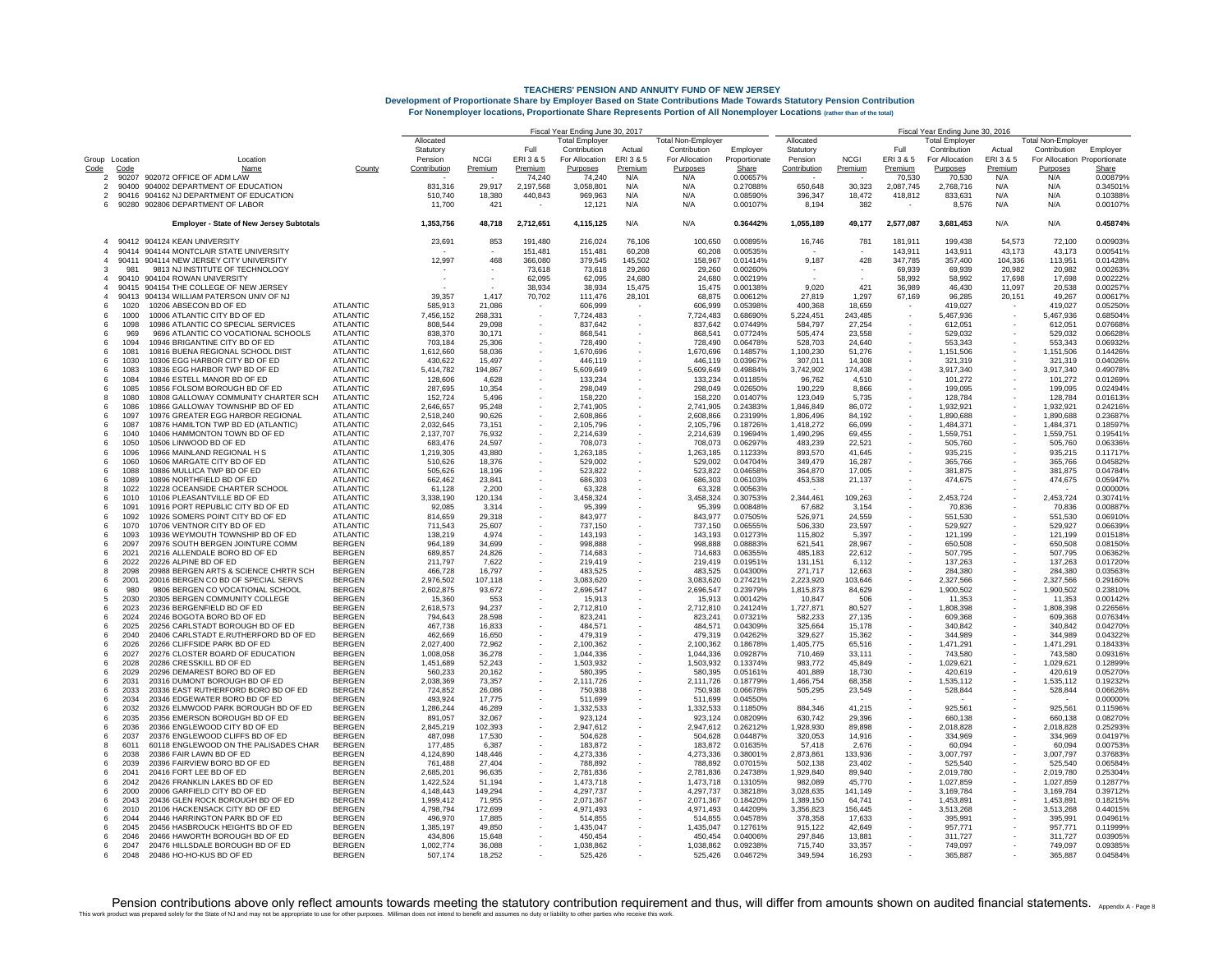|                |              |                                                                          |                                        |                                                                 |                   | Fiscal Year Ending June 30, 2017 |                        |         | Fiscal Year Ending June 30, 2016 |                      |                                                    |                   |           |                        |         |                              |                      |
|----------------|--------------|--------------------------------------------------------------------------|----------------------------------------|-----------------------------------------------------------------|-------------------|----------------------------------|------------------------|---------|----------------------------------|----------------------|----------------------------------------------------|-------------------|-----------|------------------------|---------|------------------------------|----------------------|
|                |              |                                                                          |                                        | Allocated<br><b>Total Employer</b><br><b>Total Non-Employer</b> |                   |                                  |                        |         |                                  | Allocated            | <b>Total Employer</b><br><b>Total Non-Employer</b> |                   |           |                        |         |                              |                      |
|                |              |                                                                          |                                        | Statutory                                                       |                   | Full                             | Contribution           | Actual  | Contribution                     | Employer             | Statutory                                          |                   | Full      | Contribution           | Actual  | Contribution                 | Employer             |
| Group Location |              | Location                                                                 |                                        | Pension                                                         | <b>NCGI</b>       | ERI3&5                           | For Allocation         | ERI3&5  | For Allocation                   | Proportionate        | Pension                                            | <b>NCGI</b>       | ERI 3 & 5 | For Allocation         | ERI3&5  | For Allocation Proportionate |                      |
| Code           | Code         | Name                                                                     | County                                 | Contribution                                                    | Premium           | Premium                          | Purposes               | Premium | Purposes                         | Share                | Contribution                                       | <b>Premium</b>    | Premium   | Purposes               | Premium | Purposes                     | Share                |
| -6             | 2051         | 20516 LEONIA BOROUGH BD OF ED                                            | <b>BERGEN</b>                          | 1,448,400                                                       | 52,125            |                                  | 1,500,525              |         | 1,500,525                        | 0.13343%             | 1,020,167                                          | 47,545            |           | 1,067,712              |         | 1,067,712                    | 0.13377%             |
|                | 2052         | 20526 LITTLE FERRY BD OF ED                                              | <b>BERGEN</b>                          | 675,572                                                         | 24,312            |                                  | 699,884                |         | 699.884                          | 0.06224%             | 445,831                                            | 20,778            |           | 466,609                |         | 466,609                      | 0.05846%             |
| -6             | 2053         | 20536 LODI BD OF ED                                                      | <b>BERGEN</b>                          | 2,225,833                                                       | 80.103            |                                  | 2,305,936              |         | 2.305.936                        | 0.20506%             | 1,557,398                                          | 72.583            |           | 1,629,981              |         | 1,629,981                    | 0.20421%             |
| -6             | 2055         | 20556 LYNDHURST TWP BD OF ED                                             | <b>BERGEN</b>                          | 1,895,583                                                       | 68,218            |                                  | 1,963,801              |         | 1,963,801                        | 0.17463%             | 1,265,851                                          | 58,995            |           | 1,324,846              |         | 1,324,846                    | 0.16598%             |
|                | 2049         | 20496 MAHWAH BD OF FD                                                    | BERGEN                                 | 2,623,690                                                       | 94,421            | $\overline{\phantom{a}}$         | 2,718,111              |         | 2.718.111                        | 0.24171%             | 1,865,890                                          | 86,960            |           | 1,952,850              |         | 1,952,850                    | 0.24466%             |
| 6              | 2056<br>2057 | 20566 MAYWOOD BD OF ED<br>20576 MIDLAND PARK BORO BD OF ED               | <b>BERGEN</b><br><b>BERGEN</b>         | 623,233<br>870,098                                              | 22,429<br>31,313  |                                  | 645,662<br>901.411     |         | 645,662<br>901.411               | 0.05742%<br>0.08016% | 427,735<br>603,574                                 | 19,935<br>28.130  |           | 447,670<br>631.704     |         | 447,670<br>631,704           | 0.05609%<br>0.07914% |
| -6             | 2061         | 20616 MONTVALE BOROUGH BD OF ED                                          | <b>BERGEN</b>                          | 779,095                                                         | 28,038            |                                  | 807,133                |         | 807,133                          | 0.07177%             | 528,273                                            | 24,620            |           | 552,893                |         | 552,893                      | 0.06927%             |
| 6              | 2059         | 20596 MOONACHIE BOROUGH BD OF ED                                         | <b>BERGEN</b>                          | 247,996                                                         | 8,925             |                                  | 256,921                |         | 256,921                          | 0.02285%             | 181,637                                            | 8,465             |           | 190,102                |         | 190,102                      | 0.02382%             |
| -6             | 2062         | 20626 NEW MILFORD BD OF ED                                               | <b>BERGEN</b>                          | 1.408.349                                                       | 50,684            |                                  | 1,459,033              |         | 1.459.033                        | 0.12975%             | 1,007,809                                          | 46.969            |           | 1.054.778              |         | 1.054.778                    | 0.13215%             |
| 6              | 2063         | 20636 NORTH ARLINGTON BD OF ED                                           | <b>BERGEN</b>                          | 1,103,676                                                       | 39,719            |                                  | 1,143,395              |         | 1.143.395                        | 0.10168%             | 806,322                                            | 37,579            |           | 843.901                |         | 843.901                      | 0.10573%             |
| 6              | 2096         | 20966 NORTHERN HIGHLANDS REG H S                                         | <b>BERGEN</b>                          | 1,242,072                                                       | 44.700            |                                  | 1,286,772              |         | 1,286,772                        | 0.11443%             | 881,860                                            | 41,099            |           | 922.959                |         | 922.959                      | 0.11563%             |
| 6              | 2060         | 20606 NORTHERN VALLEY REG H S DIST                                       | <b>BERGEN</b>                          | 3,247,386                                                       | 116,867           |                                  | 3,364,253              |         | 3,364,253                        | 0.29917%             | 2,228,642                                          | 103,866           |           | 2,332,508              |         | 2,332,508                    | 0.29222%             |
| -6             | 2065         | 20656 NORTHVALE BD OF ED                                                 | <b>BERGEN</b>                          | 418.041                                                         | 15.044            |                                  | 433,085                |         | 433.085                          | 0.03851%             | 299.021                                            | 13.936            |           | 312,957                |         | 312,957                      | 0.03921%             |
| -6             | 2064         | 20646 NORWOOD BD OF ED                                                   | <b>BERGEN</b>                          | 407,207                                                         | 14,655            |                                  | 421,862                |         | 421,862                          | 0.03751%             | 294,686                                            | 13,734            |           | 308,420                |         | 308,420                      | 0.03864%             |
|                | 2066         | 20666 OAKLAND BD OF ED                                                   | <b>BERGEN</b>                          | 1.335.907                                                       | 48,077            |                                  | 1.383.984              |         | 1,383,984                        | 0.12307%             | 893.520                                            | 41,642            |           | 935.162                |         | 935.162                      | 0.11716%             |
|                | 2067         | 20676 OLD TAPPAN BD OF ED                                                | <b>BERGEN</b>                          | 649,343                                                         | 23,368            |                                  | 672,711                |         | 672,711                          | 0.05982%             | 465,434                                            | 21,692            |           | 487,126                |         | 487,126                      | 0.06103%             |
| ĥ              | 2068         | 20686 ORADELL BD OF ED                                                   | <b>BERGEN</b>                          | 495,545                                                         | 17,834            |                                  | 513,379                |         | 513.379                          | 0.04565%             | 348,926                                            | 16.262            |           | 365.188                |         | 365.188                      | 0.04575%             |
| 6              | 2071         | 20716 PALISADES PARK BD OF ED                                            | <b>BERGEN</b>                          | 1,087,011                                                       | 39,119            |                                  | 1,126,130              |         | 1,126,130                        | 0.10014%             | 784,907                                            | 36,581            |           | 821,488                |         | 821,488                      | 0.10292%             |
|                | 2072         | 20726 PARAMUS BD OF ED                                                   | <b>BERGEN</b>                          | 3,172,671                                                       | 114.178           |                                  | 3.286.849              |         | 3,286,849                        | 0.29228%             | 2.266.699                                          | 105,639           |           | 2.372.338              |         | 2,372,338                    | 0.29721%             |
| -6             | 2073         | 20736 PARK RIDGE BORO BD OF ED                                           | <b>BERGEN</b>                          | 1,248,388                                                       | 44,927            | $\sim$                           | 1.293.315              |         | 1.293.315                        | 0.11501%             | 864,022                                            | 40,268            |           | 904.290                |         | 904,290                      | 0.11329%             |
| -6             | 2070         | 20706 PASCACK VALLEY REG H S DIST                                        | <b>BERGEN</b>                          | 2,107,542                                                       | 75,846            |                                  | 2,183,388              |         | 2,183,388                        | 0.19416%             | 1,437,590                                          | 66,999            |           | 1.504.589              |         | 1,504,589                    | 0.18850%             |
| 8              | 2099         | 20998 PATERSON ARTS & SCIENCE CH SCHL                                    | <b>BERGEN</b>                          | 203,499                                                         | 7,324             |                                  | 210,823                |         | 210,823                          | 0.01875%             | 75,487                                             | 3,518             |           | 79,005                 |         | 79,005                       | 0.00990%             |
| 6              | 2080         | 20806 RAMAPO INDIAN HILLS REG H S D                                      | <b>BERGEN</b>                          | 1,989,045                                                       | 71,582            |                                  | 2,060,627              |         | 2,060,627                        | 0.18324%             | 1,361,287                                          | 63,443            |           | 1,424,730              |         | 1,424,730                    | 0.17849%             |
| -6             | 2074<br>2075 | 20746 RAMSEY BOROUGH BD OF ED<br>20756 RIDGEFIELD BORO BD OF ED          | <b>BERGEN</b><br><b>BERGEN</b>         | 2,663,521<br>1.723.513                                          | 95,855<br>62.026  |                                  | 2,759,376<br>1.785.539 |         | 2,759,376<br>1.785.539           | 0.24538%<br>0.15878% | 1,858,476                                          | 86,614<br>56.426  |           | 1,945,090<br>1.267.152 |         | 1,945,090<br>1.267.152       | 0.24369%<br>0.15875% |
| 6              | 2069         | 20696 RIDGEFIELD PARK BD OF ED                                           | <b>BERGEN</b>                          | 1,910,560                                                       | 68,757            |                                  | 1,979,317              |         | 1,979,317                        | 0.17601%             | 1,210,726<br>1,300,526                             | 60.611            |           | 1,361,137              |         | 1,361,137                    | 0.17053%             |
| 6              | 2076         | 20766 RIDGEWOOD TWP BD OF ED                                             | <b>BERGEN</b>                          | 4,839,610                                                       | 174,167           |                                  | 5,013,777              |         | 5,013,777                        | 0.44585%             | 3,358,813                                          | 156,537           |           | 3,515,350              |         | 3,515,350                    | 0.44041%             |
| -6             | 2093         | 20936 RIVER DELL REG SCHOOL DISTRICT                                     | <b>BERGEN</b>                          | 1,597,951                                                       | 57,507            |                                  | 1.655.458              |         | 1,655,458                        | 0.14721%             | 1,047,884                                          | 48.837            |           | 1.096.721              |         | 1,096,721                    | 0.13740%             |
| -6             | 2077         | 20776 RIVER EDGE BORO BD OF ED                                           | <b>BERGEN</b>                          | 812.541                                                         | 29.242            |                                  | 841.783                |         | 841.783                          | 0.07486%             | 599.324                                            | 27.931            |           | 627.255                |         | 627.255                      | 0.07858%             |
|                | 2078         | 20786 RIVER VALE TWP BD OF ED                                            | <b>BERGEN</b>                          | 993,295                                                         | 35,747            |                                  | 1,029,042              |         | 1,029,042                        | 0.09151%             | 691,726                                            | 32,238            |           | 723.964                |         | 723,964                      | 0.09070%             |
| 6              | 2058         | 20586 ROCHELLE PARK TWP BD OF ED                                         | <b>BERGEN</b>                          | 422.842                                                         | 15,217            |                                  | 438.059                |         | 438.059                          | 0.03895%             | 277,643                                            | 12.940            |           | 290.583                |         | 290.583                      | 0.03641%             |
|                | 2095         | 20956 ROCKLEIGH BOROUGH BOARD OF ED                                      | <b>BERGEN</b>                          | 1,970                                                           | 71                |                                  | 2.041                  |         | 2.041                            | 0.00018%             | 1.377                                              | 64                |           | 1.441                  |         | 1.441                        | 0.00018%             |
| -6             | 2079         | 20796 RUTHERFORD BORO BD OF ED                                           | <b>BERGEN</b>                          | 1,959,029                                                       | 70,501            |                                  | 2,029,530              |         | 2,029,530                        | 0.18048%             | 1,382,942                                          | 64,452            |           | 1,447,394              |         | 1,447,394                    | 0.18133%             |
|                | 2082         | 20826 SADDLE BROOK BD OF ED                                              | <b>BERGEN</b>                          | 1,371,832                                                       | 49,369            |                                  | 1,421,201              |         | 1,421,201                        | 0.12638%             | 955,481                                            | 44,530            |           | 1,000,011              |         | 1,000,011                    | 0.12528%             |
| 6              | 2081         | 20816 SADDLE RIVER BD OF ED                                              | <b>BERGEN</b>                          | 197,873                                                         | 7,121             |                                  | 204.994                |         | 204,994                          | 0.01823%             | 153,388                                            | 7,149             |           | 160,537                |         | 160,537                      | 0.02011%             |
| -6             | 2054         | 20546 SOUTH HACKENSACK BD OF ED                                          | <b>BERGEN</b>                          | 204,689                                                         | 7.366             |                                  | 212,055                |         | 212,055                          | 0.01886%             | 138,583                                            | 6,459             |           | 145,042                |         | 145,042                      | 0.01817%             |
|                | 2083         | 20836 TEANECK BD OF ED                                                   | <b>BERGEN</b>                          | 3,778,629                                                       | 135,985           |                                  | 3,914,614              |         | 3,914,614                        | 0.34811%             | 2,493,006                                          | 116,186           |           | 2,609,192              |         | 2,609,192                    | 0.32689%             |
|                | 2094         | 20948 TEANECK COMMUNITY CHARTER SCH                                      | <b>BERGEN</b>                          | 221,236                                                         | 7,962             |                                  | 229,198                |         | 229,198                          | 0.02038%             | 133,594                                            | 6,226             |           | 139,820                |         | 139,820                      | 0.01752%             |
| 6              | 2084         | 20846 TENAFLY BD OF ED                                                   | <b>BERGEN</b>                          | 2,997,112                                                       | 107.860           |                                  | 3.104.972              |         | 3.104.972                        | 0.27611%             | 2,134,498                                          | 99.478            |           | 2.233.976              |         | 2.233.976                    | 0.27988%             |
| 6              | 2085         | 20856 UPPER SADDLE RIVER BD OF ED                                        | <b>BERGEN</b>                          | 1,007,065                                                       | 36,242            |                                  | 1,043,307              |         | 1,043,307                        | 0.09278%             | 675,659                                            | 31,489            |           | 707,148                |         | 707,148                      | 0.08859%             |
| -6             | 2086         | 20866 WALDWICK BORO BD OF ED                                             | <b>BERGEN</b>                          | 1,386,846                                                       | 49,910            |                                  | 1,436,756              |         | 1,436,756                        | 0.12776%             | 929,520                                            | 43,320            |           | 972,840                |         | 972,840                      | 0.12188%             |
| $\epsilon$     | 2087<br>2088 | 20876 WALLINGTON BOROUGH BD OF ED                                        | <b>BERGEN</b><br><b>BERGEN</b>         | 807,795                                                         | 29,071            |                                  | 836,866                |         | 836,866                          | 0.07442%<br>0.19839% | 560,323                                            | 26,114<br>72.677  |           | 586,437                |         | 586,437                      | 0.07347%<br>0.20447% |
|                | 2089         | 20886 WESTWOOD REG SCH DISTRICT<br>20896 WOODCLIFF LAKE BD OF ED         | <b>BERGEN</b>                          | 2,153,509<br>652,780                                            | 77,500<br>23,492  |                                  | 2.231.009<br>676,272   |         | 2,231,009<br>676,272             | 0.06014%             | 1,559,418<br>475,139                               | 22,144            |           | 1.632.095<br>497.283   |         | 1,632,095<br>497,283         | 0.06230%             |
| -6             | 2091         | 20916 WOOD-RIDGE BD OF ED                                                | <b>BERGEN</b>                          | 684,305                                                         | 24,627            |                                  | 708,932                |         | 708,932                          | 0.06304%             | 497,847                                            | 23,202            |           | 521,049                |         | 521,049                      | 0.06528%             |
|                | 2092         | 20926 WYCKOFF TOWNSHIP BD OF ED                                          | <b>BERGEN</b>                          | 1.864.148                                                       | 67.087            |                                  | 1.931.235              |         | 1.931.235                        | 0.17174%             | 1.331.835                                          | 62.070            |           | 1.393.905              |         | 1.393.905                    | 0.17463%             |
| 6              | 3011         | 30116 BASS RIVER TWP BD OF ED                                            | <b>BURLINGTON</b>                      | 119.901                                                         | 4.315             |                                  | 124.216                |         | 124.216                          | 0.01105%             | 87.962                                             | 4.099             |           | 92.061                 |         | 92.061                       | 0.01153%             |
|                | 3058         | 30588 BENJAMIN BANNEKER PREP CH SCHL                                     | <b>BURLINGTON</b>                      | 98.196                                                          | 3.534             |                                  | 101.730                |         | 101.730                          | 0.00905%             | 50.258                                             | 2.342             |           | 52,600                 |         | 52,600                       | 0.00659%             |
| 6              | 3012         | 30126 BEVERLY CITY BD OF ED                                              | <b>BURLINGTON</b>                      | 217,995                                                         | 7,845             |                                  | 225,840                |         | 225,840                          | 0.02008%             | 133,114                                            | 6,204             |           | 139,318                |         | 139,318                      | 0.01745%             |
| -6             | 3001         | 30016 BORDENTOWN REG SCH DISTRICT                                        | <b>BURLINGTON</b>                      | 1.728.679                                                       | 62,212            |                                  | 1,790,891              |         | 1,790,891                        | 0.15926%             | 1.161.090                                          | 54.113            |           | 1,215,203              |         | 1,215,203                    | 0.15224%             |
| -6             | 3000         | 30006 BURLINGTON CITY BD OF ED                                           | <b>BURLINGTON</b>                      | 1,627,728                                                       | 58,579            |                                  | 1,686,307              |         | 1,686,307                        | 0.14996%             | 1,175,204                                          | 54,770            | $\sim$    | 1,229,974              |         | 1,229,974                    | 0.15410%             |
| 6              | 3003         | 30036 BURLINGTON CO BD SPCL SERVICES                                     | <b>BURLINGTON</b>                      | 1.803.520                                                       | 64,905            |                                  | 1,868,425              |         | 1,868,425                        | 0.16615%             | 1,292,966                                          | 60,259            |           | 1.353.225              |         | 1,353,225                    | 0.16954%             |
|                | 951          | 9516 BURLINGTON CO INSTITUTE OF TECH                                     | <b>BURLINGTON</b>                      | 1,449,470                                                       | 52,163            |                                  | 1,501,633              |         | 1,501,633                        | 0.13353%             | 1,006,077                                          | 46,888            |           | 1,052,965              |         | 1,052,965                    | 0.13192%             |
| -6             | 3014         | 30146 BURLINGTON TWP BD OF ED                                            | <b>BURLINGTON</b>                      | 2,651,105                                                       | 95,408            |                                  | 2,746,513              |         | 2,746,513                        | 0.24423%             | 1,843,486                                          | 85.916            |           | 1,929,402              |         | 1,929,402                    | 0.24172%             |
| 6              | 3016         | 30166 CHESTERFIELD TWP BD OF ED                                          | <b>BURLINGTON</b>                      | 434,595                                                         | 15,640            |                                  | 450,235                |         | 450,235                          | 0.04004%             | 281,881                                            | 13,137            |           | 295,018                |         | 295,018                      | 0.03696%             |
| 6              | 3017         | 30176 CINNAMINSON TWP BD OF ED                                           | <b>BURLINGTON</b>                      | 1,857,357                                                       | 66,842            |                                  | 1,924,199              |         | 1,924,199                        | 0.17111%             | 1,315,390                                          | 61,304            |           | 1,376,694              |         | 1,376,694                    | 0.17248%             |
| 6              | 3053         | 30536 DELANCO TWP BD OF ED                                               | <b>BURLINGTON</b>                      | 255,400                                                         | 9,191             |                                  | 264,591                |         | 264,591                          | 0.02353%             | 176,281                                            | 8,216             |           | 184,497                |         | 184,497                      | 0.02311%             |
| -6             | 3018         | 30186 DELRAN TWP BD OF ED                                                | <b>BURLINGTON</b>                      | 1.866.754                                                       | 67.181            |                                  | 1.933.935              |         | 1,933,935                        | 0.17198%             | 1,327,216                                          | 61,855            |           | 1.389.071              |         | 1.389.071                    | 0.17403%             |
| -6             | 3019         | 30196 EASTAMPTON TOWNSHIP BD OF ED                                       | <b>BURLINGTON</b>                      | 428,627                                                         | 15,425            |                                  | 444,052                |         | 444,052                          | 0.03949%             | 344,070                                            | 16,035            |           | 360,105                |         | 360,105                      | 0.04512%             |
|                | 3021         | 30216 EDGEWATER PARK TWP BD OF ED                                        | <b>BURLINGTON</b>                      | 573,529                                                         | 20,640            |                                  | 594.169                |         | 594,169                          | 0.05284%             | 429,164                                            | 20,001            |           | 449.165                |         | 449.165                      | 0.05627%             |
|                | 3022<br>3023 | 30226 EVESHAM TWP BD OF ED<br>30236 FLORENCE TOWNSHIP BD OF ED           | <b>BURLINGTON</b><br><b>BURLINGTON</b> | 3,381,315<br>1.094.022                                          | 121,686           |                                  | 3,503,001<br>1.133.394 |         | 3,503,001<br>1.133.394           | 0.31151%<br>0.10079% | 2,369,861<br>764,200                               | 110,447           |           | 2,480,308              |         | 2,480,308                    | 0.31074%<br>0.10020% |
| -6             | 3024         |                                                                          |                                        |                                                                 | 39,372            |                                  |                        |         |                                  |                      |                                                    | 35,615            |           | 799,815                |         | 799,815                      | 0.04191%             |
| -6<br>6        | 3005         | 30246 HAINESPORT TOWNSHIP BD OF ED<br>30056 LENAPE REGIONAL H S DISTRICT | <b>BURLINGTON</b><br><b>BURLINGTON</b> | 439,880<br>6,141,712                                            | 15,830<br>221,027 |                                  | 455,710<br>6,362,739   |         | 455,710<br>6,362,739             | 0.04052%<br>0.56581% | 319,623<br>4,335,185                               | 14,896<br>202,041 |           | 334,519<br>4,537,226   |         | 334,519<br>4,537,226         | 0.56844%             |
| -6             | 3025         | 30256 LUMBERTON TWP BD OF ED                                             | <b>BURLINGTON</b>                      | 1,120,797                                                       | 40,335            | $\sim$                           | 1,161,132              |         | 1,161,132                        | 0.10325%             | 780,404                                            | 36,371            |           | 816,775                |         | 816,775                      | 0.10233%             |
| -6             | 3026         | 30266 MANSFIELD TWP BD ED (BURLINGTN)                                    | <b>BURLINGTON</b>                      | 466.458                                                         | 16,787            |                                  | 483.245                |         | 483.245                          | 0.04297%             | 325.317                                            | 15.161            |           | 340.478                |         | 340.478                      | 0.04266%             |
|                | 3015         | 30156 MAPLE SHADE BD OF ED                                               | <b>BURLINGTON</b>                      | 1,600,543                                                       | 57,600            |                                  | 1,658,143              |         | 1,658,143                        | 0.14745%             | 1,131,531                                          | 52,735            |           | 1,184,266              |         | 1,184,266                    | 0.14837%             |
| 6              | 3030         | 30306 MEDFORD LAKES BORO BD OF ED                                        | <b>BURLINGTON</b>                      | 363.694                                                         | 13,089            |                                  | 376,783                |         | 376,783                          | 0.03351%             | 257,079                                            | 11,981            |           | 269,060                |         | 269,060                      | 0.03371%             |
| -6             | 3027         | 30276 MEDFORD TOWNSHIP BD OF ED                                          | <b>BURLINGTON</b>                      | 2,034,373                                                       | 73,213            |                                  | 2.107.586              |         | 2,107,586                        | 0.18742%             | 1,483,424                                          | 69.135            |           | 1.552.559              |         | 1,552,559                    | 0.19451%             |
|                | 3028         | 30286 MOORESTOWN TOWNSHIP BD OF ED                                       | <b>BURLINGTON</b>                      | 3,163,734                                                       | 113,856           |                                  | 3,277,590              |         | 3,277,590                        | 0.29146%             | 2,207,155                                          | 102,864           |           | 2,310,019              |         | 2,310,019                    | 0.28941%             |
|                | 3032         | 30326 MOUNT HOLLY TWP BD OF ED                                           | <b>BURLINGTON</b>                      | 824,635                                                         | 29,677            |                                  | 854,312                |         | 854.312                          | 0.07597%             | 567,549                                            | 26,451            |           | 594,000                |         | 594,000                      | 0.07442%             |
|                | 3029         | 30296 MOUNT LAUREL TWP BD OF ED                                          | <b>BURLINGTON</b>                      | 3,119,070                                                       | 112,249           |                                  | 3,231,319              |         | 3,231,319                        | 0.28735%             | 2,188,139                                          | 101,978           |           | 2.290.117              |         | 2.290.117                    | 0.28691%             |
|                | 3031         | 30316 NEW HANOVER TWP BD OF ED                                           | <b>BURLINGTON</b>                      | 178,637                                                         | 6,429             |                                  | 185.066                |         | 185,066                          | 0.01646%             | 110.115                                            | 5.132             |           | 115,247                |         | 115.247                      | 0.01444%             |
|                | 3033         | 30336 NORTH HANOVER TOWNSHIP BD OF ED                                    | <b>BURLINGTON</b>                      | 1,018,422                                                       | 36,651            |                                  | 1,055,073              |         | 1,055,073                        | 0.09382%             | 717,152                                            | 33,423            |           | 750.575                |         | 750.575                      | 0.09403%             |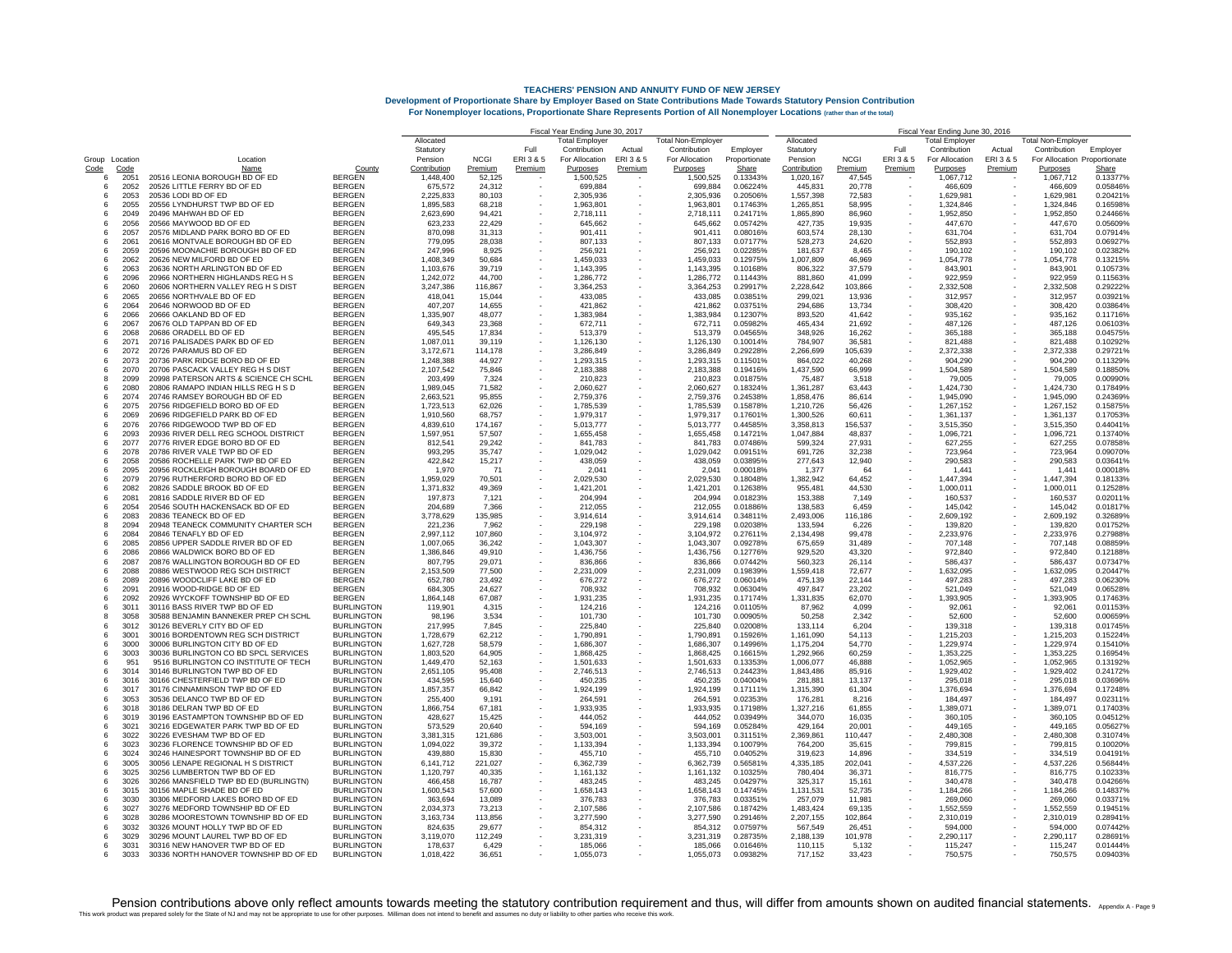|                    |                |                                                                   |                             | Fiscal Year Ending June 30, 2017 |                   |         |                       |         |                           |                      |                         | Fiscal Year Ending June 30, 2016 |           |                      |                   |                              |                      |  |  |
|--------------------|----------------|-------------------------------------------------------------------|-----------------------------|----------------------------------|-------------------|---------|-----------------------|---------|---------------------------|----------------------|-------------------------|----------------------------------|-----------|----------------------|-------------------|------------------------------|----------------------|--|--|
|                    |                |                                                                   |                             | Allocated                        |                   |         | <b>Total Emplover</b> |         | <b>Total Non-Employer</b> |                      | Allocated               |                                  |           | Total Employer       |                   | <b>Total Non-Employer</b>    |                      |  |  |
|                    |                |                                                                   |                             | Statutory                        |                   | Full    | Contribution          | Actual  | Contribution              | Employer             | Statutory               |                                  | Full      | Contribution         | Actual            | Contribution                 | Emplover             |  |  |
|                    | Group Location | Location                                                          |                             | Pension                          | <b>NCGI</b>       | ERI3&5  | For Allocation        | ERI3&5  | For Allocation            | Proportionate        | Pension                 | <b>NCGI</b>                      | ERI 3 & 5 | For Allocation       | <b>ERI3&amp;5</b> | For Allocation Proportionate |                      |  |  |
| Code<br>-6         | Code<br>3049   | Name<br>30496 NORTHERN BURLINGTON CO REG                          | County<br><b>BURLINGTON</b> | Contribution                     | Premium<br>49.438 | Premium | Purposes              | Premium | Purposes                  | Share<br>0.12656%    | Contribution<br>946.243 | Premium                          | Premium   | Purposes<br>990.343  | Premium           | Purposes<br>990.343          | Share<br>0.12407%    |  |  |
| -6                 | 3034           | 30346 PALMYRA BOROUGH BD OF ED                                    | <b>BURLINGTON</b>           | 1.373.752<br>678,887             | 24,432            |         | 1.423.190<br>703,319  |         | 1.423.190<br>703,319      | 0.06254%             | 475,562                 | 44.100<br>22,164                 |           | 497,726              |                   | 497,726                      | 0.06236%             |  |  |
|                    | 3036           | 30366 PEMBERTON TOWNSHIP BD OF ED                                 | <b>BURLINGTON</b>           | 4,623,029                        | 166,373           |         | 4,789,402             |         | 4,789,402                 | 0.42590%             | 3,240,380               | 151,018                          |           | 3,391,398            |                   | 3,391,398                    | 0.42489%             |  |  |
|                    | 3048           | 30486 RANCOCAS VALLEY REGIONAL H S                                | <b>BURLINGTON</b>           | 1.231.027                        | 44,302            |         | 1,275,329             |         | 1.275.329                 | 0.11341%             | 851.027                 | 39.662                           |           | 890,689              |                   | 890.689                      | 0.11159%             |  |  |
|                    | 3057           | 30578 RENAISSANCE REG LEADERSHIP CHTR                             | <b>BURLINGTON</b>           | 36.484                           | 1.313             |         | 37.797                |         | 37.797                    | 0.00336%             | 37,881                  | 1.765                            |           | 39.646               |                   | 39.646                       | 0.00497%             |  |  |
|                    | 3056           | 30568 RIVERBANK CHTR SCHL OF EXCELL                               | <b>BURLINGTON</b>           | 94,288                           | 3,393             |         | 97.681                |         | 97,681                    | 0.00869%             | 55,819                  | 2,601                            |           | 58,420               |                   | 58,420                       | 0.00732%             |  |  |
| 6                  | 3037           | 30376 RIVERSIDE TOWNSHIP BD OF ED                                 | <b>BURLINGTON</b>           | 1,033,021                        | 37,176            |         | 1,070,197             |         | 1,070,197                 | 0.09517%             | 731,248                 | 34,080                           |           | 765,328              |                   | 765,328                      | 0.09588%             |  |  |
| -6                 | 3038           | 30386 RIVERTON BORO SCHOOL BOARD                                  | <b>BURLINGTON</b>           | 222.536                          | 8.009             |         | 230.545               |         | 230.545                   | 0.02050%             | 147,254                 | 6.863                            |           | 154.117              |                   | 154.117                      | 0.01931%             |  |  |
| -6                 | 3039           | 30396 SHAMONG TWP BD OF ED                                        | <b>BURLINGTON</b>           | 600,184                          | 21,599            |         | 621,783               |         | 621,783                   | 0.05529%             | 434,452                 | 20,248                           |           | 454,700              |                   | 454,700                      | 0.05697%             |  |  |
|                    | 3041           | 30416 SOUTHAMPTON TWP BD OF FI                                    | <b>BURLINGTON</b>           | 612.767                          | 22,052            |         | 634.819               |         | 634.819                   | 0.05645%             | 433.793                 | 20,217                           |           | 454,010              |                   | 454.010                      | 0.05688%             |  |  |
|                    | 3042           | 30426 SPRINGFIELD TWP BD OF ED (BURL)                             | <b>BURLINGTON</b>           | 215,403                          | 7,752             |         | 223,155               |         | 223,155                   | 0.01984%             | 157,461                 | 7,338                            |           | 164,799              |                   | 164,799                      | 0.02065%             |  |  |
| -6                 | 3043           | 30436 TABERNACLE TWP BD OF ED                                     | <b>BURLINGTON</b>           | 613,090                          | 22,064            |         | 635,154               |         | 635.154                   | 0.05648%             | 436,610                 | 20,348                           |           | 456.958              |                   | 456,958                      | 0.05725%             |  |  |
| 6                  | 3044           | 30446 WASHINGTON TWP BD OF ED (BURL)                              | <b>BURLINGTON</b>           | 32,561                           | 1,172             |         | 33,733                |         | 33,733                    | 0.00300%             | 19,854                  | 925                              |           | 20,779               |                   | 20,779                       | 0.00260%             |  |  |
|                    | 3055           | 30556 WESTAMPTON TOWNSHIP BD OF ED                                | <b>BURLINGTON</b>           | 585.146                          | 21.058            |         | 606,204               |         | 606.204                   | 0.05391%             | 440,198                 | 20.515                           |           | 460.713              |                   | 460,713                      | 0.05772%             |  |  |
| ĥ                  | 3046<br>3047   | 30466 WILLINGBORO TWP BD OF ED                                    | <b>BURLINGTON</b>           | 2,730,700                        | 98,272            |         | 2.828.972             |         | 2,828,972                 | 0.25157%             | 1,986,696               | 92,590                           |           | 2.079.286            |                   | 2,079,286                    | 0.26050%             |  |  |
| -6                 | 4011           | 30476 WOODLAND TWP BD OF ED<br>40116 AUDUBON BOROUGH BD OF ED     | <b>BURLINGTON</b><br>CAMDEN | 97,165<br>1,165,596              | 3.497<br>41,947   |         | 100.662<br>1,207,543  |         | 100.662<br>1,207,543      | 0.00895%<br>0.10738% | 64.299<br>812,426       | 2.997<br>37,863                  |           | 67,296<br>850,289    |                   | 67.296<br>850,289            | 0.00843%<br>0.10653% |  |  |
|                    | 4012           | 40126 BARRINGTON BORO BD OF ED                                    | CAMDEN                      | 487,737                          | 17,553            |         | 505,290               |         | 505,290                   | 0.04493%             | 328,209                 | 15,296                           |           | 343,505              |                   | 343,505                      | 0.04304%             |  |  |
|                    | 4013           | 40136 BELLMAWR BOROUGH BD OF ED                                   | CAMDEN                      | 731.344                          | 26,320            |         | 757,664               |         | 757.664                   | 0.06738%             | 495,615                 | 23,098                           |           | 518,713              |                   | 518.713                      | 0.06499%             |  |  |
| -6                 | 4014           | 40146 BERLIN BOROUGH BD OF ED                                     | CAMDEN                      | 549.869                          | 19.789            |         | 569.658               |         | 569.658                   | 0.05066%             | 407.714                 | 19.002                           |           | 426.716              |                   | 426.716                      | 0.05346%             |  |  |
|                    | 4015           | 40156 BERLIN TOWNSHIP BD OF ED                                    | CAMDEN                      | 555.792                          | 20,002            |         | 575.794               |         | 575.794                   | 0.05120%             | 382,941                 | 17,847                           |           | 400.788              |                   | 400,788                      | 0.05021%             |  |  |
| -6                 | 4025           | 40256 BLACK HORSE PIKE REG SCH DIST                               | CAMDEN                      | 2,526,903                        | 90,938            |         | 2,617,841             |         | 2,617,841                 | 0.23279%             | 1,792,017               | 83,517                           |           | 1,875,534            |                   | 1,875,534                    | 0.23497%             |  |  |
| -6                 | 4016           | 40166 BROOKLAWN BORO BD OF ED                                     | CAMDEN                      | 213.435                          | 7,681             |         | 221.116               |         | 221.116                   | 0.01966%             | 147,280                 | 6.864                            |           | 154.144              |                   | 154,144                      | 0.01931%             |  |  |
|                    | 4003           | 40038 CAMDEN ACADEMY CHARTER HIGH SCH                             | CAMDEN                      | 335.546                          | 12,076            |         | 347.622               |         | 347.622                   | 0.03091%             | 200,472                 | 9.343                            |           | 209,815              |                   | 209.815                      | 0.02629%             |  |  |
| -6                 | 4000           | 40006 CAMDEN CITY BD OF ED                                        | CAMDEN                      | 9,175,117                        | 330,193           |         | 9,505,310             |         | 9,505,310                 | 0.84526%             | 7,824,921               | 364,680                          |           | 8,189,601            |                   | 8,189,601                    | 1.02602%             |  |  |
|                    | 4019           | 40196 CAMDEN CO ED SERVICES COMM                                  | CAMDEN                      | 406,485                          | 14,629            |         | 421.114               |         | 421.114                   | 0.03745%             | 257,780                 | 12,014                           |           | 269,794              |                   | 269,794                      | 0.03380%             |  |  |
|                    | 4082           | 40828 CAMDEN COMMUNITY CHARTER SCHOOL                             | CAMDEN                      | 171,114                          | 6,158             |         | 177,272               |         | 177,272                   | 0.01576%             |                         |                                  |           |                      |                   |                              | 0.00000%             |  |  |
|                    | 977            | 9776 CAMDEN COUNTY TECHNICAL SCHOOLS                              | CAMDEN                      | 1,748,800                        | 62,936            |         | 1,811,736             |         | 1,811,736                 | 0.16111%             | 1,248,451               | 58.184                           |           | 1,306,635            |                   | 1,306,635                    | 0.16370%             |  |  |
| R                  | 4077           | 40778 CAMDEN'S PRIDE CHARTER SCHOOL                               | CAMDEN                      | 171,422                          | 6,169             |         | 177,591               |         | 177,591                   | 0.01579%             | 110,735                 | 5,161                            |           | 115,896              |                   | 115,896                      | 0.01452%             |  |  |
| ĥ                  | 4002           | 40026 CAMDENS PROMISE CHARTER SCHOOL                              | CAMDEN                      | 2.636                            | 95                |         | 2.731                 |         | 2.731                     | 0.00024%             | 1.878                   | 88                               |           | 1.966                |                   | 1.966                        | 0.00025%             |  |  |
|                    | 4002           | 40028 CAMDENS PROMISE CHARTER SCHOOL                              | CAMDEN                      | 342,444                          | 12,324            |         | 354,768               |         | 354,768                   | 0.03155%             | 216,729                 | 10,101                           |           | 226,830              |                   | 226,830                      | 0.02842%             |  |  |
|                    | 4031           | 40316 CHERRY HILL TWP BD OF ED                                    | CAMDEN                      | 7.913.983                        | 284,808           |         | 8.198.791             |         | 8.198.791                 | 0.72908%             | 5,649,450               | 263,292                          |           | 5.912.742            |                   | 5.912.742                    | 0.74077%             |  |  |
|                    | 4081           | 40818 CITY INVINCIBLE CHARTER SCHOOL                              | CAMDEN                      | 77,665                           | 2,795             |         | 80,460                |         | 80,460                    | 0.00715%             | 119,746                 | 5,581                            |           | 125,327              |                   | 125,327                      | 0.01570%             |  |  |
| -6                 | 4018           | 40186 CLEMENTON BD OF ED                                          | CAMDEN                      | 328.136                          | 11.809            |         | 339.945               |         | 339.945                   | 0.03023%             | 245.451                 | 11.439                           |           | 256.890              |                   | 256,890                      | 0.03218%             |  |  |
|                    | 4020           | 40206 COLLINGSWOOD BOROUGH BD OF ED                               | CAMDEN                      | 1,617,917                        | 58,225            |         | 1,676,142             |         | 1,676,142                 | 0.14905%             | 1,120,675               | 52,229                           |           | 1,172,904            |                   | 1,172,904                    | 0.14695%             |  |  |
|                    | 4021<br>4010   | 40218 D.U.E. SEASON CHARTER SCHOOL                                | CAMDEN<br>CAMDEN            | 183.486                          | 6.603             |         | 190.089               |         | 190.089                   | 0.01690%<br>0.13121% | 263,382<br>995.042      | 12,275                           |           | 275.657              |                   | 275.657                      | 0.03454%<br>0.13047% |  |  |
| -6<br>$\mathbf{R}$ | 4076           | 40106 EASTERN CAMDEN CO REG SCH DIST<br>40768 ECO CHARTER SCHOOL  | CAMDEN                      | 1,424,303<br>141.204             | 51,258<br>5.082   |         | 1,475,561<br>146.286  |         | 1,475,561<br>146.286      | 0.01301%             | 98.953                  | 46.374<br>4.612                  |           | 1,041,416<br>103.565 |                   | 1,041,416<br>103.565         | 0.01297%             |  |  |
|                    | 4075           | 40758 FREEDOM ACADEMY CHARTER SCHOOL                              | CAMDEN                      | 329.383                          | 11,854            |         | 341.237               |         | 341.237                   | 0.03034%             | 118,981                 | 5,545                            |           | 124,526              |                   | 124,526                      | 0.01560%             |  |  |
|                    | 4032           | 40326 GIBBSBORO BOROUGH BD OF ED                                  | CAMDEN                      | 193.749                          | 6,973             |         | 200,722               |         | 200.722                   | 0.01785%             | 132,019                 | 6,153                            |           | 138.172              |                   | 138,172                      | 0.01731%             |  |  |
| -6                 | 4033           | 40336 GLOUCESTER CITY BD OF ED                                    | CAMDEN                      | 1,823,883                        | 65.638            |         | 1.889.521             |         | 1.889.521                 | 0.16803%             | 1,284,528               | 59,865                           |           | 1.344.393            |                   | 1.344.393                    | 0.16843%             |  |  |
| $\epsilon$         | 4034           | 40346 GLOUCESTER TWP BD OF ED                                     | CAMDEN                      | 4,891,099                        | 176,020           |         | 5,067,119             |         | 5,067,119                 | 0.45060%             | 3,482,757               | 162,314                          |           | 3,645,071            |                   | 3,645,071                    | 0.45667%             |  |  |
|                    | 4037           | 40376 HADDON HEIGHTS BD OF ED                                     | CAMDEN                      | 958,411                          | 34,491            |         | 992,902               |         | 992,902                   | 0.08829%             | 684,081                 | 31,882                           |           | 715,963              |                   | 715,963                      | 0.08970%             |  |  |
| -6                 | 4035           | 40356 HADDON TOWNSHIP BD OF ED                                    | CAMDEN                      | 1.420.732                        | 51.129            |         | 1,471,861             |         | 1.471.861                 | 0.13089%             | 1,025,672               | 47.801                           |           | 1,073,473            |                   | 1,073,473                    | 0.13449%             |  |  |
| $\epsilon$         | 4036           | 40366 HADDONFIFLD BD OF ED                                        | CAMDEN                      | 1.683.831                        | 60.598            |         | 1.744.429             |         | 1.744.429                 | 0.15512%             | 1,203,261               | 56,078                           |           | 1,259,339            |                   | 1,259,339                    | 0.15777%             |  |  |
|                    | 4083           | 40838 HOPE COMMUNITY CHARTER SCHOOL                               | CAMDEN                      | 70.349                           | 2,532             |         | 72,881                |         | 72.881                    | 0.00648%             |                         |                                  |           |                      |                   |                              | 0.00000%             |  |  |
|                    | 4078           | 40788 INSTITUTE FOR EXCELLENCE CH SCH                             | CAMDEN                      | 40,763                           | 1,467             |         | 42,230                |         | 42,230                    | 0.00376%             |                         |                                  |           |                      |                   |                              | 0.00000%             |  |  |
|                    | 4079           | 40798 THE KINGDOM CH SCHL LEADERSHIP                              | CAMDEN                      | 66.734                           | 2.402             |         | 69.136                |         | 69.136                    | 0.00615%             | 42,428                  | 1,977                            |           | 44.405               |                   | 44.405                       | 0.00556%             |  |  |
|                    | 4080           | 40808 KNOWLEDGE A TO Z CHARTER SCHOOL                             | CAMDEN                      | 177,325                          | 6,382             |         | 183,707               |         | 183,707                   | 0.01634%             | 114,289                 | 5,326                            |           | 119,615              |                   | 119,615                      | 0.01499%             |  |  |
|                    | 4038           | 40386 LAUREL SPRINGS BOROUGH BD OF ED                             | CAMDEN                      | 116.129                          | 4,179             |         | 120,308               |         | 120,308                   | 0.01070%             | 88,462                  | 4,123                            |           | 92.585               |                   | 92,585                       | 0.01160%             |  |  |
| ĥ                  | 4039           | 40396 LAWNSIDE BOROUGH BD OF ED                                   | CAMDEN                      | 245,951                          | 8,851             |         | 254,802               |         | 254,802                   | 0.02266%             | 180,544                 | 8,414                            |           | 188,958              |                   | 188,958                      | 0.02367%             |  |  |
| я.                 | 4001           | 40018 LEAP ACADEMY CHARTER SCHOOL                                 | CAMDEN                      | 749.402                          | 26.969            |         | 776.371               |         | 776.371                   | 0.06904%             | 487.193                 | 22.706                           |           | 509.899              |                   | 509.899                      | 0.06388%             |  |  |
|                    | 4068           | 40686 LINDENWOLD BOROUGH BD OF ED                                 | CAMDEN                      | 1,827,707                        | 65,775            |         | 1,893,482             |         | 1,893,482                 | 0.16838%             | 1,229,934               | 57,321                           |           | 1,287,255            |                   | 1,287,255                    | 0.16127%             |  |  |
|                    | 4041           | 40416 MAGNOLIA BOROUGH BD OF ED                                   | CAMDEN                      | 308,663                          | 11,108            |         | 319,771               |         | 319,771                   | 0.02844%             | 220,764                 | 10,289                           |           | 231.053              |                   | 231,053                      | 0.02895%             |  |  |
| 6<br>-6            | 4042<br>4043   | 40426 MERCHANTVILLE BORO BD OF ED<br>40436 MOUNT EPHRAIM BD OF ED | CAMDEN<br>CAMDEN            | 250,319<br>334.000               | 9,008<br>12.020   |         | 259,327<br>346.020    |         | 259,327<br>346.020        | 0.02306%<br>0.03077% | 190,668<br>207.777      | 8,886<br>9.683                   |           | 199,554<br>217.460   |                   | 199.554<br>217.460           | 0.02500%<br>0.02724% |  |  |
| 6                  | 4044           |                                                                   | CAMDEN                      |                                  |                   |         |                       |         |                           |                      |                         |                                  |           |                      |                   |                              | 0.02349%             |  |  |
|                    | 4050           | 40446 OAKLYN BOROUGH BD OF ED<br>40506 PENNSAUKEN TWP BD OF ED    | CAMDEN                      | 244,664<br>3,620,433             | 8,805<br>130,292  |         | 253,469<br>3,750,725  |         | 253,469<br>3,750,725      | 0.02254%<br>0.33353% | 179,170<br>2,567,651    | 8,350<br>119,665                 |           | 187,520<br>2,687,316 |                   | 187,520<br>2,687,316         | 0.33668%             |  |  |
|                    | 4069           | 40696 PINE HILL BOROUGH BD OF ED                                  | CAMDEN                      | 1,538,031                        | 55,351            |         | 1,593,382             |         | 1,593,382                 | 0.14169%             | 1,059,576               | 49.381                           |           | 1.108.957            |                   | 1,108,957                    | 0.13893%             |  |  |
|                    | 4061           | 40616 RUNNEMEDE BOROUGH BD OF ED                                  | CAMDEN                      | 557,585                          | 20,066            |         | 577.651               |         | 577,651                   | 0.05137%             | 375,919                 | 17,520                           |           | 393,439              |                   | 393,439                      | 0.04929%             |  |  |
|                    | 4067           | 40676 SOMERDALE BORO BD OF ED                                     | CAMDEN                      | 347.795                          | 12.516            |         | 360.311               |         | 360.311                   | 0.03204%             | 231.181                 | 10.774                           |           | 241.955              |                   | 241.955                      | 0.03031%             |  |  |
|                    | 4070           | 40706 STERLING HIGH SCHOOL DISTRICT                               | CAMDEN                      | 665.751                          | 23,959            |         | 689,710               |         | 689,710                   | 0.06133%             | 492.759                 | 22.965                           |           | 515.724              |                   | 515,724                      | 0.06461%             |  |  |
| ĥ                  | 4062           | 40626 STRATFORD BD OF ED                                          | CAMDEN                      | 604.151                          | 21,742            |         | 625.893               |         | 625,893                   | 0.05566%             | 423,367                 | 19,731                           |           | 443,098              |                   | 443,098                      | 0.05551%             |  |  |
|                    | 4063           | 40636 VOORHEES TWP BD OF ED                                       | CAMDEN                      | 2,344,642                        | 84,379            |         | 2,429,021             |         | 2,429,021                 | 0.21600%             | 1,728,712               | 80,567                           |           | 1,809,279            |                   | 1,809,279                    | 0.22667%             |  |  |
|                    | 4064           | 40646 WATERFORD TWP BD OF ED                                      | CAMDEN                      | 688,829                          | 24,790            |         | 713,619               |         | 713,619                   | 0.06346%             | 486,433                 | 22,670                           |           | 509,103              |                   | 509,103                      | 0.06378%             |  |  |
| -6                 | 4065           | 40656 WINSLOW TOWNSHIP BD OF ED                                   | CAMDEN                      | 4,313,629                        | 155,239           |         | 4.468.868             |         | 4,468,868                 | 0.39740%             | 2,817,840               | 131,325                          |           | 2,949,165            |                   | 2,949,165                    | 0.36948%             |  |  |
| -6                 | 4066           | 40666 WOODLYNNE BD OF ED                                          | CAMDEN                      | 209.804                          | 7.550             |         | 217.354               |         | 217.354                   | 0.01933%             | 133.844                 | 6,238                            |           | 140.082              |                   | 140.082                      | 0.01755%             |  |  |
|                    | 5011           | 50116 AVALON BOROUGH BD OF ED                                     | <b>CAPE MAY</b>             | 150.709                          | 5,424             |         | 156.133               |         | 156.133                   | 0.01388%             | 107,642                 | 5,017                            |           | 112.659              |                   | 112,659                      | 0.01411%             |  |  |
| 6                  | 5000           | 50006 CAPE MAY CITY BD OF ED                                      | CAPE MAY                    | 153,690                          | 5,531             |         | 159,221               |         | 159,221                   | 0.01416%             | 110,156                 | 5,134                            |           | 115,290              |                   | 115,290                      | 0.01444%             |  |  |
| ĥ                  | 5001           | 50016 CAPE MAY CO SPECIAL SERVICES                                | <b>CAPE MAY</b>             | 602.540                          | 21.684            |         | 624.224               |         | 624.224                   | 0.05551%             | 451,892                 | 21,060                           |           | 472,952              |                   | 472,952                      | 0.05925%             |  |  |
|                    | 971            | 9716 CAPE MAY CO TECHNICAL SCH DIST                               | CAPE MAY                    | 609,216                          | 21,924            |         | 631,140               |         | 631,140                   | 0.05612%             | 430,728                 | 20,074                           |           | 450,802              |                   | 450,802                      | 0.05648%             |  |  |
|                    | 5020           | 50208 CHARTER TECH                                                | <b>CAPE MAY</b>             | 263,572                          | 9,485             |         | 273.057               |         | 273,057                   | 0.02428%             | 159,489                 | 7,433                            |           | 166,922              |                   | 166,922                      | 0.02091%             |  |  |
| ĥ                  | 5013           | 50136 DENNIS TWP BD OF ED                                         | <b>CAPE MAY</b>             | 487.416                          | 17,541            |         | 504,957               |         | 504.957                   | 0.04490%             | 361,660                 | 16,855                           |           | 378,515              |                   | 378,515                      | 0.04742%             |  |  |
| ĥ                  | 5027<br>5014   | 50276 LOWER CAPE MAY REG SCHOOL DIST                              | <b>CAPE MAY</b><br>CAPE MAY | 1,258,190                        | 45,280<br>43.965  |         | 1.303.470             |         | 1,303,470                 | 0.11591%<br>0.11255% | 885,532<br>820.602      | 41,270                           |           | 926.802<br>858.846   |                   | 926.802<br>858.846           | 0.11611%             |  |  |
|                    |                | 50146 LOWER TOWNSHIP BD OF ED                                     |                             | 1,221,661                        |                   |         | 1,265,626             |         | 1,265,626                 |                      |                         | 38,244                           |           |                      |                   |                              | 0.10760%             |  |  |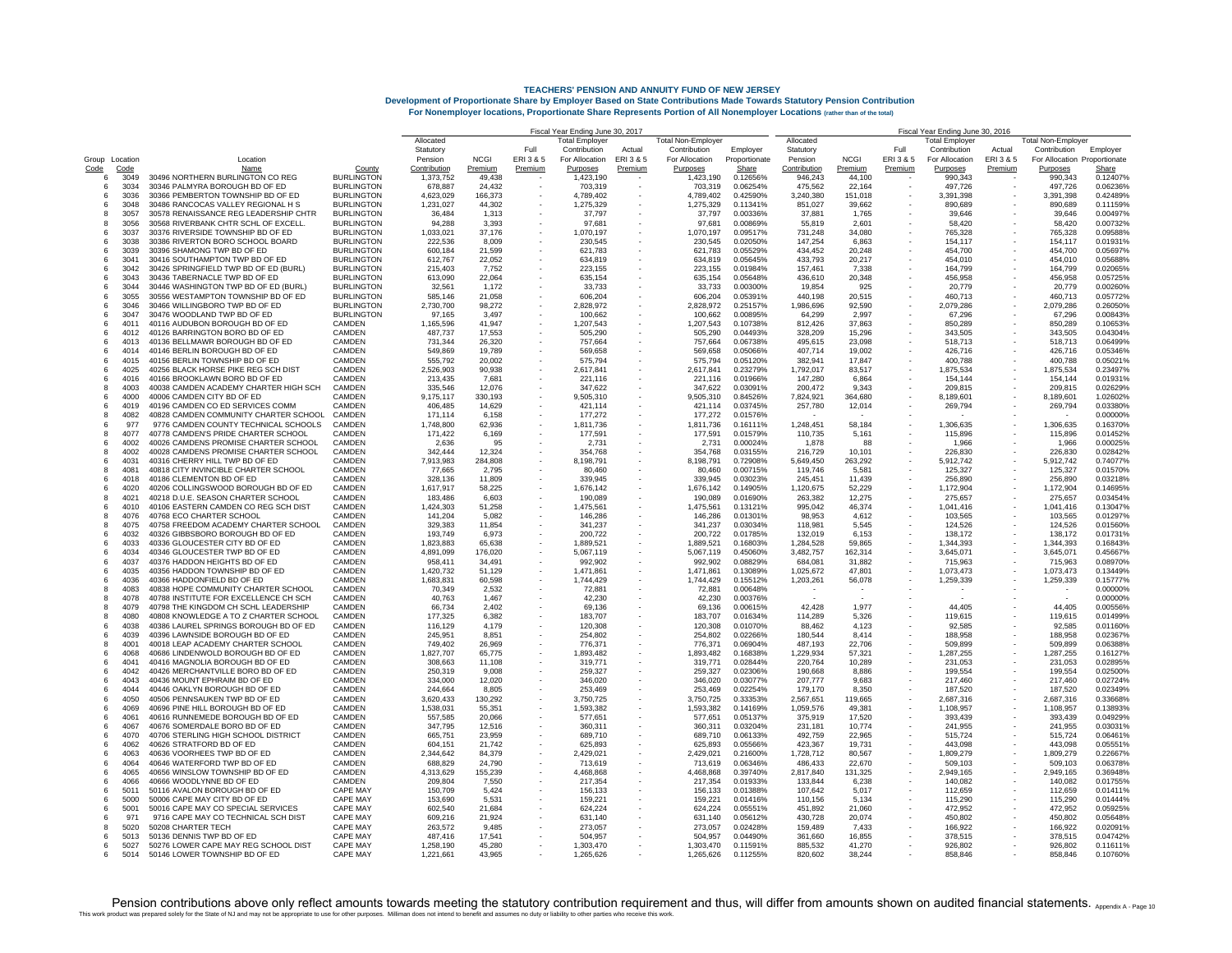| <b>TEACHERS' PENSION AND ANNUITY FUND OF NEW JERSEY</b>                                                                   |
|---------------------------------------------------------------------------------------------------------------------------|
| Development of Proportionate Share by Employer Based on State Contributions Made Towards Statutory Pension Contribution   |
| For Nonemployer locations, Proportionate Share Represents Portion of All Nonemployer Locations (rather than of the total) |

|                |              |                                                                            |                                 | Fiscal Year Ending June 30, 2017 |                        |                   |                            |                   |                            |                        |                         | Fiscal Year Ending June 30, 2016 |                      |                            |                   |                                          |                      |  |  |
|----------------|--------------|----------------------------------------------------------------------------|---------------------------------|----------------------------------|------------------------|-------------------|----------------------------|-------------------|----------------------------|------------------------|-------------------------|----------------------------------|----------------------|----------------------------|-------------------|------------------------------------------|----------------------|--|--|
|                |              |                                                                            |                                 | Allocated                        |                        |                   | <b>Total Employer</b>      |                   | <b>Total Non-Employer</b>  |                        | Allocated               |                                  |                      | <b>Total Employer</b>      |                   | Total Non-Employer                       |                      |  |  |
|                |              |                                                                            |                                 | Statutory                        |                        | Full              | Contribution               | Actual            | Contribution               | Employer               | Statutory               |                                  | Full                 | Contribution               | Actual            | Contribution                             | Employer             |  |  |
| Group Location | Code         | Location<br>Name                                                           | County                          | Pension<br>Contribution          | <b>NCGI</b><br>Premium | ERI3&5<br>Premium | For Allocation<br>Purposes | ERI3&5<br>Premium | For Allocation<br>Purposes | Proportionate<br>Share | Pension<br>Contribution | <b>NCGI</b><br>Premium           | ERI 3 & 5<br>Premium | For Allocation<br>Purposes | ERI3&5<br>Premium | For Allocation Proportionate<br>Purposes | Share                |  |  |
| Code<br>6      | 5015         | 50156 MIDDLE TOWNSHIP BD OF ED                                             | <b>CAPE MAY</b>                 | 1,699,640                        | 61,166                 |                   | 1,760,806                  |                   | 1,760,806                  | 0.15658%               | 1,246,487               | 58,092                           |                      | 1,304,579                  |                   | 1,304,579                                | 0.16344%             |  |  |
| 6              | 5016         | 50166 NORTH WILDWOOD BD OF ED                                              | CAPE MAY                        | 376,840                          | 13.562                 |                   | 390.402                    |                   | 390,402                    | 0.03472%               | 251,859                 | 11.738                           |                      | 263.597                    |                   | 263.597                                  | 0.03302%             |  |  |
| 6              | 5017         | 50176 OCEAN CITY BD OF ED                                                  | <b>CAPE MAY</b>                 | 2,000,882                        | 72,008                 |                   | 2,072,890                  |                   | 2,072,890                  | 0.18433%               | 1,425,355               | 66,429                           |                      | 1,491,784                  |                   | 1,491,784                                | 0.18690%             |  |  |
|                | 5019         | 50196 STONE HARBOR BD OF ED                                                | CAPE MAY                        | 104,446                          | 3.759                  |                   | 108,205                    |                   | 108,205                    | 0.00962%               | 73,469                  | 3.424                            |                      | 76,893                     |                   | 76,893                                   | 0.00963%             |  |  |
|                | 5021         | 50216 UPPER TOWNSHIP BD OF ED                                              | <b>CAPE MAY</b>                 | 1,077,935                        | 38,793                 | $\sim$            | 1,116,728                  |                   | 1,116,728                  | 0.09931%               | 722,674                 | 33,680                           |                      | 756,354                    |                   | 756,354                                  | 0.09476%             |  |  |
| 6              | 5022         | 50226 WEST CAPE MAY BORO BD OF ED                                          | <b>CAPE MAY</b>                 | 63,202                           | 2.275                  | $\sim$            | 65.477                     |                   | 65.477                     | 0.00582%               | 43,324                  | 2.019                            |                      | 45.343                     |                   | 45.343                                   | 0.00568%             |  |  |
| -6             | 5023         | 50236 WILDWOOD CITY BD OF ED                                               | <b>CAPE MAY</b>                 | 874,277                          | 31,463                 |                   | 905,740                    |                   | 905,740                    | 0.08054%               | 608,017                 | 28,337                           |                      | 636,354                    |                   | 636,354                                  | 0.07972%             |  |  |
|                | 5025         | 50256 WILDWOOD CREST BD OF ED                                              | CAPE MAY                        | 279.767                          | 10,068                 |                   | 289.835                    |                   | 289.835                    | 0.02577%               | 195.026                 | 9.089                            |                      | 204.115                    |                   | 204.115                                  | 0.02557%             |  |  |
| -6             | 5024         | 50246 WOODBINE BOROUGH BD OF ED                                            | <b>CAPE MAY</b>                 | 176.022                          | 6.335                  |                   | 182.357                    |                   | 182.357                    | 0.01622%               | 130.582                 | 6,086                            |                      | 136,668                    |                   | 136,668                                  | 0.01712%             |  |  |
| 6              | 5050         | 50506 BRIDGETON BD OF ED                                                   | CUMBERLAND                      | 4,109,625                        | 147,897                |                   | 4,257,522                  |                   | 4.257.522                  | 0.37860%               | 2,888,971               | 134.640                          |                      | 3,023,611                  |                   | 3,023,611                                | 0.37881%             |  |  |
| 6              | 508'         | 50816 COMMERCIAL TWP BD OF ED                                              | CUMBERLAND                      | 394,939                          | 14,213                 |                   | 409,152                    |                   | 409,152                    | 0.03638%               | 252,480                 | 11,767                           |                      | 264,247                    |                   | 264,247                                  | 0.03311%             |  |  |
| 8              | 5095<br>954  | 50958 COMPASS ACADEMY CHARTER SCHOOL                                       | CUMBERLAND                      | 57,218                           | 2,059                  |                   | 59,277                     |                   | 59,277                     | 0.00527%               |                         |                                  |                      |                            |                   |                                          | 0.00000%             |  |  |
| -6<br>5        | 5080         | 9546 CUMBERLAND CO BD OF VOC ED<br>50805 CUMBERLAND COUNTY COLLEGE         | CUMBERLAND<br><b>CUMBERLAND</b> | 313.252<br>10.968                | 11.273<br>395          |                   | 324.525<br>11.363          |                   | 324.525<br>11,363          | 0.02886%<br>0.00101%   | 224,012<br>7,662        | 10,440<br>357                    |                      | 234,452<br>8.019           |                   | 234,452<br>8,019                         | 0.02937%<br>0.00100% |  |  |
|                | 5089         | 50896 CUMBERLAND REGIONAL SCHOOL DIST                                      | <b>CUMBERLAND</b>               | 831.562                          | 29.926                 |                   | 861,488                    |                   | 861.488                    | 0.07661%               | 606,001                 | 28.243                           |                      | 634.244                    |                   | 634,244                                  | 0.079469             |  |  |
|                | 5082         | 50826 DEERFIELD TOWNSHIP BD OF ED                                          | CUMBERLAND                      | 244,538                          | 8,800                  |                   | 253,338                    |                   | 253,338                    | 0.02253%               | 155,341                 | 7,240                            |                      | 162,581                    |                   | 162,581                                  | 0.02037%             |  |  |
| -6             | 5083         | 50836 DOWNE TWP BD OF ED                                                   | CUMBERLAND                      | 136.964                          | 4.929                  |                   | 141.893                    |                   | 141.893                    | 0.01262%               | 90.295                  | 4.208                            |                      | 94.503                     |                   | 94.503                                   | 0.01184%             |  |  |
| -6             | 5084         | 50846 FAIRFIELD TWP BD ED (CUMBERLND)                                      | CUMBERLAND                      | 360,516                          | 12,974                 |                   | 373,490                    |                   | 373,490                    | 0.03321%               | 265,539                 | 12,375                           |                      | 277,914                    |                   | 277,914                                  | 0.03482%             |  |  |
|                | 5085         | 50856 GREENWICH TWP BD ED (CUMBRLAND)                                      | CUMBERLAND                      | 53.624                           | 1,930                  |                   | 55.554                     |                   | 55.554                     | 0.00494%               | 37,773                  | 1.760                            |                      | 39.533                     |                   | 39,533                                   | 0.00495%             |  |  |
| 6              | 5086         | 50866 HOPEWELL TWP BD ED (CUMBERLAND)                                      | CUMBERLAND                      | 375,099                          | 13,499                 |                   | 388,598                    |                   | 388,598                    | 0.03456%               | 268,827                 | 12,529                           |                      | 281,356                    |                   | 281,356                                  | 0.03525%             |  |  |
| 6              | 5087         | 50876 LAWRENCE TWP BD ED (CUMBERLAND)                                      | <b>CUMBERLAND</b>               | 325.353                          | 11.709                 |                   | 337.062                    |                   | 337.062                    | 0.02997%               | 226,649                 | 10.563                           |                      | 237,212                    |                   | 237.212                                  | 0.02972%             |  |  |
| 6              | 5088         | 50886 MAURICE RIVER TOWNSHIP BD OF ED                                      | CUMBERLAND                      | 260,211                          | 9,364                  |                   | 269,575                    |                   | 269,575                    | 0.02397%               | 187,714                 | 8,748                            |                      | 196,462                    |                   | 196,462                                  | 0.02461%             |  |  |
|                | 5070         | 50706 MILLVILLE BD OF ED                                                   | CUMBERLAND                      | 4.388.125                        | 157,919                |                   | 4,546,044                  |                   | 4,546,044                  | 0.40426%               | 3,139,028               | 146,294                          |                      | 3,285,322                  |                   | 3,285,322                                | 0.411609             |  |  |
|                | 5094         | 50948 MILLVILLE PUBLIC CHARTER SCHOOL                                      | CUMBERLAND                      | 106,164                          | 3.821                  |                   | 109.985                    |                   | 109.985                    | 0.00978%               | 62,515                  | 2.914                            |                      | 65.429                     |                   | 65.429                                   | 0.00820%             |  |  |
| 6              | 5091         | 50916 STOW CREEK TOWNSHIP BD OF ED                                         | <b>CUMBERLAND</b>               | 88.447                           | 3.183                  |                   | 91.630                     |                   | 91.630                     | 0.00815%               | 61,059                  | 2.846                            |                      | 63.905                     |                   | 63.905                                   | 0.00801%             |  |  |
| 6              | 5092         | 50926 UPPER DEERFIELD TWP BD OF ED                                         | CUMBERLAND                      | 625,309                          | 22,504                 |                   | 647,813                    |                   | 647,813                    | 0.05761%               | 439,247                 | 20,471                           |                      | 459,718                    |                   | 459,718                                  | 0.05759%             |  |  |
|                | 5060<br>5093 | 50606 VINELAND CITY BD OF ED                                               | CUMBERLAND<br><b>CUMBERLAND</b> | 7,385,015                        | 265,771                |                   | 7,650,786                  |                   | 7,650,786                  | 0.68035%<br>0.01325%   | 5,340,324               | 248,886                          |                      | 5,589,210                  |                   | 5,589,210                                | 0.70023%             |  |  |
| я<br>-6        | 6010         | 50938 VINELAND PUBLIC CHARTER SCHOOL<br>60106 BELLEVILLE BD OF ED          | <b>FSSEX</b>                    | 143.779<br>3.099.948             | 5.174<br>111.561       |                   | 148.953<br>3.211.509       |                   | 148.953<br>3.211.509       | 0.28558%               | 90,061<br>2,275,572     | 4.197<br>106.053                 |                      | 94.258<br>2.381.625        |                   | 94,258<br>2.381.625                      | 0.011819<br>0.29838% |  |  |
| -6             | 6020         | 60206 BLOOMFIELD TWP BD OF ED                                              | <b>ESSEX</b>                    | 4,139,827                        | 148,984                |                   | 4,288,811                  |                   | 4,288,811                  | 0.38138%               | 2,695,197               | 125,610                          |                      | 2,820,807                  |                   | 2,820,807                                | 0.35340%             |  |  |
|                | 6097         | 60978 BURCH CHTR SCHL OF EXCELLENCE                                        | <b>ESSEX</b>                    | 182,962                          | 6,584                  |                   | 189,546                    |                   | 189,546                    | 0.01686%               | 128,803                 | 6,003                            |                      | 134,806                    |                   | 134,806                                  | 0.01689%             |  |  |
| -6             | 6081         | 60816 CALDWELL WEST CALDWELL BD OF ED                                      | <b>FSSEX</b>                    | 1,929,171                        | 69,427                 |                   | 1.998.598                  |                   | 1.998.598                  | 0.17773%               | 1.279.648               | 59.638                           |                      | 1.339.286                  |                   | 1.339.286                                | 0.16779%             |  |  |
| ĥ              | 6083         | 60836 CEDAR GROVE TWP BD OF ED                                             | <b>ESSEX</b>                    | 1.144.294                        | 41.181                 |                   | 1.185.475                  |                   | 1,185,475                  | 0.10542%               | 816.024                 | 38.031                           |                      | 854.055                    |                   | 854.055                                  | 0.10700%             |  |  |
|                | 6009         | 60098 DISCOVERY CHARTER SCHOOL                                             | <b>ESSEX</b>                    | 35.072                           | 1,262                  |                   | 36.334                     |                   | 36.334                     | 0.00323%               | 36,060                  | 1,681                            |                      | 37.741                     |                   | 37.74'                                   | 0.00473%             |  |  |
| 6              | 204          | 2046 EAST ORANGE COMMUNITY CHART SCH                                       | <b>ESSEX</b>                    | 2,530                            | 91                     |                   | 2,621                      |                   | 2,621                      | 0.00023%               | 1,803                   | 84                               |                      | 1,887                      |                   | 1,887                                    | 0.00024%             |  |  |
| я              | 204          | 2048 EAST ORANGE COMMUNITY CHART SCH                                       | <b>ESSEX</b>                    | 297.268                          | 10,698                 |                   | 307.966                    |                   | 307.966                    | 0.02739%               | 205,770                 | 9.590                            |                      | 215,360                    |                   | 215,360                                  | 0.02698%             |  |  |
| 6              | 6030         | 60306 EAST ORANGE SCHOOL DISTRICT                                          | <b>ESSEX</b>                    | 9,599,932                        | 345,481                |                   | 9,945,413                  |                   | 9,945,413                  | 0.88440%               | 7,007,549               | 326,587                          |                      | 7,334,136                  |                   | 7,334,136                                | 0.91884%             |  |  |
| 6              | 6012         | 60126 ESSEX CO EDUCATIONAL SERV COMM                                       | <b>ESSEX</b>                    | 694,122                          | 24,980                 |                   | 719.102                    |                   | 719.102                    | 0.06395%               | 549,527                 | 25.611                           |                      | 575.138                    |                   | 575.138                                  | 0.072069             |  |  |
|                | 950          | 9506 ESSEX CO VOCATIONAL SCHOOL                                            | <b>ESSEX</b>                    | 1,852,206                        | 66,657                 |                   | 1,918,863                  |                   | 1,918,863                  | 0.17064%               | 1,283,197               | 59,803                           |                      | 1,343,000                  |                   | 1,343,000                                | 0.16826%             |  |  |
| 6              | 6084         | 60846 ESSEX FELLS BD OF ED                                                 | <b>ESSEX</b>                    | 226.761                          | 8.161                  |                   | 234.922                    |                   | 234.922                    | 0.02089%               | 152,614                 | 7.113                            |                      | 159,727                    |                   | 159,727                                  | 0.02001%             |  |  |
| 6              | 6082         | 60826 FAIRFIELD TWP BD OF ED (ESSEX)                                       | <b>ESSEX</b>                    | 507,768                          | 18,273                 |                   | 526,041                    |                   | 526,041                    | 0.04678%               | 365,326                 | 17,026                           |                      | 382,352                    |                   | 382,352                                  | 0.04790%             |  |  |
| я              | 6085<br>6015 | 60856 GLEN RIDGE BD OF ED                                                  | <b>ESSEX</b><br><b>ESSEX</b>    | 1,447,577                        | 52,095                 |                   | 1,499,672                  |                   | 1,499,672<br>148.196       | 0.13336%               | 1,009,111               | 47,030                           |                      | 1,056,141                  |                   | 1,056,141                                | 0.132329<br>0.000009 |  |  |
| я              | 6101         | 60158 GRAY CHARTER SCHOO<br>61018 GREAT OAKS CHARTER SCHOOL                | <b>ESSEX</b>                    | 143,048<br>139.632               | 5,148<br>5.025         |                   | 148.196<br>144.657         |                   | 144.657                    | 0.01318%<br>0.01286%   | 73.161                  | 3.410                            |                      | 76.571                     |                   | 76.571                                   | 0.00959%             |  |  |
| -6             | 6040         | 60406 IRVINGTON BD OF ED                                                   | <b>ESSEX</b>                    | 5,303,333                        | 190,856                |                   | 5,494,189                  |                   | 5,494,189                  | 0.48857%               | 3,654,889               | 170,336                          |                      | 3,825,225                  |                   | 3,825,225                                | 0.47924%             |  |  |
| 8              | 6018         | 60188 LADY LIBERTY ACADEMY CHARTER SC                                      | <b>ESSEX</b>                    | 278,486                          | 10,022                 |                   | 288,508                    |                   | 288,508                    | 0.02566%               | 207,355                 | 9,664                            |                      | 217,019                    |                   | 217,019                                  | 0.02719%             |  |  |
|                | 6086         | 60866 LIVINGSTON BD OF ED                                                  | <b>FSSEX</b>                    | 5,102,316                        | 183,622                |                   | 5.285.938                  |                   | 5,285,938                  | 0.47005%               | 3,467,807               | 161,617                          |                      | 3.629.424                  |                   | 3,629,424                                | 0.45471%             |  |  |
| я              | 6007         | 60078 MARIA L. VARISCO-ROGERS CHARTER                                      | <b>ESSEX</b>                    | 367.367                          | 13.221                 |                   | 380.588                    |                   | 380.588                    | 0.03384%               | 236.942                 | 11.043                           |                      | 247.985                    |                   | 247.985                                  | 0.03107%             |  |  |
|                | 6013         | 60138 MARION P. THOMAS CHARTER SCH                                         | <b>ESSEX</b>                    | 479.888                          | 17,270                 |                   | 497.158                    |                   | 497.158                    | 0.04421%               | 245,845                 | 11,458                           |                      | 257.303                    |                   | 257.303                                  | 0.03224%             |  |  |
| 8              | 6107         | 61078 MERIT PREP. CHARTER SCHL NEWARK                                      | <b>ESSEX</b>                    | 90,056                           | 3,241                  | $\sim$            | 93,297                     |                   | 93,297                     | 0.00830%               | 23,163                  | 1,080                            |                      | 24,243                     |                   | 24,243                                   | 0.00304%             |  |  |
| -6             | 6087         | 60876 MILLBURN TWP PUBLIC SCHOOLS                                          | <b>ESSEX</b>                    | 4.478.121                        | 161,158                |                   | 4,639,279                  |                   | 4,639,279                  | 0.41255%               | 3.137.055               | 146,202                          |                      | 3,283,257                  |                   | 3,283,257                                | 0.41134%             |  |  |
|                | 6050         | 60506 MONTCLAIR BD OF ED                                                   | <b>ESSEX</b>                    | 5,875,393                        | 211,443                |                   | 6,086,836                  |                   | 6,086,836                  | 0.54127%               | 4,041,845               | 188,370                          |                      | 4,230,215                  |                   | 4,230,215                                | 0.52997%             |  |  |
| 8              | 6014         | 60148 NEW HORIZON COMM CHARTER SCHOOL                                      | <b>ESSEX</b>                    | 299,723                          | 10,786                 |                   | 310,509                    |                   | 310,509                    | 0.02761%               | 176,787                 | 8,239                            |                      | 185.026                    |                   | 185,026                                  | 0.02318%             |  |  |
| 8              | 6016         | 60168 NEWARK CHARTER SCHOOL                                                | ESSEX                           | 57,243                           | 2,060                  |                   | 59,303                     |                   | 59,303                     | 0.00527%               | 101,656                 | 4,738                            |                      | 106,394                    |                   | 106,394                                  | 0.01333%             |  |  |
| -8             | 6099         | 60998 NEWARK EDUCATORS' COMM CHTR SCH                                      | <b>FSSEX</b>                    | 202.351                          | 7,282                  |                   | 209,633                    |                   | 209,633                    | 0.01864%               | 150,816                 | 7,029                            |                      | 157.845                    |                   | 157,845                                  | 0.01978%             |  |  |
| 8<br>8         | 6100<br>6106 | 61008 NEWARK LEGACY CHARTER SCHOOL<br>61068 NEWARK PREP CHARTER SCHOOL     | <b>ESSEX</b><br><b>ESSEX</b>    | 335,622<br>137,149               | 12,078<br>4,936        |                   | 347,700<br>142.085         |                   | 347,700<br>142,085         | 0.03092%<br>0.01263%   | 125,985<br>61,504       | 5,872<br>2,866                   |                      | 131,857<br>64.370          |                   | 131,857<br>64,370                        | 0.01652%<br>0.008069 |  |  |
| 6              | 6000         |                                                                            | <b>ESSEX</b>                    |                                  |                        |                   |                            |                   |                            | 2.80304%               |                         |                                  |                      |                            |                   |                                          | 2.99035%             |  |  |
| -6             | 6088         | 60006 NEWARK PUBLIC SCHOOLS<br>60886 NORTH CALDWELL BD OF ED               | <b>ESSEX</b>                    | 30,426,262<br>525.187            | 1,094,978<br>18.900    |                   | 31,521,240<br>544.087      |                   | 31,521,240<br>544.087      | 0.04838%               | 22,805,876<br>350.586   | 1,062,867<br>16.339              |                      | 23,868,743<br>366.925      |                   | 23,868,743<br>366.925                    | 0.04597%             |  |  |
| 8              | 6006         | 60068 NORTH STAR ACADEMY CHARTER SCH                                       | <b>ESSEX</b>                    | 1,945,420                        | 70,012                 |                   | 2,015,432                  |                   | 2,015,432                  | 0.17922%               | 1,085,785               | 50,603                           |                      | 1,136,388                  |                   | 1,136,388                                | 0.142379             |  |  |
|                | 6089         | 60896 NUTLEY BD OF ED                                                      | <b>ESSEX</b>                    | 2,973,925                        | 107,025                |                   | 3,080,950                  |                   | 3,080,950                  | 0.27397%               | 2,066,710               | 96,319                           |                      | 2,163,029                  |                   | 2,163,029                                | 0.27099%             |  |  |
| -6             | 6060         | 60606 ORANGE CITY BD OF ED                                                 | <b>ESSEX</b>                    | 4.025.661                        | 144,875                |                   | 4,170,536                  |                   | 4,170,536                  | 0.37087%               | 2,913,665               | 135,791                          |                      | 3,049,456                  |                   | 3,049,456                                | 0.38205%             |  |  |
| -8             | 6108         | 61088 PAULO FREIRE CHARTER SCHOOL                                          | <b>ESSEX</b>                    | 85.806                           | 3.088                  |                   | 88.894                     |                   | 88.894                     | 0.00790%               | 69.337                  | 3.231                            |                      | 72.568                     |                   | 72,568                                   | 0.00909%             |  |  |
| 8              | 6102         | 61028 PEOPLES PREPARATORY CHARTER SCH                                      | <b>ESSEX</b>                    | 261,900                          | 9,425                  |                   | 271,325                    |                   | 271.325                    | 0.02413%               | 134,498                 | 6,268                            |                      | 140,766                    |                   | 140,766                                  | 0.01764%             |  |  |
| 8              | 6109         | 61098 PHILIPS ACADEMY CHARTER SCHOOL                                       | <b>ESSEX</b>                    | 176,672                          | 6,358                  | $\sim$            | 183,030                    |                   | 183,030                    | 0.01628%               | 90,834                  | 4,233                            |                      | 95,067                     |                   | 95,067                                   | 0.01191%             |  |  |
| 8              | 6098         | 60988 PRIDE ACADEMY CHARTER SCHOOL                                         | <b>ESSEX</b>                    | 245.375                          | 8,831                  | $\sim$            | 254.206                    |                   | 254.206                    | 0.02261%               | 157,634                 | 7.347                            |                      | 164.981                    |                   | 164,981                                  | 0.02067%             |  |  |
| я              | 6005         | 60058 ROBERT TREAT ACADEMY CHARTER SC                                      | <b>ESSEX</b>                    | 342.851                          | 12.338                 |                   | 355.189                    |                   | 355.189                    | 0.03159%               | 234.571                 | 10.932                           |                      | 245.503                    |                   | 245.503                                  | 0.03076%             |  |  |
|                | 6091         | 60916 ROSELAND BD OF ED                                                    | <b>ESSEX</b>                    | 387,748                          | 13,954                 |                   | 401,702                    |                   | 401,702                    | 0.03572%               | 266,030                 | 12,398                           |                      | 278,428                    |                   | 278,428                                  | 0.03488%             |  |  |
| 8              | 6103         | 61038 ROSEVILLE COMMUNITY CHARTER SCH                                      | <b>ESSEX</b>                    | 184,309                          | 6,633                  |                   | 190,942                    |                   | 190.942                    | 0.01698%               | 109,371                 | 5,097                            |                      | 114,468                    |                   | 114,468                                  | 0.01434%             |  |  |
| -6             | 6070<br>6017 | 60706 SOUTH ORANGE-MAPLEWOOD BD OF ED                                      | <b>ESSEX</b><br><b>ESSEX</b>    | 5,229,408                        | 188.195                |                   | 5.417.603                  |                   | 5,417,603                  | 0.48176%               | 3,658,454               | 170,502                          |                      | 3,828,956                  |                   | 3,828,956                                | 0.47970%             |  |  |
|                | 6095         | 60178 TEAM ACADEMY CHARTER SCHOOL<br>60958 UNIVERSITY HEIGHTS CHARTER SCHI | <b>ESSEX</b>                    | 1,899,977<br>443,898             | 68,376<br>15,975       |                   | 1,968,353<br>459,873       |                   | 1,968,353<br>459,873       | 0.17504%<br>0.04089%   | 1,237,601<br>3,462      | 57,678<br>161                    |                      | 1,295,279<br>3.623         |                   | 1,295,279<br>3,623                       | 0.16228%<br>0.00045% |  |  |
| 6              | 6092         | 60926 VERONA BD OF ED                                                      | <b>ESSEX</b>                    | 1.674.703                        | 60,269                 |                   | 1,734,972                  |                   | 1,734,972                  | 0.15428%               | 1,202,132               | 56.025                           |                      | 1,258,157                  |                   | 1,258,157                                | 0.157639             |  |  |
|                | 6104         | 61048 VISIONS ACADEMY CHARTER H.S.                                         | <b>ESSEX</b>                    | 66,099                           | 2,379                  |                   | 68.478                     |                   | 68.478                     | 0.00609%               | 104.941                 | 4,891                            |                      | 109.832                    |                   | 109.832                                  | 0.01376%             |  |  |
|                | 6094         | 60946 WEST ESSEX REGIONAL SCH DIST                                         | <b>FSSEX</b>                    | 1,451,196                        | 52.225                 |                   | 1,503,421                  |                   | 1,503,421                  | 0.13369%               | 1.089.889               | 50.794                           |                      | 1.140.683                  |                   | 1,140,683                                | 0.14291%             |  |  |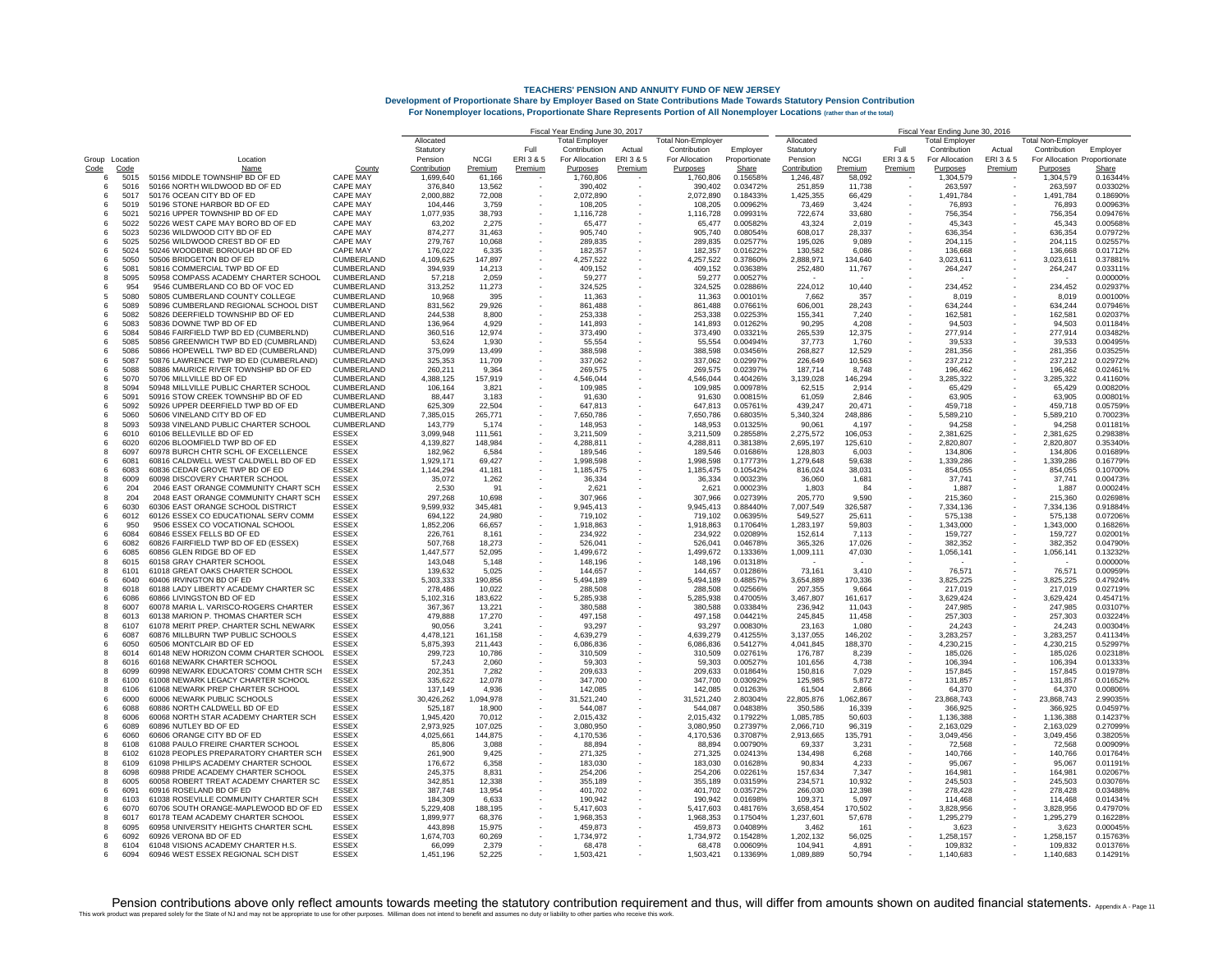|            |                         |                                                                               |                                        | Fiscal Year Ending June 30, 2017 |                    |                                                      |                       |         |                           |                      |                           | Fiscal Year Ending June 30, 2016 |                          |                       |         |                              |                      |  |  |
|------------|-------------------------|-------------------------------------------------------------------------------|----------------------------------------|----------------------------------|--------------------|------------------------------------------------------|-----------------------|---------|---------------------------|----------------------|---------------------------|----------------------------------|--------------------------|-----------------------|---------|------------------------------|----------------------|--|--|
|            |                         |                                                                               |                                        | Allocated                        |                    |                                                      | <b>Total Emplover</b> |         | <b>Total Non-Emplover</b> |                      | Allocated                 |                                  |                          | Total Employer        |         | <b>Total Non-Employer</b>    |                      |  |  |
|            |                         |                                                                               |                                        | Statutory                        |                    | Full                                                 | Contribution          | Actual  | Contribution              | Employer             | Statutory                 |                                  | Full                     | Contribution          | Actual  | Contribution                 | Emplover             |  |  |
|            | Group Location          | Location                                                                      |                                        | Pension                          | <b>NCGI</b>        | ERI3&5                                               | For Allocation        | ERI3&5  | For Allocation            | Proportionate        | Pension                   | <b>NCGI</b>                      | ERI 3 & 5                | For Allocation        | ERI3&5  | For Allocation Proportionate |                      |  |  |
| Code<br>-6 | Code<br>6093            | Name<br>60936 WEST ORANGE TOWNSHIP BD OF ED                                   | County<br><b>FSSEX</b>                 | Contribution<br>6.931.862        | Premium<br>249.463 | Premium                                              | Purposes<br>7.181.325 | Premium | Purposes<br>7.181.325     | Share<br>0.63860%    | Contribution<br>4.667.518 | Premium<br>217.529               | Premium                  | Purposes<br>4.885.047 | Premium | Purposes<br>4.885.047        | Share<br>0.61201%    |  |  |
|            | 7011<br>-6              | 70116 CLAYTON BOROUGH BD OF ED                                                | <b>GLOUCESTER</b>                      | 890,632                          | 32,052             |                                                      | 922,684               |         | 922,684                   | 0.08205%             | 615,535                   | 28,687                           |                          | 644,222               |         | 644,222                      | 0.08071%             |  |  |
|            | 7036                    | 70366 CLEARVIEW REGIONAL BD OF ED                                             | <b>GLOUCESTER</b>                      | 1,491,039                        | 53,659             |                                                      | 1,544,698             |         | 1,544,698                 | 0.13736%             | 1,061,792                 | 49,485                           |                          | 1,111,277             |         | 1,111,277                    | 0.13922%             |  |  |
|            | 7035<br>6               | 70356 DELSEA REG HIGH SCH DISTRICT                                            | <b>GLOUCESTER</b>                      | 1,225,908                        | 44,118             |                                                      | 1,270,026             |         | 1,270,026                 | 0.11294%             | 881,871                   | 41,100                           |                          | 922,971               |         | 922,971                      | 0.11563%             |  |  |
|            | 7012<br>-6              | 70126 DEPTFORD TWP BD OF ED                                                   | <b>GLOUCESTER</b>                      | 2.961.996                        | 106,596            |                                                      | 3.068.592             |         | 3.068.592                 | 0.27288%             | 2.051.483                 | 95.609                           |                          | 2.147.092             |         | 2,147,092                    | 0.26899%             |  |  |
|            | 7013<br>-6              | 70136 EAST GREENWICH BD OF EDUCATION                                          | <b>GLOUCESTER</b>                      | 729,596                          | 26,257             |                                                      | 755,853               |         | 755,853                   | 0.06721%             | 481,384                   | 22,435                           |                          | 503,819               |         | 503,819                      | 0.06312%             |  |  |
|            | 4006                    | 40066 ED INFORMATION & RESOURCE CTR                                           | <b>GLOUCESTER</b>                      | 27,289                           | 982                |                                                      | 28,271                |         | 28.271                    | 0.00251%             | 25,345                    | 1,181                            |                          | 26,526                |         | 26.526                       | 0.00332%             |  |  |
|            | 7014<br>6               | 70146 ELK TWP BD OF ED                                                        | <b>GLOUCESTER</b>                      | 227,022                          | 8,170              |                                                      | 235.192               |         | 235.192                   | 0.02091%             | 172,085                   | 8,020                            |                          | 180.105               |         | 180.105                      | 0.02256%             |  |  |
|            | 7015<br>-6<br>7038<br>6 | 70156 FRANKLIN TWP BD OF ED (GLOCSTR)                                         | <b>GLOUCESTER</b><br><b>GLOUCESTER</b> | 877,857<br>865.575               | 31,592             |                                                      | 909,449               |         | 909,449                   | 0.08087%<br>0.07974% | 616,279                   | 28,722                           |                          | 645,001               |         | 645,001<br>630.383           | 0.08081%<br>0.07898% |  |  |
|            | 7016                    | 70386 GATEWAY REGIONAL HIGH SCHOOL<br>70166 GLASSBORO BD OF ED                | <b>GLOUCESTER</b>                      | 1,632,602                        | 31,150<br>58,754   |                                                      | 896,725<br>1,691,356  |         | 896,725<br>1,691,356      | 0.15040%             | 602,312<br>1,175,510      | 28,071<br>54,785                 |                          | 630,383<br>1,230,295  |         | 1,230,295                    | 0.15414%             |  |  |
|            | 7010<br>-6              | 70106 GLOUCESTER CO SP SERV SCH DIST                                          | <b>GLOUCESTER</b>                      | 1,482,837                        | 53.364             |                                                      | 1,536,201             |         | 1.536.201                 | 0.13661%             | 1,032,941                 | 48,140                           |                          | 1.081.081             |         | 1,081,081                    | 0.13544%             |  |  |
|            | 957<br>-6               | 9576 GLOUCESTER CO VO-TECH SCH DIST                                           | <b>GLOUCESTER</b>                      | 742,219                          | 26,711             |                                                      | 768,930               |         | 768,930                   | 0.06838%             | 548,207                   | 25,549                           |                          | 573,756               |         | 573,756                      | 0.07188%             |  |  |
|            | 7017<br>6               | 70176 GREENWICH TWP BD ED (GLOUCSTER)                                         | <b>GLOUCESTER</b>                      | 406.729                          | 14,637             |                                                      | 421,366               |         | 421,366                   | 0.03747%             | 278.657                   | 12,987                           |                          | 291,644               |         | 291.644                      | 0.03654%             |  |  |
|            | 7018<br>-6              | 70186 HARRISON TWP BD ED (GLOUCESTER)                                         | <b>GLOUCESTER</b>                      | 867.820                          | 31.231             |                                                      | 899.051               |         | 899.051                   | 0.07995%             | 605,467                   | 28.218                           |                          | 633,685               |         | 633,685                      | 0.07939%             |  |  |
|            | 7037<br>-6              | 70376 KINGSWAY REGIONAL SCHOOL DIST                                           | <b>GLOUCESTER</b>                      | 1,380,882                        | 49,695             |                                                      | 1,430,577             |         | 1.430.577                 | 0.12721%             | 940,360                   | 43,825                           |                          | 984.185               |         | 984.185                      | 0.12330%             |  |  |
|            | 7019<br>6               | 70196 LOGAN TOWNSHIP BD OF ED                                                 | <b>GLOUCESTER</b>                      | 665,175                          | 23,938             |                                                      | 689,113               |         | 689,113                   | 0.06128%             | 444,864                   | 20,733                           |                          | 465,597               |         | 465,597                      | 0.05833%             |  |  |
|            | 7021<br>6               | 70216 MANTUA TOWNSHIP BD OF ED                                                | <b>GLOUCESTER</b>                      | 948,070                          | 34,119             |                                                      | 982,189               |         | 982,189                   | 0.08734%             | 644,592                   | 30,041                           |                          | 674,633               |         | 674,633                      | 0.08452%             |  |  |
|            | 7022<br>-6<br>7023      | 70226 MONROE TWP BD OF ED (GLOUCESTR)<br>70236 NATIONAL PARK BOARD OF EDUC    | <b>GLOUCESTER</b><br><b>GLOUCESTER</b> | 3,635,692<br>191.827             | 130,841<br>6.903   |                                                      | 3.766.533<br>198.730  |         | 3.766.533<br>198.730      | 0.33494%<br>0.01767% | 2,525,896<br>135.389      | 117,719<br>6.310                 |                          | 2,643,615<br>141.699  |         | 2,643,615                    | 0.33120%<br>0.01775% |  |  |
|            | -6<br>7025              | 70256 PAULSBORO BORO BD OF ED                                                 | <b>GLOUCESTER</b>                      | 945.226                          | 34,017             |                                                      | 979.243               |         | 979.243                   | 0.08708%             | 680,899                   | 31.733                           |                          | 712.632               |         | 141,699<br>712.632           | 0.08928%             |  |  |
|            | 7026<br>6               | 70266 PITMAN BD OF ED                                                         | <b>GLOUCESTER</b>                      | 1,235,287                        | 44,455             |                                                      | 1,279,742             |         | 1,279,742                 | 0.11380%             | 856,629                   | 39,923                           |                          | 896,552               |         | 896,552                      | 0.11232%             |  |  |
|            | 7027<br>-6              | 70276 SOUTH HARRISON TWP BD OF ED                                             | <b>GLOUCESTER</b>                      | 199,047                          | 7,163              |                                                      | 206,210               |         | 206.210                   | 0.01834%             | 146,968                   | 6,849                            |                          | 153,817               |         | 153,817                      | 0.01927%             |  |  |
|            | 7028<br>-6              | 70286 SWEDESBORO WOOLWICH BD OF ED                                            | <b>GLOUCESTER</b>                      | 990,727                          | 35,654             |                                                      | 1,026,381             |         | 1,026,381                 | 0.09127%             | 670,613                   | 31,254                           |                          | 701,867               |         | 701,867                      | 0.08793%             |  |  |
|            | 7029                    | 70296 WASHINGTON TWP BD OF ED (GLOUC)                                         | <b>GLOUCESTER</b>                      | 6,179,781                        | 222,397            |                                                      | 6,402,178             |         | 6,402,178                 | 0.56932%             | 4,384,700                 | 204,349                          |                          | 4,589,049             |         | 4,589,049                    | 0.57493%             |  |  |
|            | 7031<br>6               | 70316 WENONAH BOROUGH BD OF ED                                                | <b>GLOUCESTER</b>                      | 153,640                          | 5,529              |                                                      | 159,169               |         | 159,169                   | 0.01415%             | 101,844                   | 4,746                            |                          | 106,590               |         | 106,590                      | 0.01335%             |  |  |
|            | 7032<br>6               | 70326 WEST DEPTFORD TWP BD OF ED                                              | <b>GLOUCESTER</b>                      | 2.014.874                        | 72.511             |                                                      | 2.087.385             |         | 2.087.385                 | 0.18562%             | 1.381.616                 | 64.390                           |                          | 1.446.006             |         | 1.446.006                    | 0.18116%             |  |  |
|            | 7033<br>6               | 70336 WESTVILLE BOARD OF ED                                                   | <b>GLOUCESTER</b>                      | 281,609                          | 10,135             |                                                      | 291,744               |         | 291,744                   | 0.02594%             | 196,234                   | 9,145                            |                          | 205,379               |         | 205,379                      | 0.02573%             |  |  |
|            | 7000                    | 70006 WOODBURY CITY BD OF ED                                                  | <b>GLOUCESTER</b>                      | 1,139,523                        | 41,009             |                                                      | 1,180,532             |         | 1,180,532                 | 0.10498%             | 822,942                   | 38,353                           |                          | 861.295               |         | 861,295                      | 0.10791%             |  |  |
|            | 7034<br>6<br>8097<br>я. | 70346 WOODBURY HEIGHTS BOARD OF ED<br>80978 BELOVED COMMUNITY CHARTER SCHL    | <b>GLOUCESTER</b><br><b>HUDSON</b>     | 178,071<br>242,721               | 6,408<br>8,735     |                                                      | 184,479<br>251.456    |         | 184,479<br>251,456        | 0.01640%<br>0.02236% | 124,626<br>141.958        | 5.808<br>6,616                   |                          | 130,434<br>148.574    |         | 130,434<br>148,574           | 0.01634%<br>0.01861% |  |  |
|            | 8010                    | 80106 BAYONNE BOARD OF ED                                                     | HUDSON                                 | 6,518,567                        | 234,590            |                                                      | 6,753,157             |         | 6,753,157                 | 0.60053%             | 4,103,704                 | 191,253                          |                          | 4,294,957             |         | 4,294,957                    | 0.53809%             |  |  |
|            | 8096                    | 80968 DR LENA EDWARDS ACAD CHRTR SCHL                                         | <b>HUDSON</b>                          | 194,249                          | 6,991              |                                                      | 201,240               |         | 201,240                   | 0.01790%             | 136,058                   | 6,341                            |                          | 142.399               |         | 142,399                      | 0.01784%             |  |  |
|            | 8081<br>-6              | 80816 EAST NEWARK BOROUGH BD OF ED                                            | <b>HUDSON</b>                          | 112,848                          | 4.061              |                                                      | 116,909               |         | 116,909                   | 0.01040%             | 83.525                    | 3.893                            |                          | 87.418                |         | 87,418                       | 0.01095%             |  |  |
|            | 8085<br>-8              | 80858 ELYSIAN CHARTER SCH OF HOBOKEN                                          | <b>HUDSON</b>                          | 197,602                          | 7,111              |                                                      | 204,713               |         | 204,713                   | 0.01820%             | 154,183                   | 7.186                            |                          | 161.369               |         | 161,369                      | 0.02022%             |  |  |
|            | 8093                    | 80938 FTHICAL COMM CHRTR SCHL-J.C                                             | <b>HUDSON</b>                          | 143.206                          | 5,154              |                                                      | 148,360               |         | 148.360                   | 0.01319%             | 80.264                    | 3.741                            |                          | 84,005                |         | 84.005                       | 0.01052%             |  |  |
|            | 8082                    | 80826 GUTTENBERG BORO BD OF ED                                                | <b>HUDSON</b>                          | 611.476                          | 22,006             |                                                      | 633,482               |         | 633.482                   | 0.05633%             | 413,895                   | 19,290                           |                          | 433.185               |         | 433,185                      | 0.05427%             |  |  |
|            | 8083<br>6               | 80836 HARRISON TOWN BD OF ED(HUDSON)                                          | <b>HUDSON</b>                          | 1,784,811                        | 64,232             |                                                      | 1.849.043             |         | 1,849,043                 | 0.16443%             | 1,309,490                 | 61,029                           |                          | 1,370,519             |         | 1,370,519                    | 0.17170%             |  |  |
|            | 8020<br>-6              | 80206 HOBOKEN BOARD OF EDUCATION                                              | <b>HUDSON</b>                          | 2,014,532                        | 72,499             |                                                      | 2,087,031             |         | 2,087,031                 | 0.18559%             | 1,515,297                 | 70,620                           |                          | 1,585,917             |         | 1,585,917                    | 0.19869%             |  |  |
|            | 8021<br>8               | 80218 HOBOKEN CHARTER SCHOOL                                                  | <b>HUDSON</b>                          | 215,851                          | 7,768              |                                                      | 223,619               |         | 223,619                   | 0.01989%             | 124,174                   | 5,787                            |                          | 129,961               |         | 129,961                      | 0.01628%             |  |  |
|            | 8094<br>8               | 80948 HOBOKEN DUAL LANGUAGE CH SCHOOL<br>9566 HUDSON CO SCHOOLS OF TECHNOLOGY | <b>HUDSON</b><br><b>HUDSON</b>         | 87.249<br>2.121.854              | 3.140<br>76.361    |                                                      | 90.389                |         | 90.389<br>2.198.215       | 0.00804%<br>0.19548% | 56.026<br>1.479.282       | 2.611<br>68.942                  |                          | 58.637<br>1.548.224   |         | 58.637<br>1.548.224          | 0.00735%<br>0.19397% |  |  |
|            | 956<br>-6<br>8088<br>8  | 80888 JERSEY CITY COMM CHARTER SCHOOL                                         | <b>HUDSON</b>                          | 271,001                          | 9,753              |                                                      | 2.198.215<br>280.754  |         | 280.754                   | 0.02497%             | 183,905                   | 8,571                            |                          | 192,476               |         | 192,476                      | 0.02411%             |  |  |
|            | 8098<br>R.              | 80988 JERSEY CITY GLOBAL CHARTER SCH                                          | <b>HUDSON</b>                          | 23,828                           | 858                |                                                      | 24,686                |         | 24,686                    | 0.00220%             |                           |                                  |                          |                       |         |                              | 0.00000%             |  |  |
|            | 8089<br>я               | 80898 JERSEY CITY GOLDEN DOOR CHARTER                                         | <b>HUDSON</b>                          | 295,602                          | 10,638             |                                                      | 306,240               |         | 306,240                   | 0.02723%             | 212,643                   | 9.910                            |                          | 222,553               |         | 222.553                      | 0.02788%             |  |  |
|            | 8000<br>-6              | 80006 JERSEY CITY PUBLIC SCHOOLS                                              | <b>HUDSON</b>                          | 25,364,838                       | 912,827            |                                                      | 26,277,665            |         | 26,277,665                | 2.33675%             | 18,396,095                | 857,349                          |                          | 19,253,444            |         | 19,253,444                   | 2.41213%             |  |  |
|            | 8030                    | 80306 KEARNY TOWN BD OF ED                                                    | <b>HUDSON</b>                          | 4.206.624                        | 151.388            |                                                      | 4.358.012             |         | 4.358.012                 | 0.38754%             | 3,039,709                 | 141.665                          |                          | 3.181.374             |         | 3,181,374                    | 0.39857%             |  |  |
|            | 8086                    | 80868 LEARNING COMM. CHARTER SCHOOL                                           | <b>HUDSON</b>                          | 279.297                          | 10,051             |                                                      | 289.348               |         | 289.348                   | 0.02573%             | 185,485                   | 8,645                            |                          | 194,130               |         | 194,130                      | 0.02432%             |  |  |
|            | 8022<br>ж               | 80228 LIBERTY ACADEMY CHARTER SCHOOL                                          | <b>HUDSON</b>                          | 46.603                           | 1.677              |                                                      | 48.280                |         | 48.280                    | 0.00429%             |                           |                                  |                          |                       |         |                              | 0.00000%             |  |  |
|            | 8095<br>-8              | 80958 METS CHARTER SCHOOL                                                     | <b>HUDSON</b>                          | 288,972                          | 10,400             |                                                      | 299,372               |         | 299,372                   | 0.02662%             | 147,866                   | 6,891                            |                          | 154,757               |         | 154,757                      | 0.01939%             |  |  |
|            | 8040                    | 80406 NORTH BERGEN BD OF ED                                                   | <b>HUDSON</b>                          | 5,712,650                        | 205,586            |                                                      | 5,918,236             |         | 5,918,236                 | 0.52628%             | 4.057.182                 | 189.085                          |                          | 4.246.267             |         | 4,246,267                    | 0.53199%             |  |  |
|            | 8084<br>-6<br>8087<br>8 | 80846 SECAUCUS TOWN BD OF ED<br>80878 SOARING HEIGHTS CHARTER SCHOOL          | <b>HUDSON</b><br><b>HUDSON</b>         | 1,607,938<br>111.540             | 57,866<br>4.014    | $\overline{\phantom{a}}$<br>$\overline{\phantom{a}}$ | 1,665,804<br>115.554  |         | 1,665,804<br>115.554      | 0.14813%<br>0.01028% | 1,137,074<br>80.740       | 52.993<br>3.763                  |                          | 1,190,067<br>84.503   |         | 1,190,067<br>84.503          | 0.14910%<br>0.01059% |  |  |
|            | 8050<br>6               | 80506 UNION CITY BD OF ED                                                     | <b>HUDSON</b>                          | 7,450,946                        | 268,144            |                                                      | 7,719,090             |         | 7,719,090                 | 0.68642%             | 5,344,377                 | 249,074                          |                          | 5,593,451             |         | 5,593,451                    | 0.70077%             |  |  |
|            | 8091                    | 80918 UNIVERSITY ACADEMY CHARTER HS                                           | <b>HUDSON</b>                          | 267,589                          | 9,630              |                                                      | 277,219               |         | 277,219                   | 0.02465%             | 188,178                   | 8,770                            |                          | 196,948               |         | 196,948                      | 0.02467%             |  |  |
|            | 8060<br>-6              | 80606 WEEHAWKEN TWP BD OF ED                                                  | <b>HUDSON</b>                          | 918,954                          | 33.071             |                                                      | 952,025               |         | 952.025                   | 0.08466%             | 683,107                   | 31,836                           |                          | 714.943               |         | 714.943                      | 0.08957%             |  |  |
|            | 8070<br>6               | 80706 WEST NEW YORK BD OF ED                                                  | <b>HUDSON</b>                          | 6,122,640                        | 220,341            |                                                      | 6,342,981             |         | 6,342,981                 | 0.56405%             | 4,301,872                 | 200,489                          |                          | 4,502,361             |         | 4,502,361                    | 0.56407%             |  |  |
|            | 9011<br>6               | 90116 ALEXANDRIA TWP BD OF ED                                                 | <b>HUNTERDON</b>                       | 543,005                          | 19,542             |                                                      | 562.547               |         | 562.547                   | 0.05002%             | 381,997                   | 17,803                           |                          | 399,800               |         | 399,800                      | 0.05009%             |  |  |
|            | 9012<br>6               | 90126 BETHLEHEM TWP BD OF ED                                                  | <b>HUNTERDON</b>                       | 402.323                          | 14,479             |                                                      | 416,802               |         | 416,802                   | 0.03706%             | 292.220                   | 13.619                           |                          | 305,839               |         | 305,839                      | 0.03832%             |  |  |
|            | 9013<br>$\epsilon$      | 90136 BLOOMSBURY BOROUGH BD OF ED                                             | <b>HUNTERDON</b>                       | 125,566                          | 4,519              |                                                      | 130.085               |         | 130.085                   | 0.01157%             | 81,467                    | 3,797                            |                          | 85,264                |         | 85,264                       | 0.01068%             |  |  |
|            | 9014<br>-6              | 90146 CALIFON BORO BD OF ED                                                   | <b>HUNTERDON</b>                       | 104,550                          | 3,763              |                                                      | 108,313               |         | 108,313                   | 0.00963%             | 63,625                    | 2,965                            |                          | 66,590                |         | 66,590                       | 0.00834%             |  |  |
|            | 9015                    | 90156 CLINTON TOWN BD OF ED                                                   | HUNTERDON                              | 387,432                          | 13,943             |                                                      | 401,375               |         | 401,375                   | 0.03569%             | 265,487                   | 12,373                           |                          | 277,860               |         | 277,860                      | 0.03481%             |  |  |
|            | 9016<br>-6              | 90166 CLINTON TWP BD OF ED<br>90176 DELAWARE TWP BD OF ED                     | <b>HUNTERDON</b><br><b>HUNTERDON</b>   | 1.206.361<br>396.572             | 43,414             |                                                      | 1.249.775             |         | 1,249,775<br>410.844      | 0.11114%<br>0.03653% | 914.162<br>285.417        | 42.604                           |                          | 956.766<br>298.719    |         | 956,766<br>298.719           | 0.11987%<br>0.03742% |  |  |
|            | 9017<br>9040            | 90406 DELAWARE VALLEY REG H S DIST                                            | <b>HUNTERDON</b>                       | 697.303                          | 14,272<br>25,094   |                                                      | 410.844<br>722.397    |         | 722.397                   | 0.06424%             |                           | 13,302<br>22.949                 |                          | 515.364               |         | 515.364                      | 0.06457%             |  |  |
|            | 6<br>9018               | 90186 EAST AMWELL TOWNSHIP BD OF ED                                           | <b>HUNTERDON</b>                       | 390,369                          | 14,049             |                                                      | 404,418               |         | 404,418                   | 0.03596%             | 492,415<br>270,302        | 12,597                           |                          | 282,899               |         | 282,899                      | 0.03544%             |  |  |
|            | 9000<br>-6              | 90006 FLEMINGTON RARITAN BD OF ED                                             | <b>HUNTERDON</b>                       | 2,735,290                        | 98,437             | $\overline{\phantom{a}}$                             | 2.833.727             |         | 2,833,727                 | 0.25199%             | 1,866,397                 | 86.983                           | $\overline{\phantom{a}}$ | 1.953.380             |         | 1,953,380                    | 0.24473%             |  |  |
|            | 9019<br>6               | 90196 FRANKLIN TWP BD OF ED (HUNTRDN)                                         | <b>HUNTERDON</b>                       | 249,491                          | 8,979              |                                                      | 258,470               |         | 258,470                   | 0.02298%             | 174,351                   | 8,126                            |                          | 182,477               |         | 182,477                      | 0.02286%             |  |  |
|            | $902 -$                 | 90216 FRENCHTOWN BOROUGH BD OF ED                                             | <b>HUNTERDON</b>                       | 139,029                          | 5,003              |                                                      | 144.032               |         | 144.032                   | 0.01281%             | 83,355                    | 3,885                            |                          | 87.240                |         | 87,240                       | 0.01093%             |  |  |
|            | 9023<br>6               | 90236 HAMPTON BOROUGH BD OF ED                                                | <b>HUNTERDON</b>                       | 102,076                          | 3,673              |                                                      | 105,749               |         | 105,749                   | 0.00940%             | 86,732                    | 4,042                            |                          | 90,774                |         | 90,774                       | 0.01137%             |  |  |
|            | 9024<br>-6              | 90246 HIGH BRIDGE BOROUGH BD OF ED                                            | <b>HUNTERDON</b>                       | 384.196                          | 13.826             |                                                      | 398.022               |         | 398.022                   | 0.03539%             | 273.456                   | 12.744                           |                          | 286,200               |         | 286,200                      | 0.03586%             |  |  |
|            | 9025<br>6               | 90256 HOLLAND TWP BD OF ED                                                    | <b>HUNTERDON</b>                       | 482,039                          | 17,348             |                                                      | 499,387               |         | 499,387                   | 0.04441%             | 331,084                   | 15,430                           |                          | 346,514               |         | 346,514                      | 0.04341%             |  |  |
|            | 9030                    | 90306 HUNTERDON CENTRAL HIGH SCHOOL                                           | <b>HUNTERDON</b>                       | 2,292,549                        | 82,504             |                                                      | 2,375,053             |         | 2,375,053                 | 0.21120%             | 1,607,620                 | 74,923                           |                          | 1,682,543             |         | 1,682,543                    | 0.21079%             |  |  |
|            | 9041<br>9001            | 90416 HUNTERDON CO EDUC SRVCS COMM<br>90016 HUNTERDON COUNTY VOCATIONAL       | <b>HUNTERDON</b><br><b>HUNTERDON</b>   | 246,815<br>142.477               | 8.882<br>5.127     |                                                      | 255,697<br>147.604    |         | 255.697<br>147.604        | 0.02274%<br>0.01313% | 176,614<br>105.530        | 8.231<br>4.918                   |                          | 184.845<br>110.448    |         | 184,845<br>110.448           | 0.02316%<br>0.01384% |  |  |
|            |                         |                                                                               |                                        |                                  |                    |                                                      |                       |         |                           |                      |                           |                                  |                          |                       |         |                              |                      |  |  |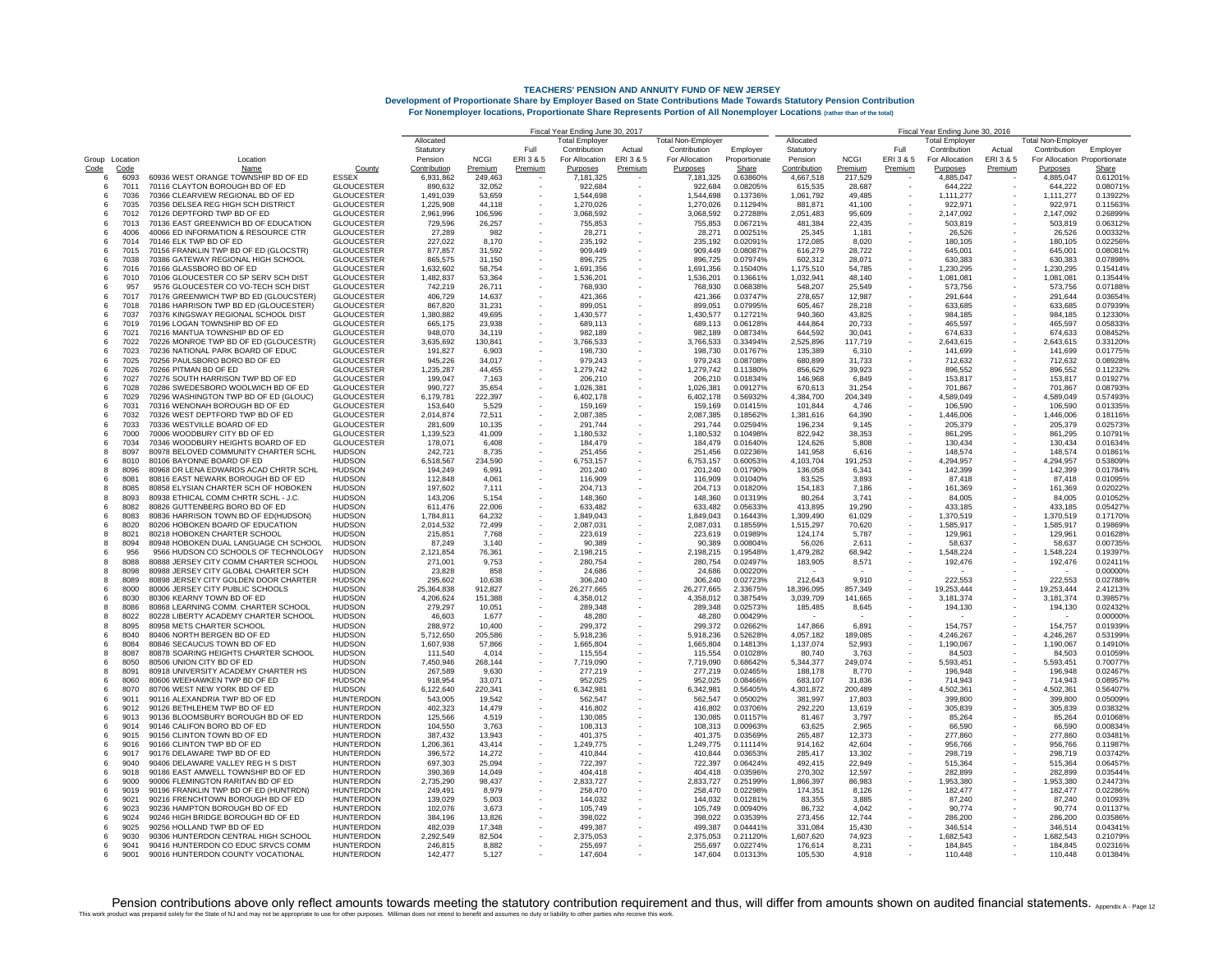|         |                |                                                                          |                                      | Fiscal Year Ending June 30, 2017 |                  |         |                        |         |                           |                      | Fiscal Year Ending June 30, 2016 |                  |                          |                        |         |                              |                      |  |
|---------|----------------|--------------------------------------------------------------------------|--------------------------------------|----------------------------------|------------------|---------|------------------------|---------|---------------------------|----------------------|----------------------------------|------------------|--------------------------|------------------------|---------|------------------------------|----------------------|--|
|         |                |                                                                          |                                      | Allocated                        |                  |         | Total Emplover         |         | <b>Total Non-Employer</b> |                      | Allocated                        |                  |                          | <b>Total Employer</b>  |         | <b>Total Non-Employer</b>    |                      |  |
|         |                |                                                                          |                                      | Statutory                        |                  | Full    | Contribution           | Actual  | Contribution              | Employer             | Statutory                        |                  | Full                     | Contribution           | Actual  | Contribution                 | Employer             |  |
|         | Group Location | Location                                                                 |                                      | Pension                          | <b>NCGI</b>      | ERI3&5  | For Allocation         | ERI3&5  | For Allocation            | Proportionate        | Pension                          | <b>NCGI</b>      | ERI 3 & 5                | For Allocation         | ERI3&5  | For Allocation Proportionate |                      |  |
| Code    | Code           | Name                                                                     | County                               | Contribution                     | Premium          | Premium | Purposes               | Premium | Purposes                  | Share                | Contribution                     | Premium          | Premium                  | Purposes               | Premium | Purposes                     | Share                |  |
| -6      | 9026           | 90266 KINGWOOD TOWNSHIP BD OF ED                                         | <b>HUNTERDON</b>                     | 301.204                          | 10.840           |         | 312.044                |         | 312.044                   | 0.02775%             | 216.476                          | 10.089           |                          | 226.565                |         | 226,565                      | 0.02838%             |  |
|         | 9027           | 90276 LAMBERTVILLE CITY BD OF ED                                         | <b>HUNTERDON</b>                     | 167,379                          | 6,024            |         | 173,403                |         | 173,403                   | 0.01542%             | 119,280                          | 5,559            |                          | 124,839                |         | 124,839                      | 0.01564%             |  |
| 6<br>-6 | 9028           | 90286 LEBANON BOROUGH BD OF ED<br>90296 LEBANON TOWNSHIP BD OF ED        | HUNTERDON<br><b>HUNTERDON</b>        | 95,310<br>587,639                | 3,430            |         | 98.740<br>608.787      |         | 98.740<br>608.787         | 0.00878%<br>0.05414% | 60,075                           | 2,800            |                          | 62,875<br>431.052      |         | 62,875                       | 0.00788%<br>0.05400% |  |
| -6      | 9029<br>9031   | 90316 MILFORD BOROUGH BD OF ED                                           | <b>HUNTERDON</b>                     | 84.354                           | 21,148<br>3.036  |         | 87.390                 |         | 87.390                    | 0.00777%             | 411,857<br>48.609                | 19,195<br>2.265  |                          | 50.874                 |         | 431,052<br>50.874            | 0.00637%             |  |
|         | 9038           | 90386 NORTH HUNTERDON-VOORHEES                                           | <b>HUNTERDON</b>                     | 2,299,066                        | 82,739           |         | 2,381,805              |         | 2,381,805                 | 0.21180%             | 1,625,574                        | 75,760           |                          | 1.701.334              |         | 1,701,334                    | 0.21315%             |  |
| 6       | 9033           | 90336 READINGTON TWP BD OF ED                                            | <b>HUNTERDON</b>                     | 1,451,963                        | 52,253           |         | 1,504,216              |         | 1,504,216                 | 0.13376%             | 1,062,884                        | 49,536           |                          | 1,112,420              |         | 1,112,420                    | 0.13937%             |  |
| 6       | 9039           | 90396 SOUTH HUNTERDON REG BD OF ED                                       | <b>HUNTERDON</b>                     | 460,135                          | 16,559           |         | 476.694                |         | 476.694                   | 0.04239%             | 292,009                          | 13,609           |                          | 305,618                |         | 305,618                      | 0.03829%             |  |
| 6       | 9034           | 90346 STOCKTON BOROUGH BD OF ED                                          | <b>HUNTERDON</b>                     | 37,088                           | 1,335            |         | 38,423                 |         | 38,423                    | 0.00342%             | 27,697                           | 1,291            |                          | 28,988                 |         | 28,988                       | 0.00363%             |  |
| 6       | 9035           | 90356 TEWKSBURY TWP BD OF ED                                             | HUNTERDON                            | 606,743                          | 21,835           |         | 628,578                |         | 628,578                   | 0.05590%             | 425,476                          | 19,829           |                          | 445,305                |         | 445,305                      | 0.05579%             |  |
| 6       | 9036           | 90366 UNION TWP OF ED (HUNTERDON)                                        | HUNTERDON                            | 396,660                          | 14,275           |         | 410,935                |         | 410,935                   | 0.03654%             | 273,845                          | 12,763           |                          | 286,608                |         | 286,608                      | 0.03591%             |  |
| 6       | 9037           | 90376 WEST AMWELL TWP BD OF ED                                           | <b>HUNTERDON</b>                     | 176,449                          | 6,350            |         | 182,799                |         | 182,799                   | 0.01626%             | 135,428                          | 6.312            |                          | 141,740                |         | 141,740                      | 0.01776%             |  |
| 6       | 121            | 1216 EAST WINDSOR REG SCHOOL DIST                                        | <b>MERCER</b>                        | 4,013,173                        | 144,426          |         | 4,157,599              |         | 4,157,599                 | 0.36972%             | 2,758,051                        | 128,539          |                          | 2,886,590              |         | 2,886,590                    | 0.36164%             |  |
| 6       | 122            | 1226 EWING TOWNSHIP BD OF ED                                             | <b>MERCER</b>                        | 2,969,934                        | 106,882          |         | 3,076,816              |         | 3,076,816                 | 0.27361%             | 2,055,306                        | 95,787           |                          | 2,151,093              |         | 2,151,093                    | 0.26950%             |  |
| 6       | 133            | 1336 FOUNDATION ACADEMY CHARTER SCHL                                     | <b>MERCER</b>                        | 4.088                            | 147              |         | 4.235                  |         | 4.235                     | 0.00038%             | 2,784                            | 130              |                          | 2.914                  |         | 2.914                        | 0.00037%             |  |
| 8       | 133            | 1338 FOUNDATION ACADEMY CHARTER SCHL                                     | <b>MERCER</b>                        | 473,765                          | 17,050           |         | 490,815                |         | 490,815                   | 0.04365%             | 228,593                          | 10,654           |                          | 239,247                |         | 239,247                      | 0.02997%             |  |
|         | 110            | 1106 HAMILTON TWP BD OF ED (MERCER)                                      | <b>MERCER</b>                        | 8.597.651                        | 309,411          |         | 8.907.062              |         | 8,907,062                 | 0.79206%             | 6.062.825                        | 282.558          |                          | 6.345.383              |         | 6.345.383                    | 0.79497%             |  |
| -6      | 123            | 1236 HOPEWELL VALLEY REG SCH DIST                                        | <b>MERCER</b>                        | 3.417.270                        | 122,980          |         | 3.540.250              |         | 3.540.250                 | 0.31482%             | 2,435,626                        | 113,512          |                          | 2.549.138              |         | 2.549.138                    | 0.31936%             |  |
| 8       | 128            | 1288 INTERNATIONAL CHARTER SCHOOL                                        | <b>MERCER</b>                        | 66,630                           | 2.398            |         | 69.028                 |         | 69.028                    | 0.00614%             | 47.421                           | 2.210            |                          | 49.631                 |         | 49.631                       | 0.00622%             |  |
| -6      | 124            | 1246 LAWRENCE TWP BD OF ED (MERCER)                                      | <b>MERCER</b>                        | 2,948,576                        | 106,113          |         | 3,054,689              |         | 3,054,689                 | 0.27164%             | 2,150,755                        | 100,236          |                          | 2,250,991              |         | 2,250,991                    | 0.28201%             |  |
| 5       | 119            | 1195 MERCER CO COMMUNITY COLLEGE                                         | <b>MERCER</b><br><b>MERCER</b>       | 13,360                           | 481              |         | 13,841                 |         | 13,841                    | 0.00123%             | 9,337                            | 435              |                          | 9.772                  |         | 9,772                        | 0.00122%             |  |
| -6      | 111<br>953     | 1116 MERCER CO SPECIAL SER SCH DIST<br>9536 MERCER CO VOCATIONAL SCHOOLS | <b>MERCER</b>                        | 1,632,427<br>349.518             | 58,748<br>12.578 |         | 1,691,175<br>362.096   |         | 1,691,175<br>362.096      | 0.15039%<br>0.03220% | 1,146,969<br>260.042             | 53,454<br>12.119 |                          | 1,200,423<br>272.161   |         | 1,200,423<br>272,161         | 0.15039%<br>0.03410% |  |
| -6      | 131            | 1318 PACE CHARTER SCHOOL OF HAMILTON                                     | <b>MERCER</b>                        | 132,006                          | 4,751            |         | 136,757                |         | 136.757                   | 0.01216%             | 64,213                           | 2.993            |                          | 67,206                 |         | 67.206                       | 0.00842%             |  |
| 8       | 135            | 1358 PAUL ROBESON CHTR SCHOOL                                            | <b>MERCER</b>                        | 159,272                          | 5,732            |         | 165,004                |         | 165,004                   | 0.01467%             | 89,636                           | 4,178            |                          | 93,814                 |         | 93,814                       | 0.01175%             |  |
| я       | 126            | 1268 PRINCETON CHARTER SCHOOL                                            | <b>MERCER</b>                        | 278,675                          | 10,029           |         | 288,704                |         | 288.704                   | 0.02567%             | 188,192                          | 8,771            |                          | 196,963                |         | 196,963                      | 0.02468%             |  |
| -6      | 125            | 1256 PRINCETON REGIONAL SCHOOL                                           | <b>MERCER</b>                        | 3,380,631                        | 121,662          |         | 3,502,293              |         | 3,502,293                 | 0.31144%             | 2,421,829                        | 112,869          |                          | 2,534,698              |         | 2,534,698                    | 0.31756%             |  |
|         | 127            | 1276 ROBBINSVILLE TWP BD OF ED                                           | <b>MERCER</b>                        | 1,905,383                        | 68,571           |         | 1,973,954              |         | 1,973,954                 | 0.17553%             | 1.307.135                        | 60.919           |                          | 1,368,054              |         | 1,368,054                    | 0.17139%             |  |
| 6       | 100            | 1006 TRENTON CITY BD OF ED                                               | <b>MERCER</b>                        | 9,758,816                        | 351,199          |         | 10,110,015             |         | 10,110,015                | 0.89904%             | 6,796,294                        | 316,741          |                          | 7,113,035              |         | 7,113,035                    | 0.89114%             |  |
| R       | 116            | 1168 VILLAGE CHARTER SCHOOL                                              | <b>MERCER</b>                        | 219,016                          | 7,882            |         | 226,898                |         | 226,898                   | 0.02018%             | 157,535                          | 7.342            |                          | 164.877                |         | 164,877                      | 0.02066%             |  |
| -6      | 118            | 1186 WEST WINDSOR PLAINSBORO REG                                         | <b>MERCER</b>                        | 7,371,940                        | 265,301          |         | 7,637,241              |         | 7,637,241                 | 0.67914%             | 5,244,073                        | 244,400          |                          | 5,488,473              |         | 5,488,473                    | 0.68761%             |  |
|         | 255            | 2558 ACADEMY FOR URBAN LEADERSHIP                                        | MIDDLESE>                            | 195,650                          | 7,041            |         | 202.691                |         | 202.691                   | 0.01802%             | 169.424                          | 7,896            |                          | 177.320                |         | 177,320                      | 0.02222%             |  |
| 6       | 231            | 2316 CARTERET BD OF ED                                                   | MIDDLESEX                            | 2,689,353                        | 96,784           |         | 2,786,137              |         | 2,786,137                 | 0.24776%             | 1,688,826                        | 78,708           |                          | 1,767,534              |         | 1,767,534                    | 0.22144%             |  |
| -6      | 232            | 2326 CRANBURY TOWNSHIP BD OF ED                                          | <b>MIDDLESEX</b>                     | 487.682                          | 17,551           |         | 505.233                |         | 505.233                   | 0.04493%             | 329,976                          | 15.379           |                          | 345.355                |         | 345.355                      | 0.04327%             |  |
| -6      | 233            | 2336 DUNELLEN BOARD OF EDUCATION                                         | MIDDLESE)                            | 703,310                          | 25,311           |         | 728,621                |         | 728,621                   | 0.06479%             | 529,261                          | 24,666           |                          | 553,927                |         | 553,927                      | 0.06940%             |  |
|         | 234            | 2346 EAST BRUNSWICK TWP BD OF ED                                         | <b>MIDDLESEX</b>                     | 6,561,488                        | 236,134          |         | 6,797,622              |         | 6,797,622                 | 0.60448%             | 4,613,114                        | 214,994          |                          | 4,828,108              |         | 4,828,108                    | 0.60488%             |  |
|         | 247            | 2476 EDISON TWP BD OF ED                                                 | <b>MIDDLESEX</b>                     | 11,607,957                       | 417,746          | $\sim$  | 12,025,703             |         | 12,025,703                | 1.06939%             | 8,165,526                        | 380,554          |                          | 8,546,080              |         | 8,546,080                    | 1.07068%             |  |
| я       | 203            | 2038 GREATER BRUNSWICK CHART.SCHOOL                                      | MIDDLESEX                            | 242.532                          | 8.728            |         | 251.260                |         | 251.260                   | 0.02234%             | 155.759                          | 7.259            |                          | 163.018                |         | 163.018                      | 0.02042%             |  |
| 8       | 256            | 2568 HATIKVAH INTERNAT'L ACAD CHRTR                                      | <b>MIDDLESEX</b>                     | 136,763                          | 4,922            |         | 141.685                |         | 141.685                   | 0.01260%             | 86,011                           | 4,009            |                          | 90,020                 |         | 90.020                       | 0.01128%             |  |
| 6       | 236            | 2366 HIGHLAND PARK BD OF ED                                              | MIDDLESEX                            | 1,231,737                        | 44,328           |         | 1,276,065              |         | 1,276,065                 | 0.11347%             | 840,800                          | 39,185           |                          | 879,985                |         | 879,985                      | 0.11025%             |  |
| -6      | 237            | 2376 JAMESBURG BOROUGH BD OF ED                                          | <b>MIDDLESEX</b>                     | 380.695                          | 13,700           |         | 394,395                |         | 394.395                   | 0.03507%             | 268,340                          | 12,506           |                          | 280,846                |         | 280.846                      | 0.03519%             |  |
| 6       | 239<br>241     | 2396 METUCHEN BORO BD OF ED                                              | <b>MIDDLESEX</b>                     | 1.656.903                        | 59.628           |         | 1.716.531              |         | 1.716.531                 | 0.15264%             | 1.143.179                        | 53.278           |                          | 1.196.457              |         | 1.196.457                    | 0.14990%             |  |
| 6<br>6  | 202            | 2416 MIDDLESEX BD OF ED<br>2026 MIDDLESEX CO ED SERV COMM                | <b>MIDDLESEX</b><br><b>MIDDLESEX</b> | 1,618,151<br>1,449,723           | 58,234<br>52,172 |         | 1,676,385<br>1,501,895 |         | 1,676,385<br>1,501,895    | 0.14907%<br>0.13356% | 1,155,023<br>987,691             | 53,830<br>46,031 |                          | 1,208,853<br>1,033,722 |         | 1,208,853<br>1,033,722       | 0.15145%<br>0.12951% |  |
| -6      | 972            | 9726 MIDDLESEX CO VOCATIONAL SCHOOL                                      | MIDDLESEX                            | 1,846,633                        | 66,456           |         | 1,913,089              |         | 1.913.089                 | 0.17012%             | 1,312,234                        | 61,157           |                          | 1,373,391              |         | 1,373,391                    | 0.17206%             |  |
|         | 201            | 2015 MIDDLESEX COUNTY COLLEGE                                            | MIDDLESEX                            | 27,157                           | 977              |         | 28,134                 |         | 28,134                    | 0.00250%             | 18,973                           | 884              |                          | 19,857                 |         | 19,857                       | 0.00249%             |  |
| 6       | 242            | 2426 MILLTOWN BOROUGH BD OF ED                                           | MIDDLESEX                            | 406,962                          | 14,646           |         | 421,608                |         | 421,608                   | 0.03749%             | 261,753                          | 12,199           |                          | 273,952                |         | 273,952                      | 0.03432%             |  |
| -6      | 243            | 2436 MONROE TWP BD OF ED (MIDDLESEX)                                     | <b>MIDDLESEX</b>                     | 4,266,767                        | 153,552          |         | 4,420,319              |         | 4,420,319                 | 0.39308%             | 2,983,660                        | 139,053          |                          | 3,122,713              |         | 3,122,713                    | 0.39122%             |  |
| -6      | 200            | 2006 NEW BRUNSWICK BD OF ED                                              | MIDDLESEX                            | 6,600,099                        | 237,524          |         | 6,837,623              |         | 6,837,623                 | 0.60804%             | 4,679,595                        | 218,092          |                          | 4,897,687              |         | 4,897,687                    | 0.61360%             |  |
|         | 244            | 2446 NORTH BRUNSWICK BD OF ED                                            | MIDDLESEX                            | 4,086,042                        | 147,048          |         | 4,233,090              |         | 4,233,090                 | 0.37643%             | 2,895,667                        | 134,952          |                          | 3,030,619              |         | 3,030,619                    | 0.37969%             |  |
| 6       | 238            | 2386 OLD BRIDGE BD OF ED                                                 | MIDDLESEX                            | 6,759,369                        | 243,256          |         | 7,002,625              |         | 7,002,625                 | 0.62271%             | 4,730,205                        | 220,451          |                          | 4,950,656              |         | 4,950,656                    | 0.62023%             |  |
| -6      | 210            | 2106 PERTH AMBOY BD OF ED                                                | <b>MIDDLESEX</b>                     | 7.520.818                        | 270,659          |         | 7.791.477              |         | 7.791.477                 | 0.69286%             | 5,123,883                        | 238,798          |                          | 5.362.681              |         | 5,362,681                    | 0.67185%             |  |
| 6       | 245            | 2456 PISCATAWAY BD OF ED ADMN BLDG                                       | MIDDLESEX                            | 5,050,372                        | 181,752          |         | 5,232,124              |         | 5,232,124                 | 0.46527%             | 3,532,152                        | 164,616          | $\overline{\phantom{a}}$ | 3,696,768              |         | 3,696,768                    | 0.46314%             |  |
| 6       | 248            | 2486 SAYREVILLE BD OF ED SELOVER ELM                                     | MIDDLESEX                            | 3,932,417                        | 141,519          |         | 4,073,936              |         | 4,073,936                 | 0.36228%             | 2.583.833                        | 120,419          |                          | 2,704,252              |         | 2.704.252                    | 0.33880%             |  |
| 6       | 249            | 2496 SOUTH AMBOY BD OF ED                                                | MIDDLESEX                            | 779,015                          | 28,035           |         | 807,050                |         | 807,050                   | 0.07177%             | 540,479                          | 25,189           |                          | 565,668                |         | 565,668                      | 0.07087%             |  |
| 6       | 251            | 2516 SOUTH BRUNSWICK BD OF ED                                            | <b>MIDDLESEX</b>                     | 5,742,113                        | 206,647          |         | 5.948.760              |         | 5.948.760                 | 0.52900%             | 4,034,890                        | 188.046          |                          | 4.222.936              |         | 4,222,936                    | 0.52906%             |  |
| 6       | 252            | 2526 SOUTH PLAINFIELD BD OF ED                                           | MIDDLESEX                            | 2,734,411                        | 98,406           |         | 2,832,817              |         | 2,832,817                 | 0.25191%             | 1,919,493                        | 89,458           |                          | 2,008,951              |         | 2,008,951                    | 0.25169%             |  |
| 6       | 253            | 2536 SOUTH RIVER BORO BD OF ED                                           | MIDDLESE)                            | 1,414,184                        | 50.894           |         | 1,465,078              |         | 1,465,078                 | 0.13028%             | 970.402                          | 45,226           |                          | 1,015,628              |         | 1,015,628                    | 0.12724%             |  |
| -6      | 254            | 2546 SPOTSWOOD BD OF ED                                                  | <b>MIDDLESEX</b>                     | 1.247.756                        | 44,904           |         | 1.292.660              |         | 1.292.660                 | 0.11495%             | 897.200                          | 41.814           |                          | 939.014                |         | 939.014                      | 0.11764%             |  |
| -6      | 220            | 2206 WOODBRIDGE TOWNSHIP BD OF ED                                        | <b>MIDDLESEX</b>                     | 10,735,053                       | 386.332          |         | 11.121.385             |         | 11,121,385                | 0.98897%             | 7,496,552                        | 349,377          |                          | 7,845,929              |         | 7,845,929                    | 0.98296%             |  |
|         | 311<br>300     | 3118 ACADEMY CHARTER HIGH SCHOOL                                         | <b>MONMOUTH</b>                      | 153,629                          | 5,529            |         | 159,158                |         | 159,158                   | 0.01415%             | 103,124                          | 4,806            |                          | 107,930                |         | 107,930                      | 0.01352%             |  |
| -6      | 321            | 3006 ASBURY PARK BD OF ED<br>3216 ATLANTIC HIGHLANDS BD OF ED            | <b>MONMOUTH</b><br><b>MONMOUTH</b>   | 2,630,499<br>290,582             | 94,666<br>10,457 |         | 2,725,165<br>301.039   |         | 2,725,165<br>301.039      | 0.24234%<br>0.02677% | 1,797,753<br>203,803             | 83,784<br>9.498  |                          | 1,881,537<br>213.301   |         | 1,881,537<br>213,301         | 0.23572%<br>0.02672% |  |
| ĥ       | 323            | 3236 AVON BY THE SEA BORO BD OF ED                                       | <b>MONMOUTH</b>                      | 107.964                          | 3.885            |         | 111.849                |         | 111.849                   | 0.00995%             | 88.049                           | 4.104            |                          | 92.153                 |         | 92.153                       | 0.01155%             |  |
|         | 324            | 3246 BELMAR BORO BD OF ED                                                | <b>MONMOUTH</b>                      | 431.130                          | 15,516           |         | 446.646                |         | 446.646                   | 0.03972%             | 298,074                          | 13.892           |                          | 311.966                |         | 311.966                      | 0.03908%             |  |
| 6       | 325            | 3256 BRADLEY BEACH BD OF ED                                              | <b>MONMOUTH</b>                      | 257,943                          | 9,283            |         | 267,226                |         | 267,226                   | 0.02376%             | 195,607                          | 9,116            |                          | 204,723                |         | 204,723                      | 0.02565%             |  |
| -6      | 326            | 3266 BRIELLE BORO BD OF ED                                               | <b>MONMOUTH</b>                      | 394.249                          | 14,188           |         | 408,437                |         | 408.437                   | 0.03632%             | 283,919                          | 13.232           |                          | 297.151                |         | 297,151                      | 0.03723%             |  |
| -6      | 322            | 3226 COLTS NECK TWP BD OF ED                                             | <b>MONMOUTH</b>                      | 1,082,513                        | 38,957           |         | 1,121,470              |         | 1,121,470                 | 0.09973%             | 761,186                          | 35,475           |                          | 796,661                |         | 796,661                      | 0.09981%             |  |
|         | 364            | 3646 DEAL BORO BD OF ED                                                  | <b>MONMOUTH</b>                      | 138,053                          | 4,968            |         | 143.021                |         | 143.021                   | 0.01272%             | 109,863                          | 5.120            |                          | 114.983                |         | 114,983                      | 0.01441%             |  |
| 6       | 327            | 3276 EATONTOWN BD OF ED                                                  | MONMOUTH                             | 929,766                          | 33,460           |         | 963,226                |         | 963.226                   | 0.08566%             | 650,440                          | 30,314           |                          | 680,754                |         | 680,754                      | 0.08529%             |  |
| -6      | 328            | 3286 FAIR HAVEN BOROUGH BD OF ED                                         | <b>MONMOUTH</b>                      | 631.809                          | 22,737           |         | 654.546                |         | 654.546                   | 0.05821%             | 439.102                          | 20.464           |                          | 459.566                |         | 459.566                      | 0.05758%             |  |
| -6      | 329            | 3296 FARMINGDALE BD OF ED                                                | <b>MONMOUTH</b>                      | 139,850                          | 5,033            |         | 144,883                |         | 144,883                   | 0.01288%             | 96,061                           | 4,477            |                          | 100,538                |         | 100,538                      | 0.01260%             |  |
|         | 331            | 3316 FREEHOLD BORO BD OF ED                                              | MONMOUTH                             | 971,906                          | 34,977           |         | 1,006,883              |         | 1,006,883                 | 0.08954%             | 655,984                          | 30,572           |                          | 686.556                |         | 686,556                      | 0.08601%             |  |
|         | 370            | 3706 FREEHOLD REG H S DISTRICT                                           | <b>MONMOUTH</b>                      | 8,127,605                        | 292.495          |         | 8,420,100              |         | 8.420.100                 | 0.74876%             | 5,609,290                        | 261,421          |                          | 5.870.711              |         | 5.870.711                    | 0.73550%             |  |
|         | 332            | 3326 FREEHOLD TWP BD OF ED                                               | <b>MONMOUTH</b>                      | 3.000.380                        | 107.977          |         | 3.108.357              |         | 3.108.357                 | 0.27641%             | 2.101.020                        | 97.918           |                          | 2.198.938              |         | 2.198.938                    | 0.27549%             |  |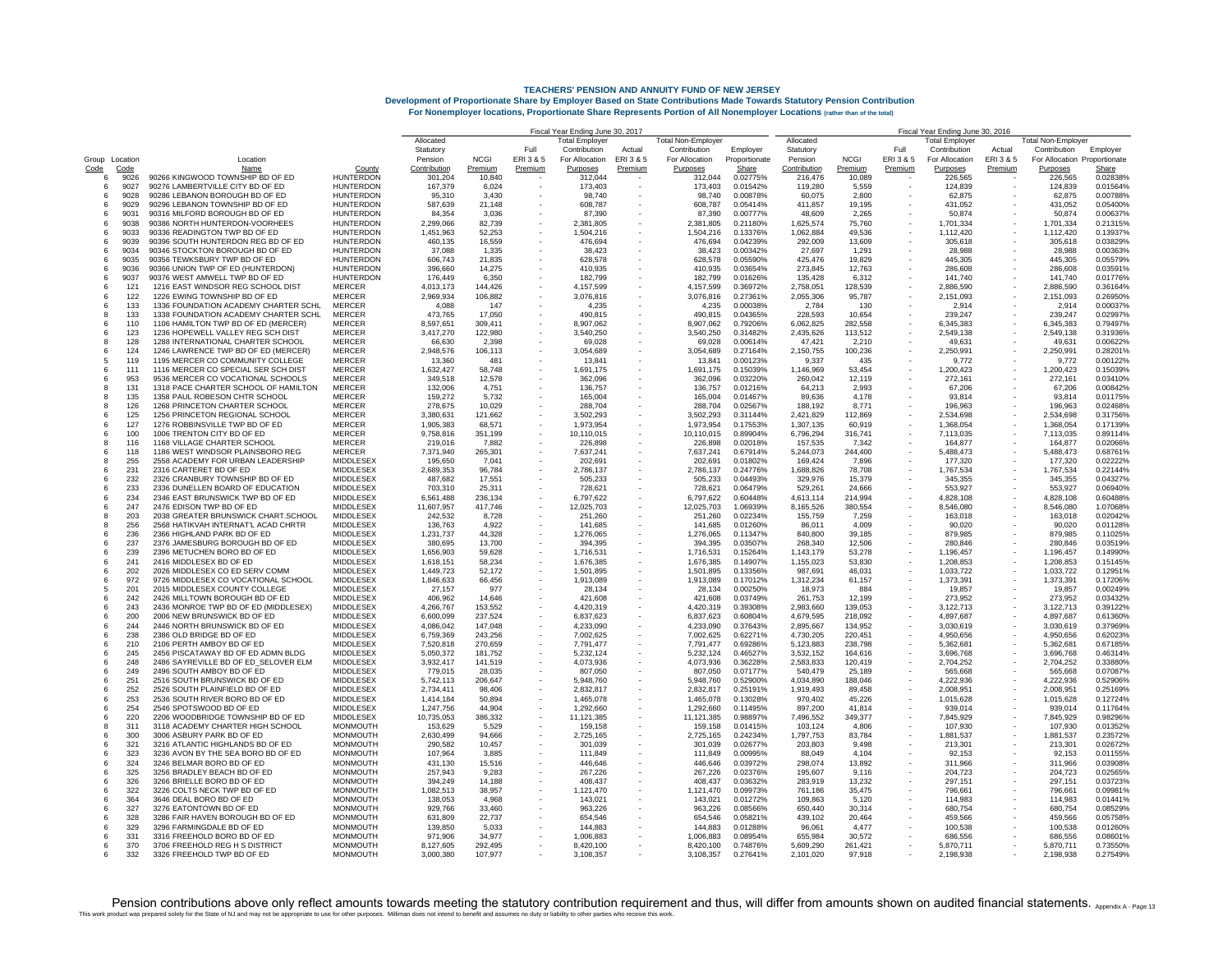|                        |                                                                           |                                    | Fiscal Year Ending June 30, 2017 |                   |                          |                        |         |                           |                      |                      | Fiscal Year Ending June 30, 2016 |                          |                       |         |                              |                      |  |  |
|------------------------|---------------------------------------------------------------------------|------------------------------------|----------------------------------|-------------------|--------------------------|------------------------|---------|---------------------------|----------------------|----------------------|----------------------------------|--------------------------|-----------------------|---------|------------------------------|----------------------|--|--|
|                        |                                                                           |                                    | Allocated                        |                   |                          | <b>Total Employer</b>  |         | <b>Total Non-Employer</b> |                      | Allocated            |                                  |                          | <b>Total Employer</b> |         | <b>Total Non-Employer</b>    |                      |  |  |
|                        |                                                                           |                                    | Statuton                         |                   | Full                     | Contribution           | Actual  | Contribution              | Employer             | Statutory            |                                  | Full                     | Contribution          | Actual  | Contribution                 | Employer             |  |  |
| Group Location         | Location                                                                  |                                    | Pension                          | <b>NCGI</b>       | ERI3&5                   | For Allocation         | ERI3&5  | For Allocation            | Proportionate        | Pension              | <b>NCGI</b>                      | ERI 3 & 5                | For Allocation        | ERI3&5  | For Allocation Proportionate |                      |  |  |
| Code<br>Code           | Name                                                                      | County                             | Contribution                     | Premium           | Premium                  | Purposes               | Premium | Purposes                  | Share                | Contribution         | Premium                          | Premium                  | Purposes              | Premium | Purposes                     | Share                |  |  |
| 352<br>-6<br>374<br>-6 | 3526 HAZLET TWP BD OF ED<br>3746 HENRY HUDSON REG SCH DIST                | <b>MONMOUTH</b><br><b>MONMOUTH</b> | 2,455,315<br>328,506             | 88,362<br>11,822  |                          | 2,543,677<br>340,328   |         | 2,543,677<br>340.328      | 0.22620%<br>0.03026% | 1,727,531<br>233,243 | 80,512<br>10,870                 |                          | 1,808,043<br>244.113  |         | 1,808,043<br>244,113         | 0.22652%<br>0.03058% |  |  |
| 333<br>6               | 3336 HIGHLANDS BORO BD OF ED                                              | <b>MONMOUTH</b>                    | 159.937                          | 5.756             |                          | 165.693                |         | 165.693                   | 0.01473%             | 118,357              | 5,516                            |                          | 123,873               |         | 123,873                      | 0.01552%             |  |  |
| 334<br>-6              | 3346 HOLMDEL TOWNSHIP BD OF ED                                            | <b>MONMOUTH</b>                    | 2,584,389                        | 93,007            |                          | 2,677,396              |         | 2,677,396                 | 0.23809%             | 1,798,308            | 83,810                           |                          | 1,882,118             |         | 1,882,118                    | 0.23580%             |  |  |
| 312                    | 3128 HOPE ACADEMY CHARTER SCHOOL                                          | <b>MONMOUTH</b>                    | 131,681                          | 4,739             |                          | 136,420                |         | 136,420                   | 0.01213%             | 110,044              | 5,129                            |                          | 115,173               |         | 115,173                      | 0.01443%             |  |  |
| 335                    | 3356 HOWELL TWP BD OF ED                                                  | <b>MONMOUTH</b>                    | 5,286,242                        | 190,241           | $\overline{\phantom{a}}$ | 5,476,483              |         | 5,476,483                 | 0.48700%             | 3,733,898            | 174,018                          |                          | 3,907,916             |         | 3,907,916                    | 0.48960%             |  |  |
| 336<br>6               | 3366 KEANSBURG BOARD OF EDUCATION                                         | <b>MONMOUTH</b>                    | 1,711,050                        | 61,577            |                          | 1.772.627              |         | 1,772,627                 | 0.15763%             | 1,240,444            | 57.811                           |                          | 1.298.255             |         | 1,298,255                    | 0.16265%             |  |  |
| 337<br>$\epsilon$      | 3376 KEYPORT BOROUGH BD OF ED                                             | <b>MONMOUTH</b>                    | 841.060                          | 30,268            |                          | 871,328                |         | 871,328                   | 0.07748%             | 629,116              | 29,320                           |                          | 658,436               |         | 658,436                      | 0.08249%             |  |  |
| 338<br>6               | 3386 LITTLE SILVER BD OF ED                                               | <b>MONMOUTH</b>                    | 655,858                          | 23,603            |                          | 679,461                |         | 679,461                   | 0.06042%             | 459,776              | 21,428                           |                          | 481,204               |         | 481,204                      | 0.06029%             |  |  |
| 310<br>-6              | 3106 LONG BRANCH BD OF ED                                                 | MONMOUTH                           | 4,146,486                        | 149,223           |                          | 4.295.709              |         | 4,295,709                 | 0.38200%             | 2.900.375            | 135,172                          |                          | 3,035,547             |         | 3,035,547                    | 0.38030%             |  |  |
| 339<br>6               | 3396 MANALAPAN ENGLISHTOWN REGIONAL                                       | <b>MONMOUTH</b>                    | 3.492.349                        | 125,682           |                          | 3,618,031              |         | 3,618,031                 | 0.32173%             | 2,417,888            | 112,686                          |                          | 2,530,574             |         | 2,530,574                    | 0.31704%             |  |  |
| 341<br>6<br>342<br>6   | 3416 MANASQUAN BOROUGH BD OF ED<br>3426 MARLBORO TOWNSHIP BD OF ED        | <b>MONMOUTH</b><br><b>MONMOUTH</b> | 1,223,802<br>3,957,399           | 44,042<br>142,419 |                          | 1,267,844<br>4,099,818 |         | 1,267,844<br>4,099,818    | 0.11274%<br>0.36458% | 875,025<br>2,844,379 | 40,780<br>132,562                |                          | 915,805<br>2,976,941  |         | 915,805<br>2,976,941         | 0.11473%<br>0.37296% |  |  |
| 343<br>-6              | 3436 MATAWAN-ABERDEEN REG SCHOOL                                          | <b>MONMOUTH</b>                    | 2,908,324                        | 104,664           |                          | 3,012,988              |         | 3,012,988                 | 0.26793%             | 2,022,833            | 94,274                           |                          | 2,117,107             |         | 2.117.107                    | 0.26524%             |  |  |
| 344                    | 3446 MIDDLETOWN TWP BD OF ED                                              | <b>MONMOUTH</b>                    | 7,643,344                        | 275,068           |                          | 7,918,412              |         | 7,918,412                 | 0.70415%             | 5,524,265            | 257,458                          |                          | 5,781,723             |         | 5,781,723                    | 0.72435%             |  |  |
| 345                    | 3456 MILLSTONE TOWNSHIP BD OF ED                                          | <b>MONMOUTH</b>                    | 1.013.093                        | 36,459            |                          | 1.049.552              |         | 1,049,552                 | 0.09333%             | 713.518              | 33.253                           |                          | 746,771               |         | 746,771                      | 0.09356%             |  |  |
| 346                    | 3466 MONMOUTH BEACH BD OF ED                                              | <b>MONMOUTH</b>                    | 219,714                          | 7,907             |                          | 227,621                |         | 227,621                   | 0.02024%             | 151,343              | 7,053                            |                          | 158,396               |         | 158,396                      | 0.01984%             |  |  |
| 987<br>-6              | 9876 MONMOUTH CO VOCATIONAL SCHOOLS                                       | <b>MONMOUTH</b>                    | 2,068,787                        | 74,451            |                          | 2,143,238              |         | 2,143,238                 | 0.19059%             | 1,442,011            | 67,205                           |                          | 1,509,216             |         | 1,509,216                    | 0.18908%             |  |  |
| 372<br>-6              | 3726 MONMOUTH REGIONAL SCHOOL                                             | <b>MONMOUTH</b>                    | 951,220                          | 34,232            |                          | 985,452                |         | 985,452                   | 0.08763%             | 668,972              | 31,177                           |                          | 700,149               |         | 700,149                      | 0.08772%             |  |  |
| 347                    | 3476 NEPTUNE CITY BD OF ED                                                | <b>MONMOUTH</b>                    | 203.877                          | 7,337             |                          | 211.214                |         | 211.214                   | 0.01878%             | 155,605              | 7,252                            |                          | 162.857               |         | 162.857                      | 0.02040%             |  |  |
| 348<br>-6              | 3486 NEPTUNE TWP BD OF ED                                                 | <b>MONMOUTH</b>                    | 3.222.901                        | 115,985           | $\overline{\phantom{a}}$ | 3.338.886              |         | 3.338.886                 | 0.29691%             | 2,279,279            | 106,226                          | $\overline{\phantom{a}}$ | 2.385.505             |         | 2,385,505                    | 0.29886%             |  |  |
| 351<br>-6              | 3516 OCEAN TWP BD OF ED (MONMOUTH)                                        | <b>MONMOUTH</b>                    | 3,335,786                        | 120,048           |                          | 3,455,834              |         | 3,455,834                 | 0.30731%             | 2,380,175            | 110,928                          |                          | 2,491,103             |         | 2,491,103                    | 0.31209%             |  |  |
| 349<br>6<br>353<br>6   | 3496 OCEANPORT SCHOOLS                                                    | <b>MONMOUTH</b>                    | 488,987                          | 17,598            |                          | 506,585<br>684.896     |         | 506,585                   | 0.04505%             | 330,300              | 15,394                           |                          | 345,694               |         | 345,694                      | 0.04331%<br>0.05905% |  |  |
| 360<br>я               | 3536 RED BANK BD OF ED<br>3608 RED BANK CHARTER SCHOOL                    | MONMOUTH<br><b>MONMOUTH</b>        | 661,104<br>136,705               | 23,792<br>4,920   |                          | 141,625                |         | 684,896<br>141.625        | 0.06090%<br>0.01259% | 450,311<br>106,097   | 20,987<br>4,945                  |                          | 471,298<br>111.042    |         | 471,298<br>111.042           | 0.01391%             |  |  |
| 301<br>-6              | 3016 RED BANK REGIONAL HIGH SCHOOL                                        | <b>MONMOUTH</b>                    | 1.071.327                        | 38.555            |                          | 1,109,882              |         | 1,109,882                 | 0.09870%             | 744.317              | 34.689                           |                          | 779.006               |         | 779.006                      | 0.09760%             |  |  |
| 369                    | 3696 ROOSEVELT BOROUGH BD OF ED                                           | <b>MONMOUTH</b>                    | 79,251                           | 2,852             |                          | 82.103                 |         | 82.103                    | 0.00730%             | 47,393               | 2,209                            |                          | 49.602                |         | 49,602                       | 0.00621%             |  |  |
| 354<br>6               | 3546 RUMSON BORO BD OF ED                                                 | <b>MONMOUTH</b>                    | 722,924                          | 26,017            |                          | 748,941                |         | 748,941                   | 0.06660%             | 489,627              | 22,819                           |                          | 512,446               |         | 512,446                      | 0.06420%             |  |  |
| 371<br>-6              | 3716 RUMSON FAIR HAVEN REGIONAL H.S.                                      | <b>MONMOUTH</b>                    | 826,113                          | 29,730            |                          | 855,843                |         | 855,843                   | 0.07611%             | 585,244              | 27,275                           |                          | 612.519               |         | 612,519                      | 0.07674%             |  |  |
| 366<br>-6              | 3666 SEA GIRT BD OF ED                                                    | <b>MONMOUTH</b>                    | 161.288                          | 5.804             |                          | 167.092                |         | 167.092                   | 0.01486%             | 112.186              | 5.228                            |                          | 117.414               |         | 117.414                      | 0.01471%             |  |  |
| 373                    | 3736 SHORE REGIONAL H S DISTRICT                                          | <b>MONMOUTH</b>                    | 600,925                          | 21,626            |                          | 622.551                |         | 622,551                   | 0.05536%             | 408,642              | 19,045                           |                          | 427,687               |         | 427,687                      | 0.05358%             |  |  |
| 356<br>6               | 3566 SHREWSBURY BOROUGH BD OF ED                                          | <b>MONMOUTH</b>                    | 383.453                          | 13,800            |                          | 397,253                |         | 397,253                   | 0.03533%             | 256,464              | 11,953                           |                          | 268,417               |         | 268,417                      | 0.03363%             |  |  |
| 358                    | 3586 SPRING LAKE BORO BD OF ED                                            | MONMOLITH                          | 238,529                          | 8,584             |                          | 247.113                |         | 247.113                   | 0.02197%             | 192,792              | 8.985                            |                          | 201.777               |         | 201,777                      | 0.02528%             |  |  |
| 368<br>357             | 3686 SPRING LAKE HEIGHTS BD OF ED<br>3576 TINTON FALLS BOARD OF EDUCATION | <b>MONMOUTH</b><br><b>MONMOUTH</b> | 233,555<br>1,074,030             | 8,405<br>38,652   |                          | 241,960<br>1,112,682   |         | 241,960<br>1,112,682      | 0.02152%<br>0.09895% | 173,928<br>773,363   | 8,106<br>36,043                  |                          | 182,034<br>809,406    |         | 182,034<br>809,406           | 0.02281%<br>0.10140% |  |  |
| 359<br>6               | 3596 UNION BEACH BORO BD OF ED                                            | <b>MONMOUTH</b>                    | 418,473                          | 15,060            |                          | 433,533                |         | 433,533                   | 0.03855%             | 304,679              | 14,200                           |                          | 318,879               |         | 318,879                      | 0.03995%             |  |  |
| 361<br>-6              | 3616 UPPER FREEHOLD REGIONAL                                              | <b>MONMOUTH</b>                    | 1,751,107                        | 63,019            |                          | 1,814,126              |         | 1,814,126                 | 0.16132%             | 1,193,925            | 55,643                           | $\overline{\phantom{a}}$ | 1.249.568             |         | 1,249,568                    | 0.15655%             |  |  |
| 362<br>6               | 3626 WALL TOWNSHIP BD OF ED                                               | <b>MONMOUTH</b>                    | 3,214,776                        | 115,693           |                          | 3,330,469              |         | 3,330,469                 | 0.29616%             | 2,157,180            | 100,535                          | $\overline{\phantom{a}}$ | 2,257,715             |         | 2,257,715                    | 0.28285%             |  |  |
| 363                    | 3636 WEST LONG BRANCH BD OF ED                                            | <b>MONMOUTH</b>                    | 464,318                          | 16,710            |                          | 481,028                |         | 481,028                   | 0.04278%             | 323,109              | 15,059                           |                          | 338,168               |         | 338,168                      | 0.04237%             |  |  |
| 411<br>-6              | 4116 BOONTON TOWN BD OF ED                                                | <b>MORRIS</b>                      | 1.176.865                        | 42,353            |                          | 1.219.218              |         | 1.219.218                 | 0.10842%             | 797.538              | 37.169                           |                          | 834.707               |         | 834.707                      | 0.10457%             |  |  |
| 412<br>6               | 4126 BOONTON TWP BD OF ED                                                 | <b>MORRIS</b>                      | 363,232                          | 13,072            |                          | 376,304                |         | 376,304                   | 0.03346%             | 271,899              | 12,672                           |                          | 284,571               |         | 284,571                      | 0.03565%             |  |  |
| 413<br>-6              | 4136 BUTLER BORO BD OF ED                                                 | <b>MORRIS</b>                      | 967.798                          | 34,829            |                          | 1,002,627              |         | 1,002,627                 | 0.08916%             | 665,977              | 31,038                           |                          | 697,015               |         | 697,015                      | 0.08732%             |  |  |
| 455                    | 4556 CHATHAMS SCHOOL DISTRICT                                             | <b>MORRIS</b>                      | 3,039,761                        | 109,395           |                          | 3,149,156              |         | 3,149,156                 | 0.28004%             | 2,135,263            | 99.514                           |                          | 2,234,777             |         | 2.234,777                    | 0.27998%             |  |  |
| 416<br>6               | 4166 CHESTER TWP BD OF ED                                                 | <b>MORRIS</b>                      | 988,083                          | 35,559            |                          | 1.023.642              |         | 1,023,642                 | 0.09103%             | 672,449              | 31,339                           |                          | 703.788               |         | 703,788                      | 0.08817%             |  |  |
| 417<br>-6<br>418       | 4176 DENVILLE TWP BD OF ED<br>4186 DOVER BD OF ED                         | <b>MORRIS</b><br><b>MORRIS</b>     | 1,201,443<br>1,990,536           | 43,237<br>71,635  |                          | 1,244,680<br>2,062,171 |         | 1,244,680<br>2,062,171    | 0.11068%<br>0.18338% | 861,115<br>1,456,620 | 40,132<br>67,886                 |                          | 901.247<br>1,524,506  |         | 901,247<br>1,524,506         | 0.11291%<br>0.19099% |  |  |
| 448<br>-6              | 4486 EAST HANOVER TWP BD OF ED                                            | <b>MORRIS</b>                      | 900.090                          | 32,392            |                          | 932.482                |         | 932.482                   | 0.08292%             | 618,060              | 28.805                           |                          | 646.865               |         | 646,865                      | 0.08104%             |  |  |
| 419<br>6               | 4196 FLORHAM PARK BD OF ED                                                | <b>MORRIS</b>                      | 711.632                          | 25,610            |                          | 737.242                |         | 737,242                   | 0.06556%             | 508.402              | 23.694                           |                          | 532.096               |         | 532.096                      | 0.06666%             |  |  |
| 420<br>6               | 4206 HANOVER PARK REG H S DIST                                            | <b>MORRIS</b>                      | 1,297,358                        | 46,689            |                          | 1,344,047              |         | 1,344,047                 | 0.11952%             | 903.859              | 42.124                           |                          | 945,983               |         | 945.983                      | 0.11852%             |  |  |
| 421<br>6               | 4216 HANOVER TOWNSHIP BD OF ED                                            | <b>MORRIS</b>                      | 1,167,507                        | 42,016            |                          | 1,209,523              |         | 1,209,523                 | 0.10756%             | 805,543              | 37,542                           |                          | 843,085               |         | 843,085                      | 0.10562%             |  |  |
| 422<br>-6              | 4226 HARDING TOWNSHIP BD OF ED                                            | <b>MORRIS</b>                      | 299.704                          | 10.786            |                          | 310,490                |         | 310,490                   | 0.02761%             | 199,659              | 9.305                            |                          | 208,964               |         | 208,964                      | 0.02618%             |  |  |
| 423<br>-6              | 4236 JEFFERSON TOWNSHIP BD OF ED                                          | <b>MORRIS</b>                      | 2,595,866                        | 93,420            |                          | 2,689,286              |         | 2,689,286                 | 0.23915%             | 1,850,671            | 86,250                           | $\overline{\phantom{a}}$ | 1,936,921             |         | 1,936,921                    | 0.24266%             |  |  |
| 424                    | 4246 KINNELON BOROUGH BD OF ED                                            | <b>MORRIS</b>                      | 1,755,138                        | 63,164            |                          | 1,818,302              |         | 1,818,302                 | 0.16169%             | 1.219.106            | 56.816                           |                          | 1,275,922             |         | 1.275.922                    | 0.15985%             |  |  |
| 425<br>6               | 4256 LINCOLN PARK BORO BD OF ED                                           | <b>MORRIS</b>                      | 641,751                          | 23,095            |                          | 664,846                |         | 664,846                   | 0.05912%             | 444,720              | 20,726                           |                          | 465,446               |         | 465,446                      | 0.05831%             |  |  |
| 438<br>-6              | 4386 LONG HILL TWP BD OF ED                                               | <b>MORRIS</b>                      | 733,373                          | 26,393            |                          | 759.766                |         | 759,766                   | 0.06756%             | 513,687              | 23.940                           |                          | 537,627               |         | 537,627                      | 0.06736%             |  |  |
| 426<br>-6              | 4266 MADISON BORO BD OF ED                                                | <b>MORRIS</b>                      | 2,062,167                        | 74,213            |                          | 2,136,380              |         | 2,136,380                 | 0.18998%             | 1,451,047            | 67,626                           |                          | 1,518,673             |         | 1,518,673                    | 0.19026%             |  |  |
| 427<br>6<br>428<br>6   | 4276 MENDHAM BORO BD OF ED                                                | <b>MORRIS</b>                      | 475.702                          | 17,120            |                          | 492.822                |         | 492.822                   | 0.04382%             | 350,339              | 16,328                           |                          | 366,667               |         | 366,667                      | 0.04594%             |  |  |
| 429<br>-6              | 4286 MENDHAM TOWNSHIP BD OF ED<br>4296 MINE HILL TWP BD OF ED             | <b>MORRIS</b><br><b>MORRIS</b>     | 666,965<br>245.493               | 24,003<br>8.835   |                          | 690,968<br>254.328     |         | 690,968<br>254.328        | 0.06144%<br>0.02262% | 485,030<br>171.410   | 22,605<br>7.989                  |                          | 507,635<br>179.399    |         | 507,635<br>179.399           | 0.06360%<br>0.02248% |  |  |
| 431<br>-6              | 4316 MONTVILLE TWP BD OF ED                                               | <b>MORRIS</b>                      | 3,545,566                        | 127,597           |                          | 3,673,163              |         | 3,673,163                 | 0.32664%             | 2,468,733            | 115,055                          |                          | 2,583,788             |         | 2,583,788                    | 0.32371%             |  |  |
| 453                    | 4536 MORRIS CO EDUC SERVICES COMM                                         | <b>MORRIS</b>                      | 336,697                          | 12,117            |                          | 348.814                |         | 348.814                   | 0.03102%             | 250,854              | 11.691                           |                          | 262.545               |         | 262,545                      | 0.03289%             |  |  |
| 955<br>-6              | 9556 MORRIS CO VOCATIONAL SCH DIST                                        | <b>MORRIS</b>                      | 768,850                          | 27,669            |                          | 796.519                |         | 796.519                   | 0.07083%             | 522,129              | 24,334                           |                          | 546.463               |         | 546.463                      | 0.06846%             |  |  |
| 450<br>-6              | 4506 MORRIS HILLS REGIONAL DISTRICT                                       | <b>MORRIS</b>                      | 2.904.636                        | 104,532           |                          | 3,009,168              |         | 3.009.168                 | 0.26759%             | 2.012.737            | 93.804                           |                          | 2,106,541             |         | 2.106.541                    | 0.26391%             |  |  |
| 432<br>-6              | 4326 MORRIS PLAINS BD OF ED                                               | <b>MORRIS</b>                      | 428,346                          | 15,415            |                          | 443,761                |         | 443,761                   | 0.03946%             | 287,447              | 13,396                           |                          | 300,843               |         | 300,843                      | 0.03769%             |  |  |
| 440<br>6               | 4406 MORRIS SCHOOL DISTRICT                                               | <b>MORRIS</b>                      | 4,169,006                        | 150,034           |                          | 4,319,040              |         | 4,319,040                 | 0.38407%             | 2,895,710            | 134,954                          |                          | 3,030,664             |         | 3,030,664                    | 0.37969%             |  |  |
| 435<br>-6              | 4356 MOUNT ARLINGTON BD OF ED                                             | <b>MORRIS</b>                      | 331,278                          | 11,922            | $\sim$                   | 343,200                |         | 343,200                   | 0.03052%             | 235,702              | 10,985                           |                          | 246,687               |         | 246,687                      | 0.03091%             |  |  |
| 436<br>-6              | 4366 MOUNT OLIVE TWP BD OF ED                                             | <b>MORRIS</b>                      | 3.368.055                        | 121.209           |                          | 3.489.264              |         | 3.489.264                 | 0.31028%             | 2.379.498            | 110.896                          |                          | 2.490.394             |         | 2.490.394                    | 0.31200%             |  |  |
| 434<br>437             | 4346 MOUNTAIN LAKES BORO BD OF ED                                         | <b>MORRIS</b><br><b>MORRIS</b>     | 1,861,064                        | 66,976            |                          | 1,928,040              |         | 1,928,040                 | 0.17145%<br>0.02238% | 1,274,826            | 59,413                           |                          | 1,334,239             |         | 1,334,239                    | 0.16716%<br>0.02473% |  |  |
| 6<br>449<br>-6         | 4376 NETCONG BOROUGH BD OF ED<br>4496 PARSIPPANY TROY HILLS BD OF ED      | <b>MORRIS</b>                      | 242,973<br>6,089,200             | 8,744<br>219.138  |                          | 251,717<br>6.308.338   |         | 251,717<br>6.308.338      | 0.56097%             | 188,593<br>4,272,739 | 8,789<br>199,131                 |                          | 197,382<br>4.471.870  |         | 197,382<br>4,471,870         | 0.56025%             |  |  |
| 439                    | 4396 PEQUANNOCK TWP BD OF ED                                              | <b>MORRIS</b>                      | 1,713,356                        | 61,660            |                          | 1,775,016              |         | 1,775,016                 | 0.15784%             | 1,188,646            | 55,397                           |                          | 1,244,043             |         | 1,244,043                    | 0.15586%             |  |  |
| 441                    | 4416 RANDOLPH TOWNSHIP BD OF ED                                           | <b>MORRIS</b>                      | 3,755,269                        | 135,144           |                          | 3,890,413              |         | 3,890,413                 | 0.34596%             | 2,715,565            | 126,559                          |                          | 2,842,124             |         | 2,842,124                    | 0.35607%             |  |  |
| 442<br>6               | 4426 RIVERDALE BOROUGH BD OF ED                                           | <b>MORRIS</b>                      | 223,212                          | 8,033             |                          | 231.245                |         | 231.245                   | 0.02056%             | 146.343              | 6.820                            |                          | 153,163               |         | 153.163                      | 0.01919%             |  |  |
| 443                    | 4436 ROCKAWAY BOROUGH BD OF ED                                            | <b>MORRIS</b>                      | 329.046                          | 11,842            |                          | 340.888                |         | 340,888                   | 0.03031%             | 209,022              | 9,741                            |                          | 218,763               |         | 218,763                      | 0.02741%             |  |  |
| 444                    | 4446 ROCKAWAY TOWNSHIP BD OF ED                                           | <b>MORRIS</b>                      | 2,084,789                        | 75,027            |                          | 2,159,816              |         | 2,159,816                 | 0.19206%             | 1,442,979            | 67,250                           |                          | 1,510,229             |         | 1,510,229                    | 0.18921%             |  |  |

Pension contributions above only reflect amounts towards meeting the statutory contribution requirement and thus, will differ from amounts shown a mounts shown on audited financial statements. <sub>Appendix A</sub> . Page 14<br>This w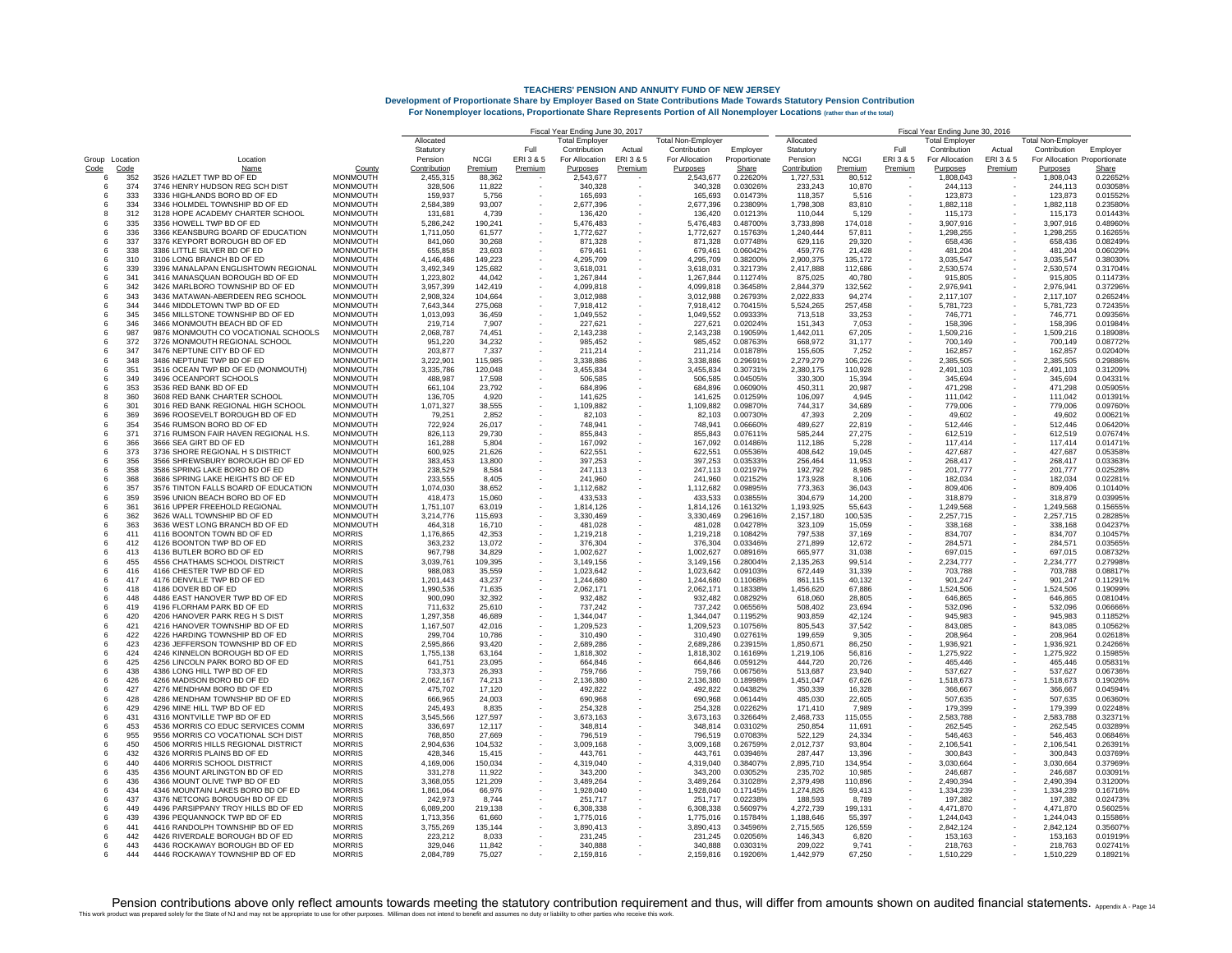|                        |                                                                          |                       | Fiscal Year Ending June 30, 2017 |                  |         |                       |         |                           |                      |                    | Fiscal Year Ending June 30, 2016 |                          |                       |         |                              |                      |  |  |
|------------------------|--------------------------------------------------------------------------|-----------------------|----------------------------------|------------------|---------|-----------------------|---------|---------------------------|----------------------|--------------------|----------------------------------|--------------------------|-----------------------|---------|------------------------------|----------------------|--|--|
|                        |                                                                          |                       | Allocated                        |                  |         | <b>Total Employer</b> |         | <b>Total Non-Employer</b> |                      | Allocated          |                                  |                          | <b>Total Employer</b> |         | <b>Total Non-Employer</b>    |                      |  |  |
|                        |                                                                          |                       | Statuton                         |                  | Full    | Contribution          | Actual  | Contribution              | Employer             | Statutory          |                                  | Full                     | Contribution          | Actual  | Contribution                 | Employer             |  |  |
| Group Location         | Location                                                                 |                       | Pension                          | <b>NCGI</b>      | ERI3&5  | For Allocation        | ERI3&5  | For Allocation            | Proportionate        | Pension            | <b>NCGI</b>                      | ERI 3 & 5                | For Allocation        | ERI3&5  | For Allocation Proportionate |                      |  |  |
| Code<br>Code           | Name                                                                     | County                | Contribution                     | Premium          | Premium | Purposes              | Premium | Purposes                  | Share                | Contribution       | Premium                          | Premium                  | Purposes              | Premium | Purposes                     | Share                |  |  |
| 445<br>-6              | 4456 ROXBURY TWP BD OF ED                                                | <b>MORRIS</b>         | 3,050,500                        | 109,781          |         | 3,160,281             |         | 3,160,281                 | 0.28103%             | 2,172,735          | 101,260                          |                          | 2,273,995             |         | 2,273,995                    | 0.28489%             |  |  |
| 446<br>-6              | 4466 WASHINGTON TWP BD ED (MORRIS)                                       | <b>MORRIS</b>         | 1,884,230                        | 67,810           |         | 1,952,040             |         | 1,952,040                 | 0.17359%             | 1,368,701          | 63,788                           |                          | 1,432,489             |         | 1,432,489                    | 0.17947%             |  |  |
| 451<br>-6              | 4516 WEST MORRIS REG H S DIST                                            | <b>MORRIS</b>         | 2,123,905                        | 76,435           |         | 2,200,340             |         | 2.200.340                 | 0.19567%             | 1,578,516          | 73.567                           |                          | 1.652.083             |         | 1.652.083                    | 0.20698%             |  |  |
| 447<br>-6              | 4476 WHARTON BOROUGH BD OF ED                                            | <b>MORRIS</b>         | 606,464                          | 21,825           |         | 628.289               |         | 628,289                   | 0.05587%             | 408,859            | 19.055                           |                          | 427,914               |         | 427,914                      | 0.05361%             |  |  |
| 535                    | 5356 BARNEGAT TWP BD OF ED                                               | <b>OCEAN</b>          | 2,020,728                        | 72,722           |         | 2,093,450             |         | 2,093,450                 | 0.18616%             | 1,455,017          | 67,811                           |                          | 1,522,828             |         | 1,522,828                    | 0.19078%             |  |  |
| 511<br>512             | 5116 BAY HEAD BD OF ED                                                   | <b>OCEAN</b><br>OCEAN | 91,855                           | 3,306            |         | 95.161<br>62.237      |         | 95.161<br>62.237          | 0.00846%             | 69,844<br>49.097   | 3,255                            |                          | 73,099                |         | 73,099                       | 0.00916%<br>0.00644% |  |  |
| 6<br>513<br>$\epsilon$ | 5126 BEACH HAVEN BOROUGH BD OF ED<br>5136 BERKELEY TWP BD OF ED          | <b>OCEAN</b>          | 60.075<br>1,400,094              | 2.162<br>50,386  |         | 1,450,480             |         | 1,450,480                 | 0.00553%<br>0.12898% | 988,801            | 2,288<br>46,083                  |                          | 51.385<br>1,034,884   |         | 51,385<br>1,034,884          | 0.12965%             |  |  |
| 514<br>6               | 5146 BRICK TWP BD OF ED                                                  | <b>OCEAN</b>          | 6,703,415                        | 241,242          |         | 6,944,657             |         | 6,944,657                 | 0.61756%             | 4,686,917          | 218,434                          |                          | 4,905,351             |         | 4,905,351                    | 0.61456%             |  |  |
| 505<br>-6              | 5056 CENTRAL REGIONAL H S DIST                                           | <b>OCEAN</b>          | 1,437,120                        | 51,719           |         | 1.488.839             |         | 1,488,839                 | 0.13240%             | 1,009,040          | 47,026                           |                          | 1,056,066             |         | 1.056.066                    | 0.13231%             |  |  |
| 516<br>6               | 5166 EAGLESWOOD TWP BD OF ED                                             | <b>OCEAN</b>          | 130.541                          | 4,698            |         | 135.239               |         | 135.239                   | 0.01203%             | 85,691             | 3.994                            |                          | 89.685                |         | 89,685                       | 0.01124%             |  |  |
| 517<br>6               | 5176 ISLAND HEIGHTS BORO BD OF ED                                        | <b>OCEAN</b>          | 106,871                          | 3,846            |         | 110,717               |         | 110.717                   | 0.00985%             | 64.288             | 2,996                            |                          | 67,284                |         | 67.284                       | 0.00843%             |  |  |
| 518<br>6               | 5186 JACKSON TOWNSHIP BD OF ED                                           | <b>OCEAN</b>          | 5,619,350                        | 202,229          |         | 5,821,579             |         | 5,821,579                 | 0.51769%             | 4,022,571          | 187,472                          |                          | 4,210,043             |         | 4,210,043                    | 0.52745%             |  |  |
| 519<br>-6              | 5196 LACEY TOWNSHIP BD OF ED                                             | OCEAN                 | 3,037,782                        | 109,323          |         | 3.147.105             |         | 3.147.105                 | 0.27986%             | 2,113,804          | 98.514                           |                          | 2,212,318             |         | 2.212.318                    | 0.27717%             |  |  |
| 521                    | 5216 LAKEHURST BOROUGH BD OF ED                                          | <b>OCEAN</b>          | 251,682                          | 9,057            |         | 260.739               |         | 260,739                   | 0.02319%             | 161,587            | 7,531                            |                          | 169.118               |         | 169,118                      | 0.02119%             |  |  |
| 500                    | 5006 LAKEWOOD TWP BD OF ED                                               | <b>OCEAN</b>          | 3,339,370                        | 120,177          |         | 3.459.547             |         | 3,459,547                 | 0.30764%             | 2.284.634          | 106,475                          |                          | 2.391.109             |         | 2.391.109                    | 0.29957%             |  |  |
| 522                    | 5226 LAVALLETTE BOROUGH BD OF ED                                         | <b>OCEAN</b>          | 150,407                          | 5,413            |         | 155,820               |         | 155,820                   | 0.01386%             | 114,277            | 5,326                            |                          | 119,603               |         | 119,603                      | 0.01498%             |  |  |
| 523<br>-6              | 5236 LITTLE EGG HARBOR TWP BD OF ED                                      | <b>OCEAN</b>          | 1,323,877                        | 47,644           |         | 1,371,521             |         | 1.371.521                 | 0.12196%             | 903,929            | 42,128                           |                          | 946.057               |         | 946,057                      | 0.11853%             |  |  |
| 545<br>-6              | 5456 LONG BEACH ISLAND BD OF ED                                          | <b>OCEAN</b>          | 271,734                          | 9,779            |         | 281,513               |         | 281,513                   | 0.02503%             | 170,294            | 7,937                            |                          | 178,231               |         | 178,231                      | 0.02233%             |  |  |
| 524                    | 5246 MANCHESTER TOWNSHIP BD OF ED                                        | <b>OCEAN</b>          | 2,478,195                        | 89,185           |         | 2,567,380             |         | 2,567,380                 | 0.22831%             | 1.778.488          | 82,886                           |                          | 1.861.374             |         | 1,861,374                    | 0.23320%             |  |  |
| 986<br>-6              | 9866 OCEAN COUNTY VOCATIONAL SCHOOL                                      | <b>OCEAN</b>          | 1.182.134                        | 42.542           | $\sim$  | 1.224.676             |         | 1.224.676                 | 0.10890%             | 843,070            | 39.291                           |                          | 882.361               |         | 882.361                      | 0.11054%             |  |  |
| 526<br>-6              | 5266 OCEAN GATE BD OF ED                                                 | <b>OCEAN</b>          | 125,642                          | 4,522            |         | 130.164               |         | 130.164                   | 0.01157%             | 90.338             | 4.210                            |                          | 94.548                |         | 94.548                       | 0.01185%             |  |  |
| 525<br>6               | 5256 OCEAN TWP BD OF ED (OCEAN)                                          | <b>OCEAN</b>          | 449,845                          | 16,189           |         | 466,034               |         | 466,034                   | 0.04144%             | 310,598            | 14,475                           |                          | 325,073               |         | 325,073                      | 0.04073%             |  |  |
| 502<br>6               | 5026 PINELANDS REG SCHOOL DISTRICT                                       | <b>OCEAN</b>          | 1,417,051                        | 50,997           |         | 1,468,048             |         | 1,468,048                 | 0.13055%             | 995,176            | 46,380                           |                          | 1,041,556             |         | 1,041,556                    | 0.13049%             |  |  |
| 527<br>-6              | 5276 PLUMSTED TWP BD OF ED                                               | <b>OCEAN</b>          | 1,185,655                        | 42,669           |         | 1,228,324             |         | 1,228,324                 | 0.10923%             | 845,075            | 39,385                           |                          | 884.460               |         | 884,460                      | 0.11081%             |  |  |
| 529<br>-6              | 5296 POINT PLEASANT BEACH BD OF ED                                       | <b>OCEAN</b>          | 705.338                          | 25.384           |         | 730.722               |         | 730.722                   | 0.06498%             | 488.701            | 22.776                           |                          | 511.477               |         | 511.477                      | 0.06408%             |  |  |
| 528                    | 5286 POINT PLEASANT BORO BD OF ED                                        | <b>OCEAN</b>          | 1,939,324                        | 69,792           |         | 2,009,116             |         | 2,009,116                 | 0.17866%             | 1,365,316          | 63.631                           |                          | 1,428,947             |         | 1,428,947                    | 0.17902%             |  |  |
| 531<br>6               | 5316 SEASIDE HEIGHTS BD OF ED                                            | <b>OCEAN</b>          | 167,588                          | 6,031            |         | 173,619               |         | 173,619                   | 0.01544%             | 106,972            | 4,985                            |                          | 111,957               |         | 111,957                      | 0.01403%             |  |  |
| 532<br>-6              | 5326 SEASIDE PARK BD OF ED                                               | <b>OCEAN</b>          | 2,766                            | 100              |         | 2.866                 |         | 2.866                     | 0.00025%             | 1,895              | 88                               |                          | 1.983                 |         | 1.983                        | 0.00025%             |  |  |
| 546<br>-6              | 5466 SOUTHERN REGIONAL H S DISTRICT                                      | <b>OCEAN</b>          | 2.315.668                        | 83.336           |         | 2.399.004             |         | 2.399.004                 | 0.21333%             | 1.653.874          | 77.079                           |                          | 1.730.953             |         | 1.730.953                    | 0.21686%             |  |  |
| 533                    | 5336 STAFFORD TOWNSHIP BD OF ED                                          | <b>OCEAN</b>          | 1.476.798                        | 53,147           |         | 1.529.945             |         | 1,529,945                 | 0.13605%             | 1,083,385          | 50,491                           |                          | 1,133,876             |         | 1,133,876                    | 0.14206%             |  |  |
| 515<br>6               | 5156 TOMS RIVER SCHOOL DIST                                              | <b>OCEAN</b>          | 9,795,525                        | 352,520          |         | 10,148,045            |         | 10,148,045                | 0.90242%             | 6,841,856          | 318,864                          |                          | 7,160,720             |         | 7,160,720                    | 0.89712%             |  |  |
| 534                    | 5346 THCKERTON BORO BD OF ED                                             | <b>OCEAN</b>          | 192.248                          | 6,919            |         | 199.167               |         | 199.167                   | 0.01771%             | 140.259            | 6,537                            |                          | 146.796               |         | 146.796                      | 0.01839%             |  |  |
| 631<br>-6              | 6316 BLOOMINGDALE BD OF ED                                               | PASSAIC               | 472,348                          | 16,999           |         | 489.347               |         | 489.347                   | 0.04352%             | 350,728            | 16,346                           |                          | 367,074               |         | 367,074                      | 0.04599%             |  |  |
| 648<br>8               | 6488 CLASSICAL ACAD. CHARTER SCHOOL                                      | PASSAIC               | 63,304                           | 2,278            |         | 65.582                |         | 65.582                    | 0.00583%             | 38,558             | 1,797                            |                          | 40.355                |         | 40,355                       | 0.00506%             |  |  |
| 610<br>6               | 6106 CLIFTON CITY BD OF ED                                               | <b>PASSAIC</b>        | 7,568,656                        | 272,380          |         | 7,841,036             |         | 7,841,036                 | 0.69727%             | 5,324,564          | 248,151                          |                          | 5,572,715             |         | 5,572,715                    | 0.69817%             |  |  |
| 661<br>8               | 6618 COMMUNITY CH SCHOOL OF PATERSON                                     | PASSAIC               | 236,005                          | 8,493            |         | 244.498               |         | 244.498                   | 0.02174%             | 224,493            | 10.462                           |                          | 234.955               |         | 234,955                      | 0.02944%             |  |  |
| 632<br>6               | 6326 HALEDON BOROUGH BD OF ED                                            | PASSAIC               | 797,457                          | 28,699           |         | 826,156               |         | 826.156                   | 0.07347%             | 516,332            | 24,064                           |                          | 540,396               |         | 540.396                      | 0.06770%             |  |  |
| 633                    | 6336 HAWTHORNE BD OF ED<br>6628 JOHN P HOLLAND CHARTER SCHOOL            | PASSAIC               | 1,654,321                        | 59,536           |         | 1,713,857             |         | 1,713,857                 | 0.15241%             | 1,089,977          | 50,798                           |                          | 1,140,775             |         | 1,140,775                    | 0.14292%             |  |  |
| 662<br>-8              |                                                                          | PASSAIC               | 105.256                          | 3.788            |         | 109.044               |         | 109.044                   | 0.00970%             | 85,101             | 3.966                            |                          | 89,067                |         | 89.067                       | 0.01116%             |  |  |
| 645<br>6               | 6456 LAKELAND REGIONAL H S DIST                                          | PASSAIC               | 983,462                          | 35,393           |         | 1,018,855             |         | 1,018,855                 | 0.09060%             | 680,548            | 31,717                           |                          | 712,265               |         | 712,265                      | 0.08923%             |  |  |
| 634<br>-6              | 6346 LITTLE FALLS BD OF ED                                               | PASSAIC               | 677.258                          | 24,373           |         | 701,631               |         | 701,631                   | 0.06239%             | 444.539            | 20,718                           |                          | 465,257               |         | 465.257                      | 0.05829%             |  |  |
| 635<br>663<br>R        | 6356 NORTH HALEDON BORO BD OF ED<br>6638 PASSAIC ARTS & SCIENCE CHTR SCH | PASSAIC<br>PASSAIC    | 520,751<br>285.297               | 18,741<br>10,267 |         | 539,492<br>295.564    |         | 539,492<br>295.564        | 0.04797%<br>0.02628% | 327,898<br>149,132 | 15,282<br>6,950                  |                          | 343.180<br>156.082    |         | 343,180<br>156.082           | 0.04299%<br>0.01955% |  |  |
| 620<br>-6              | 6206 PASSAIC BOARD OF EDUCATION                                          | PASSAIC               | 11,661,205                       | 419,662          |         | 12,080,867            |         | 12,080,867                | 1.07430%             | 8,502,668          | 396,267                          |                          | 8,898,935             |         | 8,898,935                    | 1.11489%             |  |  |
| 646                    | 6466 PASSAIC CO MANCHESTER REG HIGH                                      | PASSAIC               | 623,094                          | 22,424           |         | 645,518               |         | 645,518                   | 0.05740%             | 444,984            | 20,738                           |                          | 465.722               |         | 465,722                      | 0.05835%             |  |  |
| 640<br>-6              | 6406 PASSAIC CO REGIONAL HS DIST 1                                       | PASSAIC               | 1,035,135                        | 37,252           |         | 1,072,387             |         | 1.072.387                 | 0.09536%             | 749.419            | 34.927                           |                          | 784.346               |         | 784.346                      | 0.09827%             |  |  |
| 952<br>6               | 9526 PASSAIC CO VOCATIONAL SCHOOL                                        | PASSAIC               | 3.487.342                        | 125,502          |         | 3.612.844             |         | 3.612.844                 | 0.32127%             | 2.441.050          | 113,765                          |                          | 2.554.815             |         | 2.554.815                    | 0.32008%             |  |  |
| 647<br>6               | 6476 PASSAIC CO. ED SERV COMMISION                                       | PASSAIC               | 183.499                          | 6,604            |         | 190.103               |         | 190,103                   | 0.01690%             | 136,508            | 6.362                            |                          | 142.870               |         | 142,870                      | 0.01790%             |  |  |
| 600<br>6               | 6006 PATERSON BD OF ED                                                   | PASSAIC               | 20,576,438                       | 740,503          |         | 21,316,941            |         | 21,316,941                | 1.89562%             | 14,024,238         | 653,599                          |                          | 14,677,837            |         | 14,677,837                   | 1.83889%             |  |  |
| 660<br>я               | 6608 PATERSON CHART SCH-SCIENCE/TECH                                     | PASSAIC               | 691.261                          | 24.877           |         | 716.138               |         | 716.138                   | 0.06368%             | 458.238            | 21.356                           |                          | 479.594               |         | 479.594                      | 0.06009%             |  |  |
| 636<br>-6              | 6366 POMPTON LAKES BD OF ED                                              | PASSAIC               | 1,554,988                        | 55,961           |         | 1,610,949             |         | 1,610,949                 | 0.14325%             | 1,091,104          | 50,851                           |                          | 1,141,955             |         | 1,141,955                    | 0.14307%             |  |  |
| 637<br>6               | 6376 PROSPECT PARK BD OF ED                                              | PASSAIC               | 602,532                          | 21,684           |         | 624.216               |         | 624.216                   | 0.05551%             | 430,875            | 20,081                           |                          | 450.956               |         | 450.956                      | 0.05650%             |  |  |
| 638<br>6               | 6386 RINGWOOD BORO BD OF ED                                              | PASSAIC               | 1,017,292                        | 36,610           |         | 1,053,902             |         | 1,053,902                 | 0.09372%             | 619,316            | 28,863                           |                          | 648,179               |         | 648,179                      | 0.08121%             |  |  |
| 639<br>-6              | 6396 TOTOWA BOROUGH BD OF ED                                             | <b>PASSAIC</b>        | 762,010                          | 27,423           |         | 789.433               |         | 789.433                   | 0.07020%             | 513,477            | 23.931                           |                          | 537,408               |         | 537,408                      | 0.06733%             |  |  |
| 641<br>6               | 6416 WANAQUE BD OF ED                                                    | PASSAIC               | 799,858                          | 28,785           |         | 828,643               |         | 828,643                   | 0.07369%             | 576,078            | 26,848                           |                          | 602,926               |         | 602,926                      | 0.07554%             |  |  |
| 642<br>6               | 6426 WAYNE BOARD OF EDUCATION                                            | PASSAIC               | 6,863,222                        | 246,993          |         | 7.110.215             |         | 7,110,215                 | 0.63228%             | 4.834.438          | 225,309                          |                          | 5.059.747             |         | 5.059.747                    | 0.63390%             |  |  |
| 643<br>6               | 6436 WEST MILFORD TOWNSHIP BD OF ED                                      | PASSAIC               | 3,085,676                        | 111,047          |         | 3,196,723             |         | 3,196,723                 | 0.28427%             | 2,196,916          | 102,387                          |                          | 2,299,303             |         | 2,299,303                    | 0.28806%             |  |  |
| 644<br>-6              | 6446 WEST PATERSON BORO BD OF ED                                         | <b>PASSAIC</b>        | 728.635                          | 26,222           |         | 754.857               |         | 754.857                   | 0.06713%             | 531.982            | 24.793                           |                          | 556.775               |         | 556.775                      | 0.06975%             |  |  |
| 711<br>-6              | 7116 ALLOWAY TWP BD OF ED                                                | SALEM                 | 305,771                          | 11,004           |         | 316,775               |         | 316,775                   | 0.02817%             | 218,955            | 10,204                           |                          | 229,159               |         | 229,159                      | 0.02871%             |  |  |
| 713                    | 7136 ELSINBORO TOWNSHIP BD OF ED                                         | SALEM                 | 103,140                          | 3,712            |         | 106.852               |         | 106.852                   | 0.00950%             | 64.998             | 3,029                            |                          | 68.027                |         | 68,027                       | 0.00852%             |  |  |
| 714<br>-6              | 7146 LOWER ALLOWAYS CREEK BD OF ED                                       | <b>SALEM</b>          | 154,470                          | 5,559            |         | 160.029               |         | 160.029                   | 0.01423%             | 113,511            | 5,290                            |                          | 118,801               |         | 118,801                      | 0.01488%             |  |  |
| 716<br>-6              | 7166 MANNINGTON TOWNSHIP BD OF ED                                        | SALEM                 | 116,310                          | 4.186            |         | 120.496               |         | 120.496                   | 0.01072%             | 85,526             | 3.986                            |                          | 89,512                |         | 89.512                       | 0.01121%             |  |  |
| 717<br>-6              | 7176 OLDMANS TWP BD OF ED                                                | SAL FM                | 182,439                          | 6,566            |         | 189,005               |         | 189,005                   | 0.01681%             | 129,655            | 6,043                            |                          | 135,698               |         | 135,698                      | 0.01700%             |  |  |
| 725<br>6               | 7256 PENNS GROVE CARNEYS POINT REG                                       | SALEM                 | 1,692,729                        | 60,918           |         | 1,753,647             |         | 1,753,647                 | 0.15594%             | 1,196,530          | 55,764                           | $\overline{\phantom{a}}$ | 1,252,294             |         | 1,252,294                    | 0.15689%             |  |  |
| 715<br>-6              | 7156 PENNSVILLE TWP BD OF ED                                             | SAI FM                | 1,295,943                        | 46,638           | $\sim$  | 1,342,581             |         | 1,342,581                 | 0.11939%             | 960,106            | 44.746                           |                          | 1,004,852             |         | 1,004,852                    | 0.12589%             |  |  |
| 721<br>-6              | 7216 PITTSGROVE TWP BD OF ED                                             | SALEM                 | 1.207.624                        | 43.460           |         | 1.251.084             |         | 1.251.084                 | 0.11125%             | 859.352            | 40.050                           |                          | 899.402               |         | 899.402                      | 0.11268%             |  |  |
| 722                    | 7226 QUINTON TOWNSHIP BD OF ED                                           | SALEM                 | 228,900                          | 8,238            |         | 237.138               |         | 237.138                   | 0.02109%             | 161,594            | 7,531                            |                          | 169,125               |         | 169,125                      | 0.02119%             |  |  |
| 700<br>6               | 7006 SALEM CITY BD OF ED                                                 | SALEM                 | 1,054,970                        | 37,966           |         | 1,092,936             |         | 1,092,936                 | 0.09719%             | 783,499            | 36,515                           |                          | 820,014               |         | 820.014                      | 0.10273%             |  |  |
| 726<br>-6              | 7266 SALEM CO SP SERVICES SCH DIST                                       | SAI FM                | 506,205                          | 18.217           |         | 524.422               |         | 524.422                   | 0.04663%             | 326,108            | 15.198                           |                          | 341.306               |         | 341,306                      | 0.04276%             |  |  |
| 984                    | 9846 SALEM CO VOCATIONAL TECH SCHOOL                                     | <b>SALEM</b>          | 330,129                          | 11,881           |         | 342,010               |         | 342,010                   | 0.03041%             | 242,766            | 11,314                           |                          | 254,080               |         | 254,080                      | 0.03183%             |  |  |
| 724                    | 7246 UPPER PITTSGROVE TWP BD OF ED                                       | SALEM                 | 246,274                          | 8,863            |         | 255,137               |         | 255,137                   | 0.02269%             | 175,164            | 8.164                            |                          | 183,328               |         | 183,328                      | 0.02297%             |  |  |
| 719                    | 7196 WOODSTOWN-PILESGROVE REG SCH                                        | <b>SALEM</b>          | 1.140.474                        | 41,043           |         | 1,181,517             |         | 1,181,517                 | 0.10507%             | 789,530            | 36,796                           |                          | 826,326               |         | 826.326                      | 0.10352%             |  |  |
| 741                    | 7416 BEDMINSTER TWP BD OF ED                                             | SOMERSET              | 518,927                          | 18,675           |         | 537.602               |         | 537.602                   | 0.04781%             | 327,830            | 15,278                           |                          | 343.108               |         | 343.108                      | 0.04299%             |  |  |
| 742                    | 7426 BERNARDS TWP BD OF ED                                               | SOMFRSE <sup>-</sup>  | 4,145,998                        | 149,206          |         | 4,295,204             |         | 4,295,204                 | 0.38195%             | 2,912,247          | 135,725                          |                          | 3,047,972             |         | 3,047,972                    | 0.38186%             |  |  |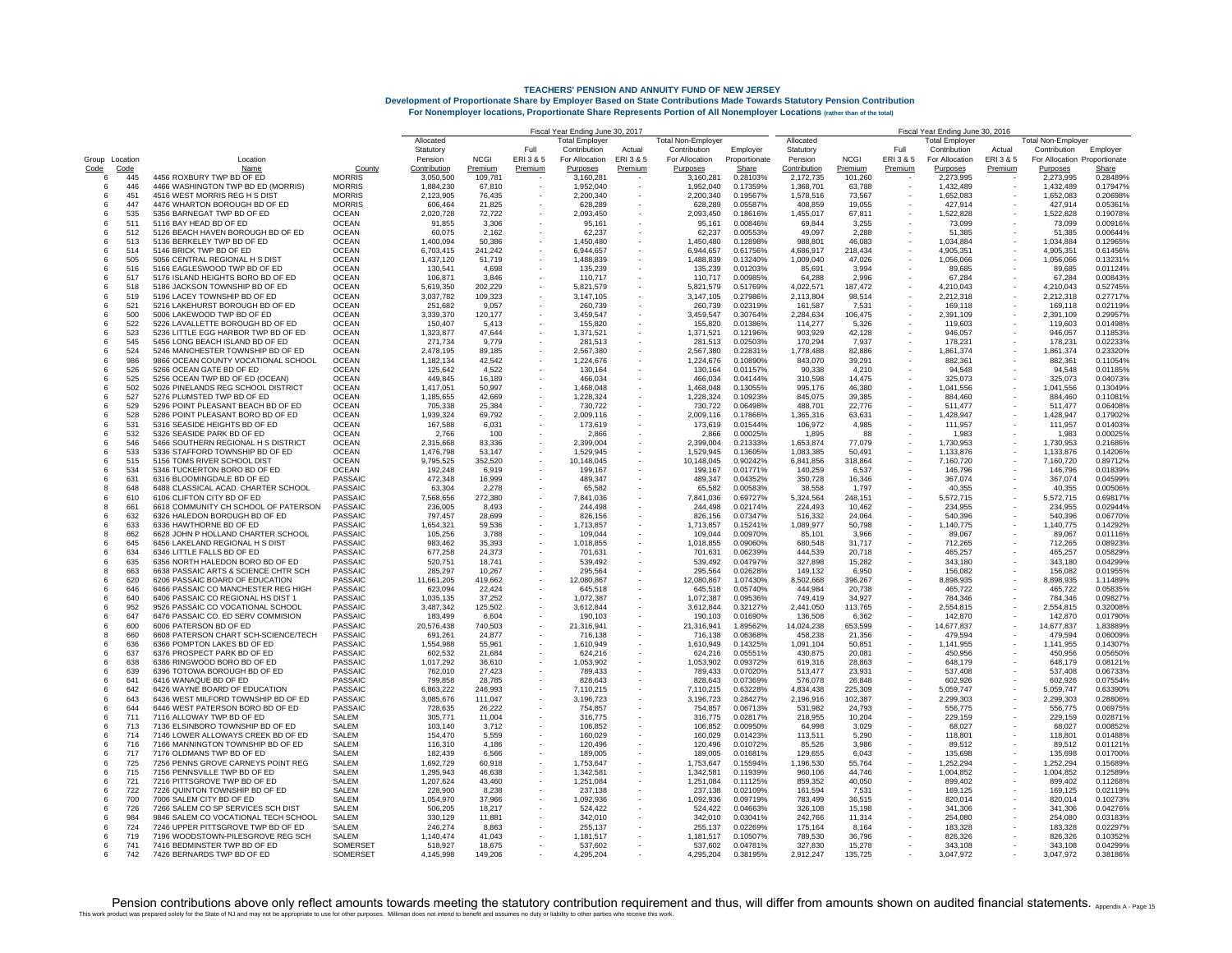|                           |                                                                           |                                | Fiscal Year Ending June 30, 2017 |                    |                          |                        |           |                           |                      |                         | Fiscal Year Ending June 30, 2016 |           |                        |         |                              |                      |  |  |
|---------------------------|---------------------------------------------------------------------------|--------------------------------|----------------------------------|--------------------|--------------------------|------------------------|-----------|---------------------------|----------------------|-------------------------|----------------------------------|-----------|------------------------|---------|------------------------------|----------------------|--|--|
|                           |                                                                           |                                | Allocated                        |                    |                          | Total Emplover         |           | <b>Total Non-Emplover</b> |                      | Allocated               |                                  |           | Total Emplover         |         | Total Non-Employer           |                      |  |  |
|                           |                                                                           |                                | Statutory                        |                    | Full                     | Contribution           | Actual    | Contribution              | Employer             | Statutory               |                                  | Full      | Contribution           | Actual  | Contribution                 | Emplover             |  |  |
| Group Location            | Location                                                                  |                                | Pension                          | <b>NCGI</b>        | ERI3&5                   | For Allocation         | ERI 3 & 5 | For Allocation            | Proportionate        | Pension                 | <b>NCGI</b>                      | ERI 3 & 5 | For Allocation         | ERI3&5  | For Allocation Proportionate |                      |  |  |
| Code<br>Code<br>743<br>-6 | Name<br>7436 BOUND BROOK BORO BD OF ED                                    | County<br>SOMERSET             | Contribution<br>1.138.806        | Premium<br>40,983  | Premium                  | Purposes<br>1,179,789  | Premium   | Purposes<br>1.179.789     | Share<br>0.10491%    | Contribution<br>792.464 | Premium<br>36.933                | Premium   | Purposes<br>829.397    | Premium | Purposes<br>829.397          | Share<br>0.10391%    |  |  |
| 744<br>-6                 | 7446 BRANCHBURG TWP BD OF ED                                              | SOMERSET                       | 1,416,115                        | 50,963             |                          | 1,467,078              |           | 1,467,078                 | 0.13046%             | 977,777                 | 45,569                           |           | 1,023,346              |         | 1,023,346                    | 0.12821%             |  |  |
| 745                       | 7456 BRIDGEWATER-RARITAN REG SCH DIS                                      | SOMERSET                       | 7,171,201                        | 258,077            |                          | 7,429,278              |           | 7,429,278                 | 0.66065%             | 5,041,966               | 234,981                          |           | 5,276,947              |         | 5,276,947                    | 0.66111%             |  |  |
| 769                       | 7698 CENTRAL JERSEY COLL PREP CHRTR                                       | SOMERSET                       | 188.924                          | 6,799              |                          | 195,723                |           | 195,723                   | 0.01740%             | 113,215                 | 5,276                            |           | 118,491                |         | 118,491                      | 0.01484%             |  |  |
| 748                       | 7486 FRANKLIN TWP BD OF ED (SOMERST)                                      | <b>SOMERSET</b>                | 5,612,605                        | 201,986            |                          | 5.814.591              |           | 5.814.591                 | 0.51706%             | 3,930,279               | 183,170                          |           | 4.113.449              |         | 4.113.449                    | 0.51535%             |  |  |
| 753                       | 7536 GREEN BROOK BD OF ED                                                 | SOMERSE <sup>-</sup>           | 655,416                          | 23,587             |                          | 679,003                |           | 679,003                   | 0.06038%             | 433,407                 | 20,199                           |           | 453,606                |         | 453,606                      | 0.05683%             |  |  |
| 749<br>6                  | 7496 HILLSBOROUGH TWP BD OF ED                                            | <b>SOMERSET</b>                | 5,995,540                        | 215,767            |                          | 6,211,307              |           | 6,211,307                 | 0.55234%             | 4,125,820               | 192,284                          |           | 4,318,104              |         | 4,318,104                    | 0.54099%             |  |  |
| 759<br>-6                 | 7596 MANVILLE BOROUGH BD OF ED                                            | SOMERSET                       | 866,507                          | 31,184             | $\overline{\phantom{a}}$ | 897.691                |           | 897.691                   | 0.07983%             | 651.954                 | 30.384                           |           | 682.338                |         | 682.338                      | 0.08549%             |  |  |
| 751<br>-6<br>752          | 7516 MONTGOMERY TWP BD OF ED<br>7526 NORTH PLAINFIELD BD OF ED            | SOMERSET<br><b>SOMERSET</b>    | 3,568,896<br>2,632,400           | 128,437            |                          | 3,697,333              |           | 3,697,333                 | 0.32879%<br>0.24251% | 2,506,401<br>1.852.920  | 116,811                          |           | 2,623,212              |         | 2,623,212<br>1.939.275       | 0.32864%<br>0.24296% |  |  |
| 764                       | 7646 SOMERSET CO ED CTNL SRVC COMM                                        | SOMERSET                       | 311,231                          | 94,735<br>11,201   |                          | 2,727,135<br>322,432   |           | 2,727,135<br>322,432      | 0.02867%             | 203,898                 | 86,355<br>9,503                  |           | 1,939,275<br>213,401   |         | 213,401                      | 0.02674%             |  |  |
| 990<br>-6                 | 9906 SOMERSET CO VOCATIONAL SCHOOL                                        | SOMERSET                       | 578,369                          | 20,814             |                          | 599.183                |           | 599.183                   | 0.05328%             | 363,743                 | 16,952                           |           | 380.695                |         | 380.695                      | 0.04769%             |  |  |
| 761<br>-6                 | 7616 SOMERSET HILLS BD OF ED                                              | <b>SOMERSET</b>                | 1,630,405                        | 58,675             |                          | 1,689,080              |           | 1,689,080                 | 0.15020%             | 1,162,134               | 54,161                           |           | 1,216,295              |         | 1,216,295                    | 0.15238%             |  |  |
| 730                       | 7306 SOMERVILLE BD OF ED                                                  | <b>SOMERSET</b>                | 1,822,962                        | 65,605             |                          | 1.888.567              |           | 1.888.567                 | 0.16794%             | 1,270,022               | 59.189                           |           | 1,329,211              |         | 1,329,211                    | 0.16653%             |  |  |
| 756<br>ĥ                  | 7566 SOUTH BOUND BROOK BD OF ED                                           | SOMERSET                       | 360,851                          | 12,986             |                          | 373,837                |           | 373.837                   | 0.03324%             | 247,877                 | 11,552                           |           | 259,429                |         | 259,429                      | 0.03250%             |  |  |
| 770<br>$\mathbf{R}$       | 7708 THOMAS EDISON ENERGY-SMART CHTR                                      | SOMERSET                       | 116.800                          | 4.203              |                          | 121.003                |           | 121.003                   | 0.01076%             | 65.523                  | 3.054                            |           | 68,577                 |         | 68.577                       | 0.00859%             |  |  |
| 757                       | 7576 WARREN TOWNSHIP BD OF ED                                             | SOMERSE <sup>-</sup>           | 2,003,081                        | 72,087             |                          | 2,075,168              |           | 2,075,168                 | 0.18454%             | 1,411,900               | 65,802                           |           | 1,477,702              |         | 1,477,702                    | 0.18513%             |  |  |
| 758                       | 7586 WATCHUNG BOROUGH BD OF ED                                            | <b>SOMERSET</b>                | 519,258                          | 18,687             |                          | 537,945                |           | 537,945                   | 0.04784%             | 350,662                 | 16,343                           |           | 367,005                |         | 367,005                      | 0.04598%             |  |  |
| 762<br>772                | 7626 WATCHUNG HILLS REGIONAL H S<br>7726 ANDOVER REGIONAL BD OF ED        | SOMERSET<br><b>SUSSEX</b>      | 1,724,720<br>468.576             | 62,069<br>16.863   |                          | 1,786,789<br>485.439   |           | 1,786,789<br>485.439      | 0.15889%<br>0.04317% | 1,239,607<br>340.256    | 57,772<br>15.858                 |           | 1,297,379<br>356.114   |         | 1,297,379<br>356.114         | 0.16254%<br>0.04462% |  |  |
| -6<br>774                 | 7746 BYRAM TWP BD OF ED                                                   | <b>SUSSE</b> <sup>x</sup>      | 689,920                          | 24,829             |                          | 714,749                |           | 714.749                   | 0.06356%             | 490,548                 | 22,862                           |           | 513,410                |         | 513,410                      | 0.06432%             |  |  |
| 775<br>$\epsilon$         | 7756 FRANKFORD TOWNSHIP BD OF ED                                          | <b>SUSSEX</b>                  | 572.929                          | 20,619             |                          | 593,548                |           | 593,548                   | 0.05278%             | 380,640                 | 17,740                           |           | 398,380                |         | 398.380                      | 0.04991%             |  |  |
| 776<br>-6                 | 7766 FRANKLIN BORO BD OF FD                                               | <b>SUSSEX</b>                  | 400,517                          | 14.414             |                          | 414.931                |           | 414.931                   | 0.03690%             | 294.345                 | 13,718                           |           | 308.063                |         | 308.063                      | 0.03860%             |  |  |
| 777                       | 7776 FREDON TOWNSHIP BD OF ED                                             | <b>SUSSEX</b>                  | 196.035                          | 7.055              |                          | 203,090                |           | 203.090                   | 0.01806%             | 130.959                 | 6.103                            |           | 137,062                |         | 137.062                      | 0.01717%             |  |  |
| 778<br>-6                 | 7786 GREEN TOWNSHIP BD OF ED                                              | <b>SUSSEX</b>                  | 351,322                          | 12,643             |                          | 363,965                |           | 363,965                   | 0.03237%             | 256,284                 | 11,944                           |           | 268,228                |         | 268,228                      | 0.03360%             |  |  |
| 779                       | 7796 HAMBURG BOROUGH BD OF ED                                             | <b>SUSSEX</b>                  | 247,054                          | 8,891              |                          | 255.945                |           | 255,945                   | 0.02276%             | 176,826                 | 8,241                            |           | 185,067                |         | 185,067                      | 0.02319%             |  |  |
| 781                       | 7816 HAMPTON TOWNSHIP BD OF ED                                            | <b>SUSSEX</b>                  | 306,180                          | 11,019             |                          | 317,199                |           | 317,199                   | 0.02821%             | 202,234                 | 9,425                            |           | 211,659                |         | 211,659                      | 0.02652%             |  |  |
| 782                       | 7826 HARDYSTON TOWNSHIP BD OF ED                                          | <b>SUSSEX</b>                  | 501.506                          | 18,048             |                          | 519,554                |           | 519,554                   | 0.04620%             | 355.597                 | 16,573                           |           | 372,170                |         | 372.170                      | 0.04663%             |  |  |
| 780<br>6                  | 7806 HIGH POINT REG HIGH SCHOOL                                           | <b>SUSSEX</b>                  | 1,068,556                        | 38,455             |                          | 1,107,011              |           | 1,107,011                 | 0.09844%             | 714,721                 | 33,310                           |           | 748,031                |         | 748,031                      | 0.09372%             |  |  |
| 783<br>ĥ<br>795           | 7836 HOPATCONG BOARD OF EDUCATION<br>7956 KITTATINNY REGIONAL H S         | <b>SUSSEX</b><br><b>SUSSEX</b> | 1,575,809<br>1,054,026           | 56,710<br>37,932   |                          | 1,632,519<br>1,091,958 |           | 1.632.519<br>1,091,958    | 0.14517%<br>0.09710% | 1,160,030<br>733,851    | 54.063<br>34,201                 |           | 1.214.093<br>768,052   |         | 1,214,093<br>768,052         | 0.15211%<br>0.09622% |  |  |
| 784                       | 7846 LAFAYETTE BOARD OF EDUCATION                                         | <b>SUSSEX</b>                  | 211.461                          | 7,610              |                          | 219.071                |           | 219,071                   | 0.01948%             | 147.394                 | 6.869                            |           | 154.263                |         | 154.263                      | 0.01933%             |  |  |
| 790                       | 7906 LENAPE VALLEY REG H S DIST                                           | <b>SUSSEX</b>                  | 646,977                          | 23,283             |                          | 670,260                |           | 670,260                   | 0.05960%             | 462,466                 | 21,553                           |           | 484,019                |         | 484,019                      | 0.06064%             |  |  |
| 785<br>-6                 | 7856 MONTAGUE BD OF ED                                                    | <b>SUSSEX</b>                  | 249.943                          | 8.995              |                          | 258.938                |           | 258.938                   | 0.02303%             | 190.944                 | 8.899                            |           | 199.843                |         | 199.843                      | 0.02504%             |  |  |
| 786                       | 7866 NEWTON BD OF ED                                                      | <b>SUSSEX</b>                  | 1,296,340                        | 46,653             |                          | 1,342,993              |           | 1,342,993                 | 0.11943%             | 881,737                 | 41,093                           |           | 922,830                |         | 922,830                      | 0.11562%             |  |  |
| 787                       | 7876 OGDENSBURG BD OF ED                                                  | <b>SUSSEX</b>                  | 218,656                          | 7,869              |                          | 226.525                |           | 226,525                   | 0.02014%             | 166,999                 | 7,783                            |           | 174,782                |         | 174,782                      | 0.02190%             |  |  |
| 788<br>-6                 | 7886 SANDYSTON WALPACK SCHOOL DIST                                        | <b>SUSSEX</b>                  | 112,083                          | 4,034              |                          | 116,117                |           | 116.117                   | 0.01033%             |                         |                                  |           |                        |         |                              | 0.00000%             |  |  |
| 789<br>-6                 | 7896 SPARTA BD OF ED                                                      | <b>SUSSEX</b>                  | 2.772.603                        | 99.780             |                          | 2.872.383              |           | 2.872.383                 | 0.25543%             | 1.946.615               | 90.722                           |           | 2.037.337              |         | 2.037.337                    | 0.25524%             |  |  |
| 791                       | 7916 STANHOPE BOROUGH BD OF ED                                            | <b>SUSSE</b>                   | 225,024                          | 8,098              |                          | 233,122                |           | 233,122                   | 0.02073%             | 142.757                 | 6,653                            |           | 149,410                |         | 149.410                      | 0.01872%             |  |  |
| 792<br>771                | 7926 STILLWATER TOWNSHIP BD OF ED                                         | <b>SUSSEX</b>                  | 328.081                          | 11,807             |                          | 339,888                |           | 339,888                   | 0.03022%             | 232,515                 | 10,836                           |           | 243,351                |         | 243,351                      | 0.03049%             |  |  |
| -6<br>793<br>-6           | 7716 SUSSEX CO ED SERV COMM BD OF ED<br>7936 SUSSEX COUNTY CHARTER SCHOOL | <b>SUSSEX</b><br><b>SUSSEX</b> | 144,549                          | 5,202              |                          | 149,751                |           | 149,751                   | 0.01332%<br>0.00000% | 93,610<br>2,299         | 4,363<br>107                     |           | 97.973<br>2.406        |         | 97,973<br>2,406              | 0.01227%<br>0.00030% |  |  |
| 793                       | 7938 SUSSEX COUNTY CHARTER SCHOOL                                         | <b>SUSSEX</b>                  | 162,385                          | 5,844              |                          | 168,229                |           | 168,229                   | 0.01496%             | 105,006                 | 4,894                            |           | 109,900                |         | 109,900                      | 0.01377%             |  |  |
| 979<br>-6                 | 9796 SUSSEX COUNTY VOCATIONAL                                             | <b>SUSSEX</b>                  | 603,163                          | 21,707             |                          | 624,870                |           | 624.870                   | 0.05557%             | 425,219                 | 19,817                           |           | 445.036                |         | 445.036                      | 0.05576%             |  |  |
| 796<br>$\epsilon$         | 7966 SUSSEX-WANTAGE REG SCH DIST                                          | <b>SUSSEX</b>                  | 1.066.097                        | 38,367             |                          | 1.104.464              |           | 1.104.464                 | 0.09821%             | 738,190                 | 34.403                           |           | 772,593                |         | 772.593                      | 0.09679%             |  |  |
| 798                       | 7988 UNITY CHARTER SCHOOL                                                 | <b>SUSSEX</b>                  | 117,724                          | 4,237              |                          | 121.961                |           | 121.961                   | 0.01085%             | 82.872                  | 3.862                            |           | 86.734                 |         | 86,734                       | 0.01087%             |  |  |
| 794                       | 7946 VERNON TOWNSHIP BD OF ED                                             | <b>SUSSEX</b>                  | 3,200,356                        | 115,174            |                          | 3,315,530              |           | 3,315,530                 | 0.29483%             | 2,193,755               | 102,240                          |           | 2,295,995              |         | 2,295,995                    | 0.28765%             |  |  |
| 797                       | 7976 WALLKILL VALL REG H S                                                | <b>SUSSEX</b>                  | 608.796                          | 21,909             |                          | 630.705                |           | 630.705                   | 0.05609%             | 453,452                 | 21,133                           |           | 474.585                |         | 474.585                      | 0.05946%             |  |  |
| 854                       | 8548 BARACK OBAMA GREEN CHARTER H.S.                                      | <b>UNION</b>                   | 121,939                          | 4,388              |                          | 126,327                |           | 126,327                   | 0.01123%             | 76,352                  | 3,558                            |           | 79,910                 |         | 79,910                       | 0.01001%             |  |  |
| 838                       | 8386 BERKELEY HEIGHTS BD OF ED                                            | <b>UNION</b>                   | 2,395,397                        | 86,205             |                          | 2,481,602              |           | 2,481,602                 | 0.22068%             | 1,706,946               | 79,552                           |           | 1,786,498              |         | 1.786.498                    | 0.22382%             |  |  |
| 853<br>831                | 8538 CENTRAL JERSEY ARTS CHARTER SCH<br>8316 CLARK TWP BD OF ED           | <b>UNION</b><br><b>UNION</b>   | 166,280<br>1.552.022             | 5,984<br>55.854    |                          | 172,264<br>1.607.876   |           | 172,264                   | 0.01532%<br>0.14298% | 148,798<br>1.152.967    | 6,935<br>53.734                  |           | 155,733                |         | 155,733<br>1.206.701         | 0.01951%<br>0.15118% |  |  |
| -6<br>832<br>6            | 8326 CRANFORD TWP BD OF ED                                                | <b>UNION</b>                   | 2,862,276                        | 103,007            |                          | 2,965,283              |           | 1,607,876<br>2,965,283    | 0.26369%             | 2,047,281               | 95,413                           |           | 1,206,701<br>2,142,694 |         | 2,142,694                    | 0.26844%             |  |  |
| 800                       | 8006 ELIZABETH BD OF ED                                                   | <b>UNION</b>                   | 20,954,469                       | 754,108            |                          | 21,708,577             |           | 21,708,577                | 1.93044%             | 15, 125, 155            | 704,907                          |           | 15,830,062             |         | 15,830,062                   | 1.98324%             |  |  |
| 833<br>6                  | 8336 GARWOOD BOROUGH BD OF ED                                             | <b>UNION</b>                   | 244,480                          | 8,798              |                          | 253,278                |           | 253,278                   | 0.02252%             | 163,072                 | 7,600                            |           | 170,672                |         | 170,672                      | 0.02138%             |  |  |
| 834<br>-6                 | 8346 HILLSIDE BOARD OF EDUCATION                                          | <b>UNION</b>                   | 2.421.309                        | 87.138             |                          | 2.508.447              |           | 2.508.447                 | 0.22306%             | 1.705.352               | 79.478                           |           | 1.784.830              |         | 1.784.830                    | 0.22361%             |  |  |
| 810                       | 8106 KENILWORTH BOROUGH BD OF ED                                          | <b>UNION</b>                   | 1,109,137                        | 39,916             |                          | 1,149,053              |           | 1,149,053                 | 0.10218%             | 790,424                 | 36,838                           |           | 827,262                |         | 827,262                      | 0.10364%             |  |  |
| 835                       | 8356 LINDEN CITY BD OF ED                                                 | <b>UNION</b>                   | 4,976,585                        | 179,097            |                          | 5,155,682              |           | 5,155,682                 | 0.45847%             | 3,450,101               | 160,792                          |           | 3,610,893              |         | 3,610,893                    | 0.45238%             |  |  |
| 836<br>$\epsilon$         | 8366 MOUNTAINSIDE BORO BD OF ED                                           | <b>UNION</b>                   | 478,301                          | 17,213             |                          | 495.514                |           | 495.514                   | 0.04406%             | 351.776                 | 16,395                           |           | 368.171                |         | 368,171                      | 0.04613%             |  |  |
| 837<br>6                  | 8376 NEW PROVIDENCE BD OF ED                                              | <b>UNION</b>                   | 1,723,105                        | 62,011             |                          | 1,785,116              |           | 1,785,116                 | 0.15874%             | 1,237,016               | 57,651                           |           | 1,294,667              |         | 1,294,667                    | 0.16220%             |  |  |
| 820                       | 8206 PLAINFIELD BD OF ED                                                  | <b>UNION</b>                   | 5,536,109                        | 199,233            |                          | 5,735,342              |           | 5,735,342                 | 0.51002%             | 3.933.299               | 183,311                          |           | 4,116,610              |         | 4.116.610                    | 0.51574%             |  |  |
| 132                       | 1328 QUEEN CITY ACADEMY CHARTER SCH                                       | UNION                          | 173,551                          | 6,246              |                          | 179,797                |           | 179,797                   | 0.01599%             | 119,170                 | 5.554                            |           | 124,724                |         | 124,724                      | 0.01563%             |  |  |
| 839<br>ĥ<br>840           | 8396 RAHWAY CITY BD OF ED<br>8406 ROSELLE BORO BD OF ED                   | <b>UNION</b><br><b>UNION</b>   | 2,955,316<br>2,052,661           | 106,356<br>73,871  |                          | 3,061,672<br>2,126,532 |           | 3,061,672<br>2,126,532    | 0.27226%<br>0.18910% | 2,161,341<br>1,415,451  | 100,729<br>65,967                |           | 2,262,070<br>1,481,418 |         | 2,262,070<br>1,481,418       | 0.28340%<br>0.18560% |  |  |
| 842                       | 8426 ROSELLE PARK BORO BD OF ED                                           | <b>UNION</b>                   | 1,644,826                        | 59,194             |                          | 1,704,020              |           | 1,704,020                 | 0.15153%             | 1,087,593               | 50,687                           |           | 1,138,280              |         | 1,138,280                    | 0.14261%             |  |  |
| 843<br>-6                 | 8436 SCOTCH PLAINS FANWOOD BD OF ED                                       | <b>UNION</b>                   | 3,583,750                        | 128,972            | $\sim$                   | 3.712.722              |           | 3.712.722                 | 0.33016%             | 2,503,789               | 116,689                          |           | 2,620,478              |         | 2,620,478                    | 0.32830%             |  |  |
| 844<br>-6                 | 8446 SPRINGFIELD TWP BD ED (UNION)                                        | <b>UNION</b>                   | 1.609.726                        | 57.931             |                          | 1.667.657              |           | 1.667.657                 | 0.14830%             | 1.121.577               | 52.271                           |           | 1.173.848              |         | 1.173.848                    | 0.14706%             |  |  |
| 845                       | 8456 SUMMIT BOARD OF EDUCATION                                            | <b>UNION</b>                   | 3,398,493                        | 122,305            |                          | 3,520,798              |           | 3,520,798                 | 0.31309%             | 2,390,186               | 111,395                          |           | 2,501,581              |         | 2,501,581                    | 0.31341%             |  |  |
| 841<br>6                  | 8416 UNION CO EDUC SERV COMMISSION                                        | <b>UNION</b>                   | 901.719                          | 32,451             |                          | 934.170                |           | 934,170                   | 0.08307%             | 676,243                 | 31,516                           |           | 707,759                |         | 707,759                      | 0.08867%             |  |  |
| 988<br>ĥ                  | 9886 UNION CO VOCATIONAL SCHOOLS                                          | <b>LINION</b>                  | 1,055,319                        | 37,979             |                          | 1,093,298              |           | 1,093,298                 | 0.09722%             | 691,029                 | 32.205                           |           | 723,234                |         | 723.234                      | 0.09061%             |  |  |
| 850                       | 8505 UNION COUNTY COLLEGE                                                 | <b>UNION</b>                   | 44,160                           | 1,589              |                          | 45,749                 |           | 45,749                    | 0.00407%             | 46,849                  | 2,183                            |           | 49,032                 |         | 49,032                       | 0.00614%             |  |  |
| 852                       | 8528 UNION COUNTY TEAMS CHARTER SCHL                                      | <b>UNION</b>                   | 139,470                          | 5,019              |                          | 144,489                |           | 144.489                   | 0.01285%             | 112,557                 | 5,246                            |           | 117,803                |         | 117,803                      | 0.01476%             |  |  |
| 846<br>847                | 8466 UNION TWP BD OF ED (UNION)<br>8476 WESTFIELD TOWN BD OF ED           | <b>UNION</b><br><b>UNION</b>   | 5,627,263<br>4,888,557           | 202,513<br>175,929 |                          | 5,829,776<br>5.064.486 |           | 5,829,776<br>5,064,486    | 0.51842%<br>0.45036% | 4,021,693<br>3,425,053  | 187,431<br>159,624               |           | 4,209,124<br>3.584.677 |         | 4,209,124<br>3,584,677       | 0.52733%<br>0.44910% |  |  |
| 849                       | 8496 WINFIELD TOWNSHIP BD OF ED                                           | <b>UNION</b>                   | 110,827                          | 3.988              |                          | 114.815                |           | 114,815                   | 0.01021%             | 93.874                  | 4.375                            |           | 98,249                 |         | 98.249                       | 0.01231%             |  |  |
|                           |                                                                           |                                |                                  |                    |                          |                        |           |                           |                      |                         |                                  |           |                        |         |                              |                      |  |  |

Pension contributions above only reflect amounts towards meeting the statutory contribution requirement and thus, will differ from amounts shown a mounts shown on audited financial statements. <sub>Appendix A</sub> - Page 16 مسماته